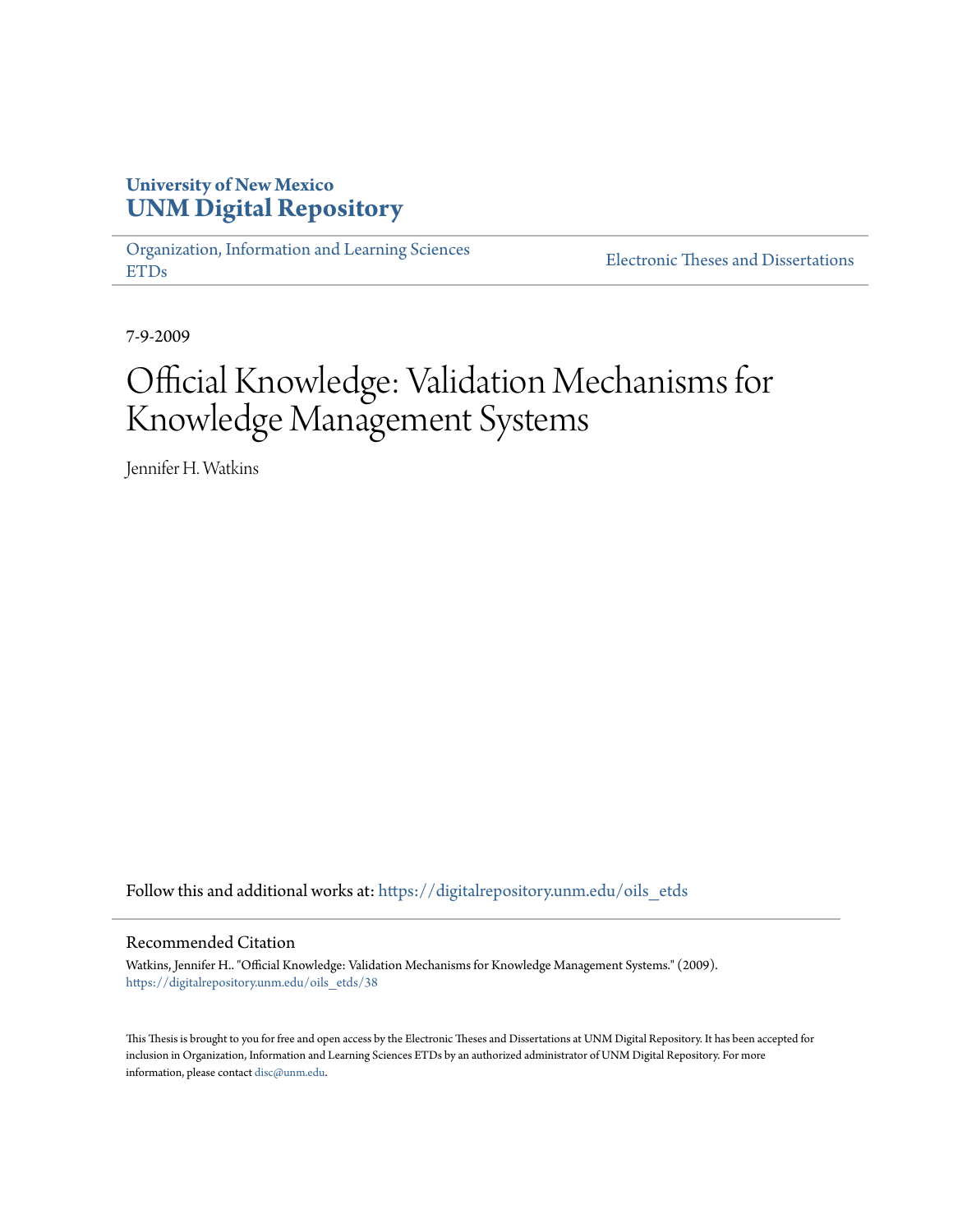Jennifer H. Watkins

Candidate

Educational Leadership and Organizational Learning Department

This thesis is approved, and it is acceptable in quality and form for publication:

Approved by the Thesis Committee:

uannidia  $\frac{1}{2}$ 

,Chairperson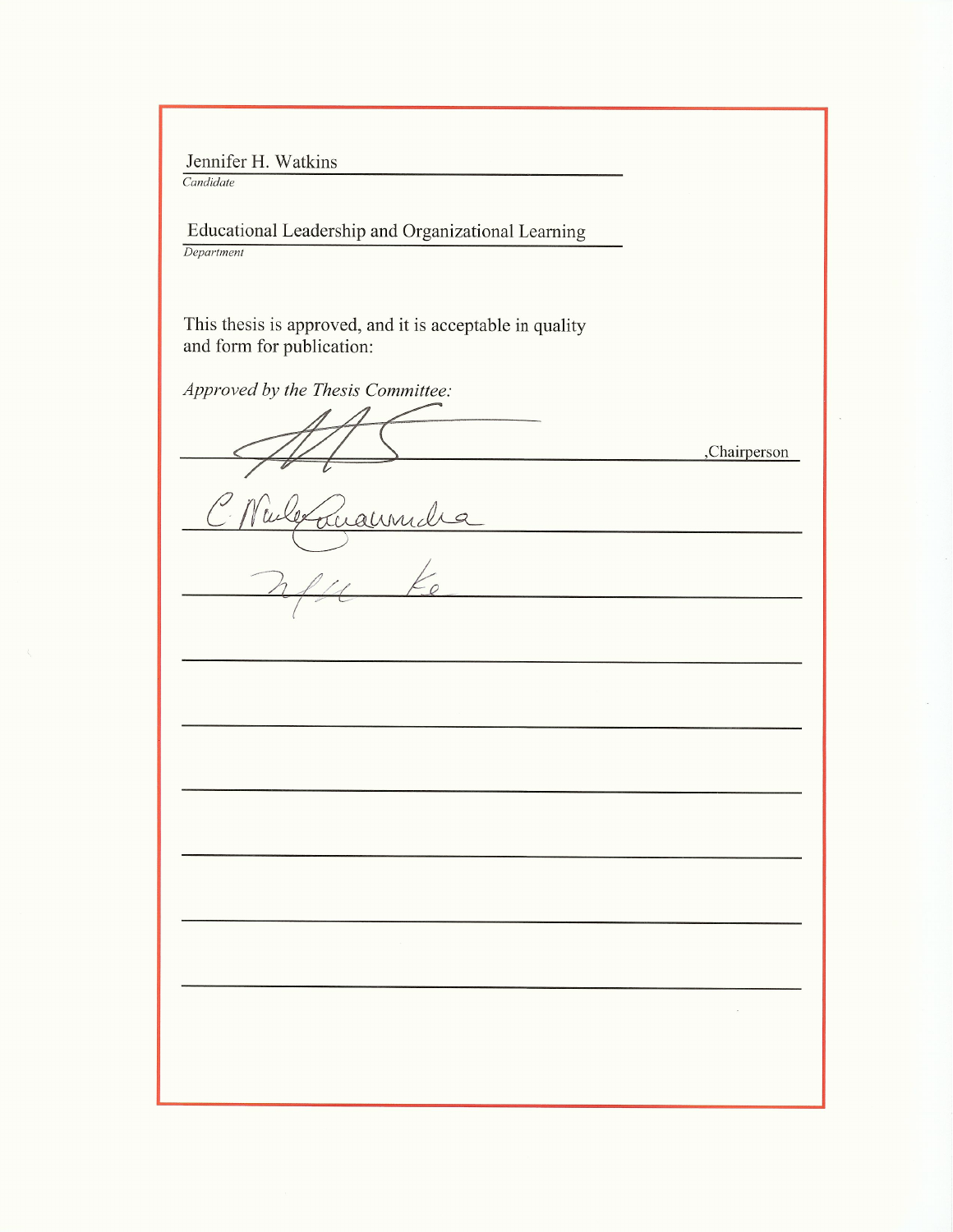## Official Knowledge: Validation Mechanisms for Knowledge Management Systems

by

## Jennifer H. Watkins

B.A., Mechanics of the Mind, Kalamazoo College, 2005

## **THESIS**

Submitted in Partial Fulfillment of the Requirements for the Degree of

Master of Arts Organizational Learning and Instructional Technology

The University of New Mexico

Albuquerque, New Mexico

May, 2009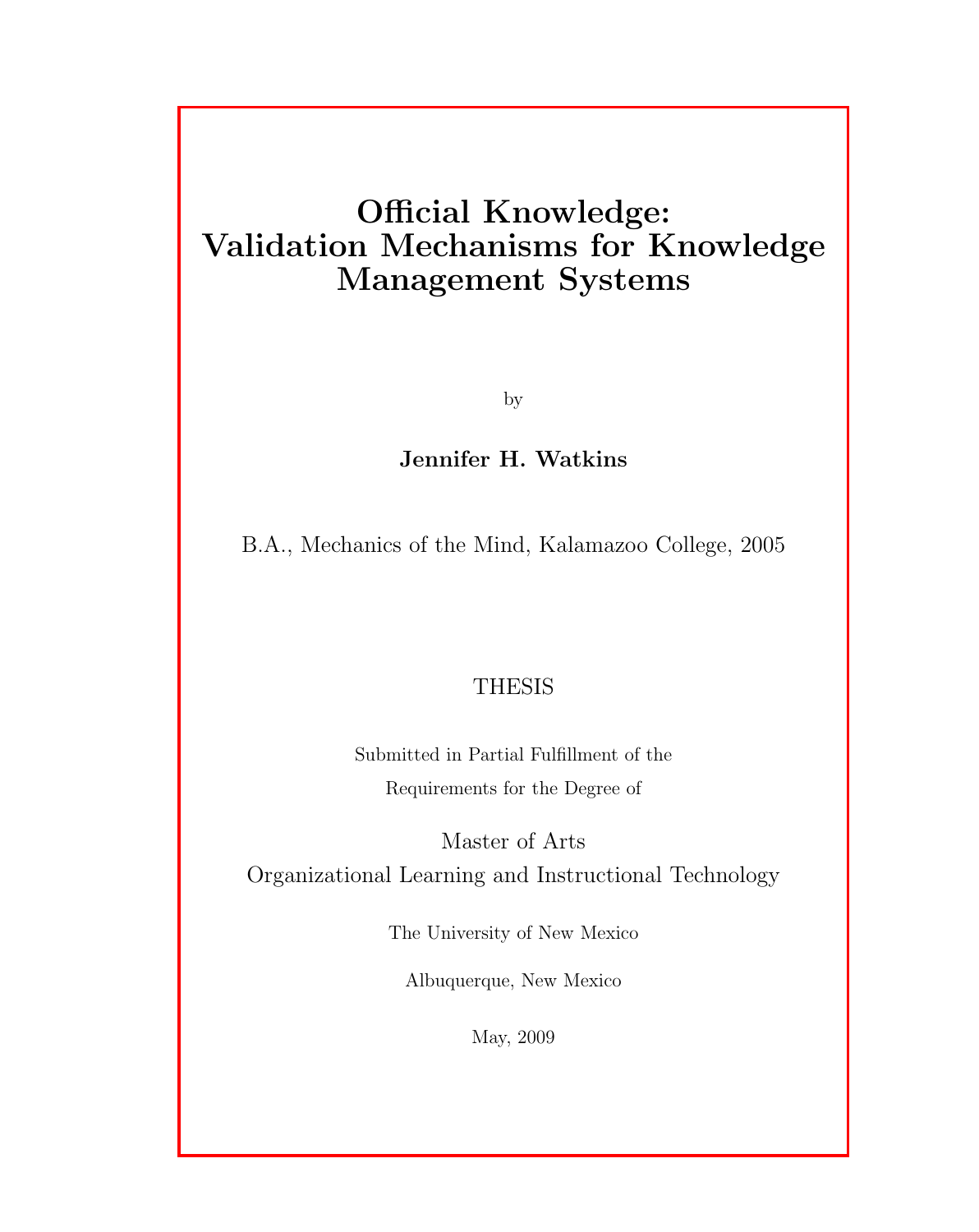c 2009, Jennifer H. Watkins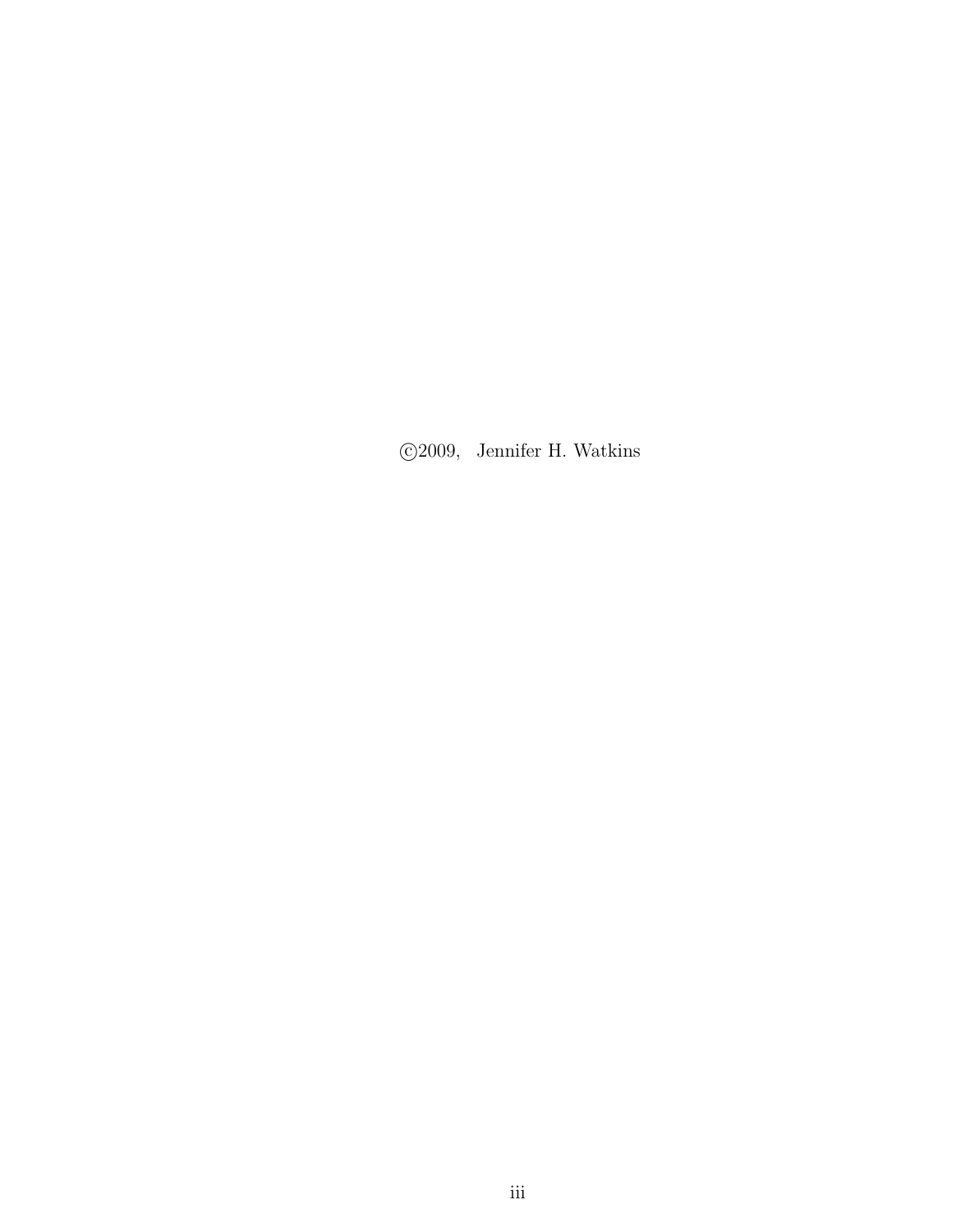# Dedication

To Jack Bauer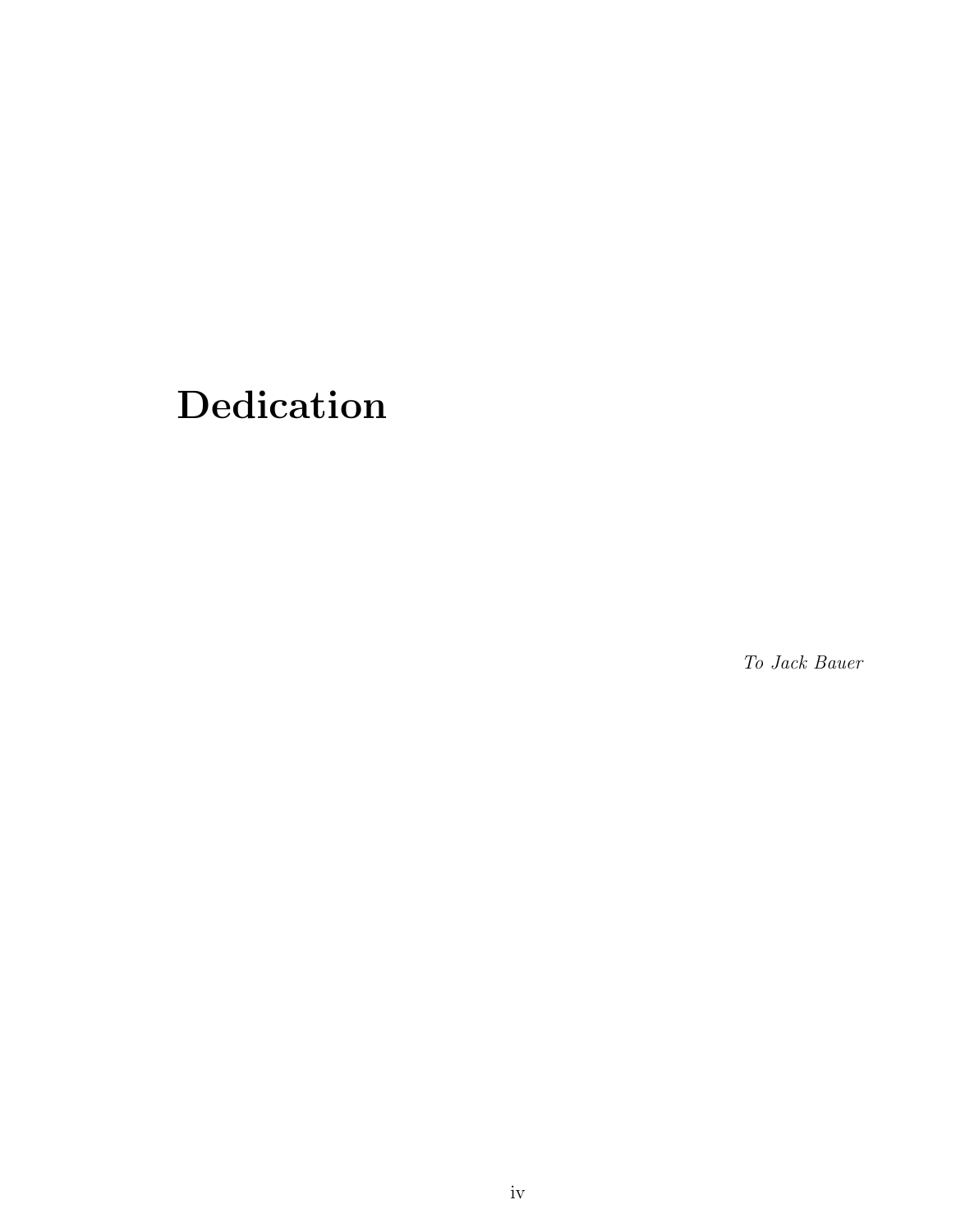## Official Knowledge: Validation Mechanisms for Knowledge Management Systems

by

## Jennifer H. Watkins

## ABSTRACT OF THESIS

Submitted in Partial Fulfillment of the Requirements for the Degree of

Master of Arts Organizational Learning and Instructional Technology

The University of New Mexico

Albuquerque, New Mexico

May, 2009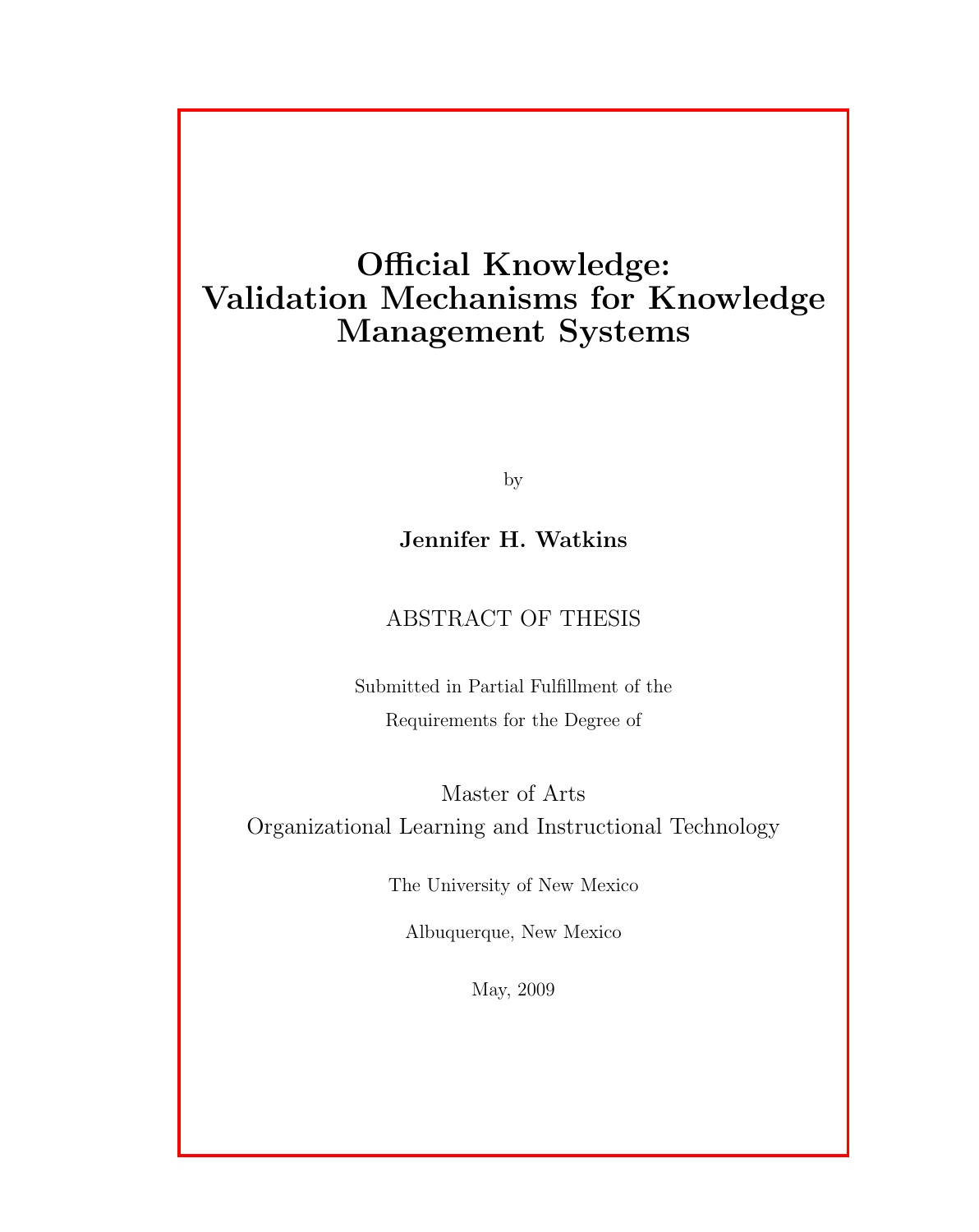## Official Knowledge: Validation Mechanisms for Knowledge Management Systems

by

## Jennifer H. Watkins

B.A., Mechanics of the Mind, Kalamazoo College, 2005

M.A., Organizational Learning and Instructional Technology, University of New Mexico, 2009

### Abstract

One of the most important roles of a knowledge management system is as a filter to verify, authenticate, or justify the knowledge of an organization. The knowledge that passes this filter and is retained or otherwise deemed valuable by the system is official knowledge, the knowledge sanctioned by an organization. In this study, twenty-two articles that describe typologies of knowledge management systems were reviewed for their insights into knowledge validation. The articles were reviewed in the context of intellectual parentage with each article belonging to one of ten lines of inquiry spawning from five preeminent knowledge management articles. The results of this metastudy identify epistemology, knowledge transfer, the application environment, and the social process of sensemaking as valuable considerations for the design of validation mechanisms. A checklist of these considerations serves as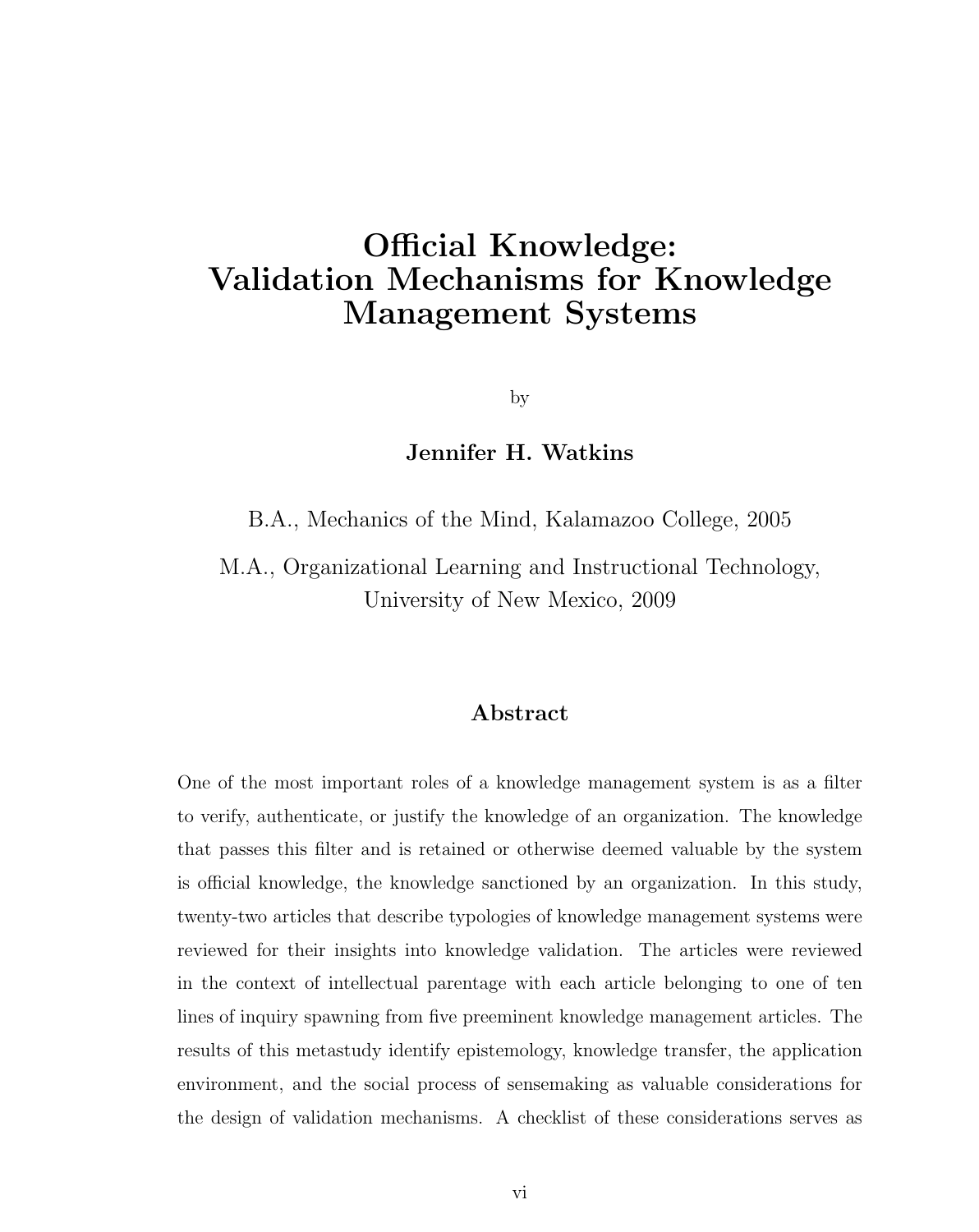the primary contribution of this study. Implications for future work in the design of validation mechanisms for knowledge management systems are discussed.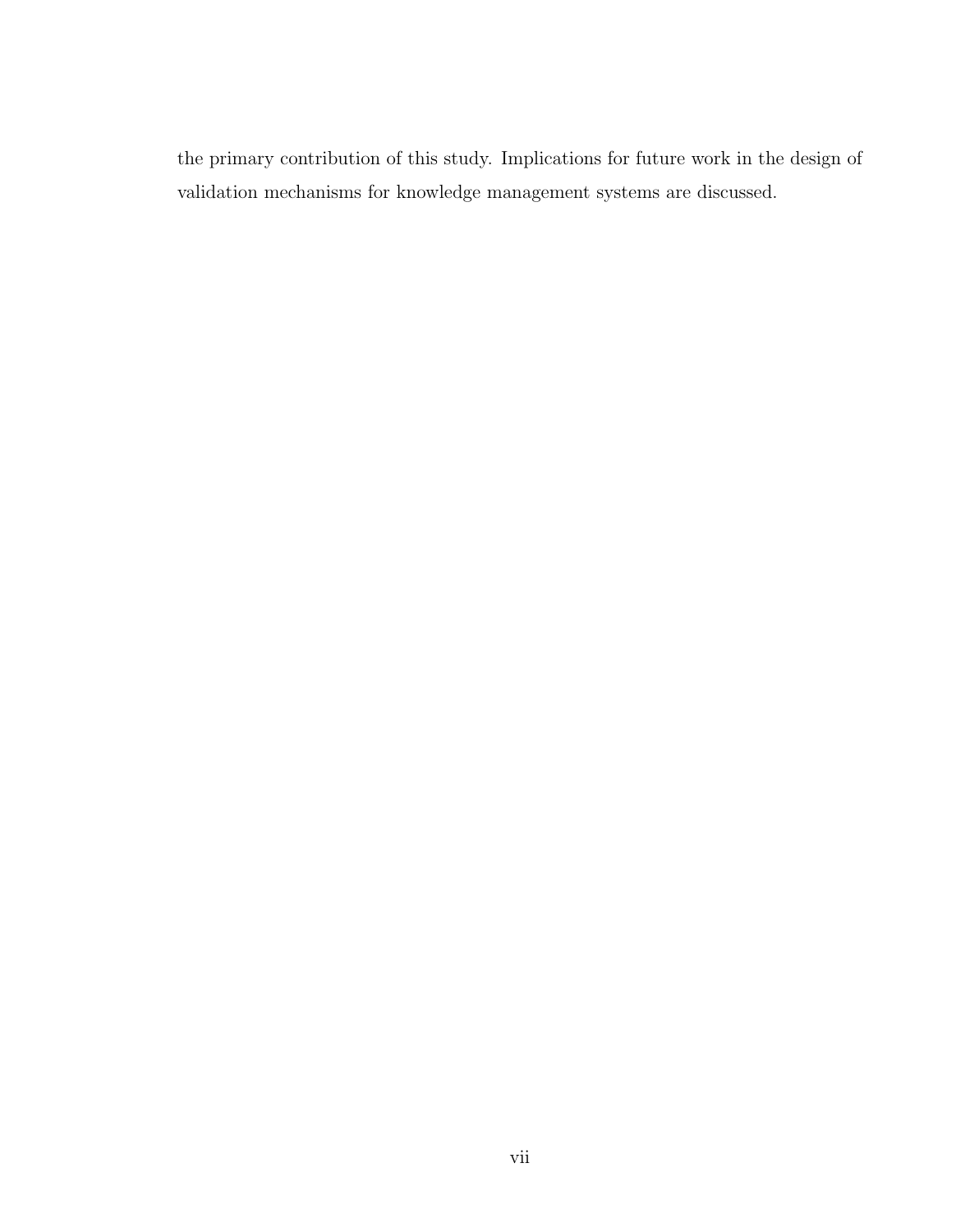# **Contents**

| List of Figures |                |                                           | хi             |  |
|-----------------|----------------|-------------------------------------------|----------------|--|
|                 | List of Tables |                                           |                |  |
| 1               |                | Introduction                              |                |  |
|                 | 1.1            |                                           | 1              |  |
|                 | 1.2            |                                           | 3              |  |
|                 |                | Validation of Personal Knowledge<br>1.2.1 | 3              |  |
|                 |                | Validation of Official Knowledge<br>1.2.2 | $\overline{5}$ |  |
|                 |                | 1.2.3                                     | 6              |  |
|                 | 1.3            |                                           | $\overline{7}$ |  |
|                 | 1.4            |                                           | 8              |  |
| $\mathbf{2}$    |                | <b>Literature Review</b>                  |                |  |
|                 | 2.1            |                                           | 9              |  |
|                 |                | 2.1.1                                     | 10             |  |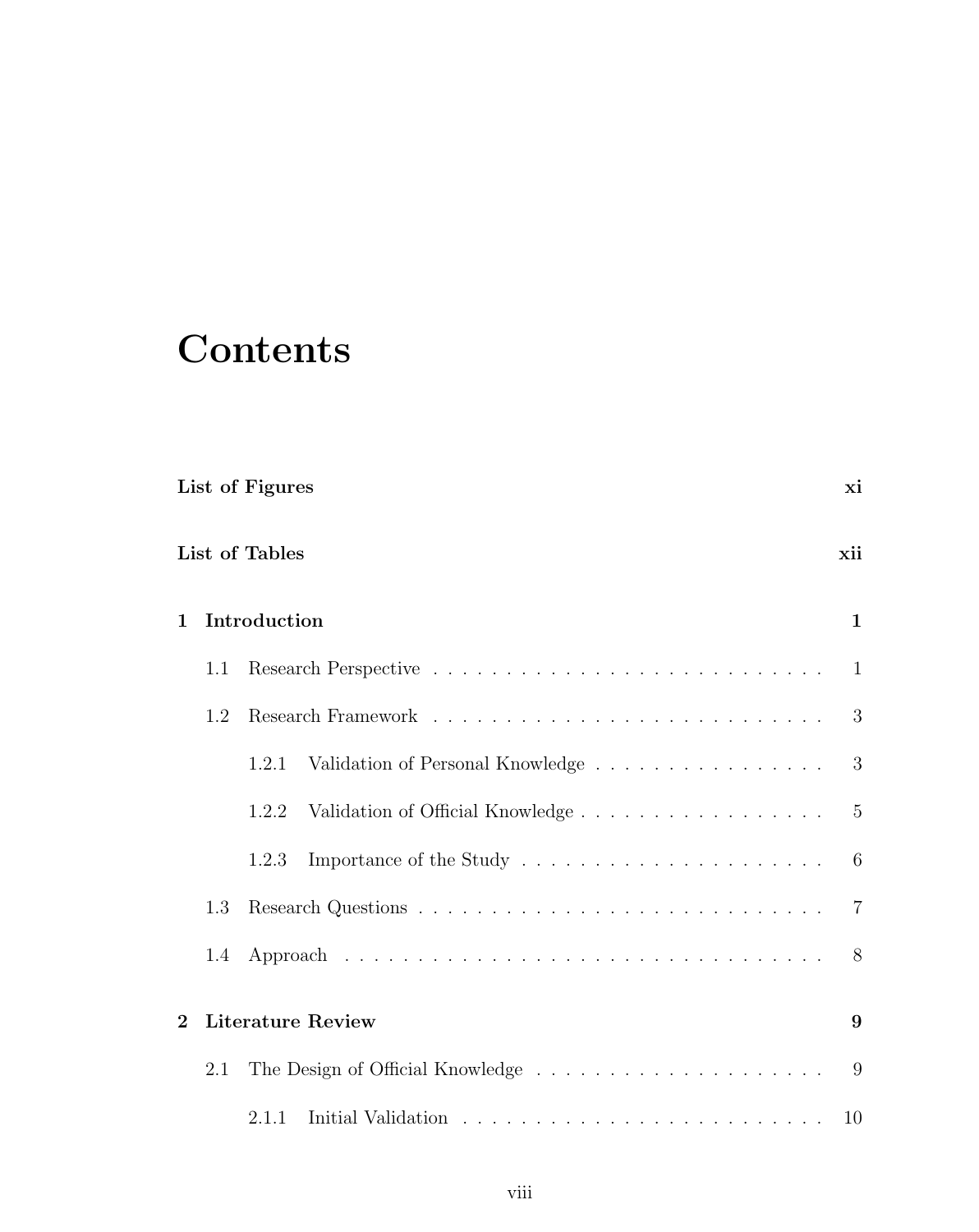## Contents

|                |         | 2.1.2   |                                                                                                     |    |
|----------------|---------|---------|-----------------------------------------------------------------------------------------------------|----|
|                |         | 2.1.3   |                                                                                                     |    |
|                | 2.2     |         | Classifying Knowledge Management Systems 14                                                         |    |
|                |         | 2.2.1   |                                                                                                     |    |
|                |         | 2.2.2   |                                                                                                     |    |
|                |         | 2.2.3   |                                                                                                     | 20 |
|                |         | 2.2.4   |                                                                                                     | 23 |
|                |         | 2.2.5   | The Davenport $\&$ Prusak Branch $\;\ldots\; \ldots\; \ldots\; \ldots\; \ldots\; \ldots\; \ldots\;$ | 29 |
| 3              |         | Methods |                                                                                                     | 33 |
|                |         |         |                                                                                                     |    |
|                | 3.1     |         |                                                                                                     | 34 |
|                | 3.2     |         |                                                                                                     | 35 |
|                | 3.3     |         |                                                                                                     | 37 |
| $\overline{4}$ | Results |         |                                                                                                     | 38 |
|                |         |         |                                                                                                     |    |
|                | 4.1     |         |                                                                                                     | 38 |
|                | 4.2     |         |                                                                                                     |    |
|                |         | 4.2.1   |                                                                                                     | 42 |
|                |         | 4.2.2   |                                                                                                     | 43 |
|                |         | 4.2.3   |                                                                                                     | 45 |
|                | 4.3     |         |                                                                                                     | 48 |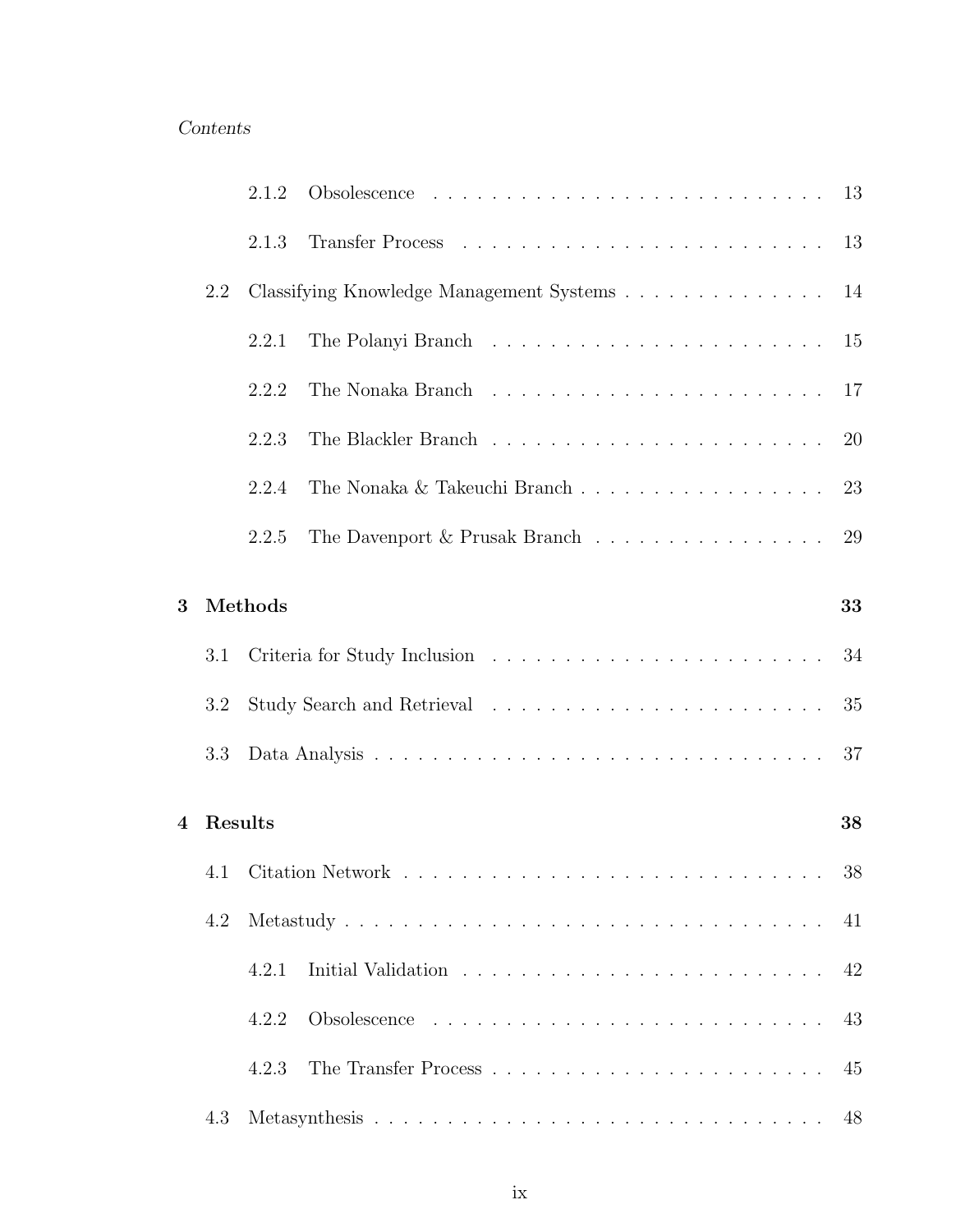Contents

| 5 Discussion and Conclusions            | 51 |
|-----------------------------------------|----|
| Appendices                              | 56 |
| A List of meta-study articles           | 57 |
| <b>B</b> Table of validation mechanisms | 61 |
| References                              | 63 |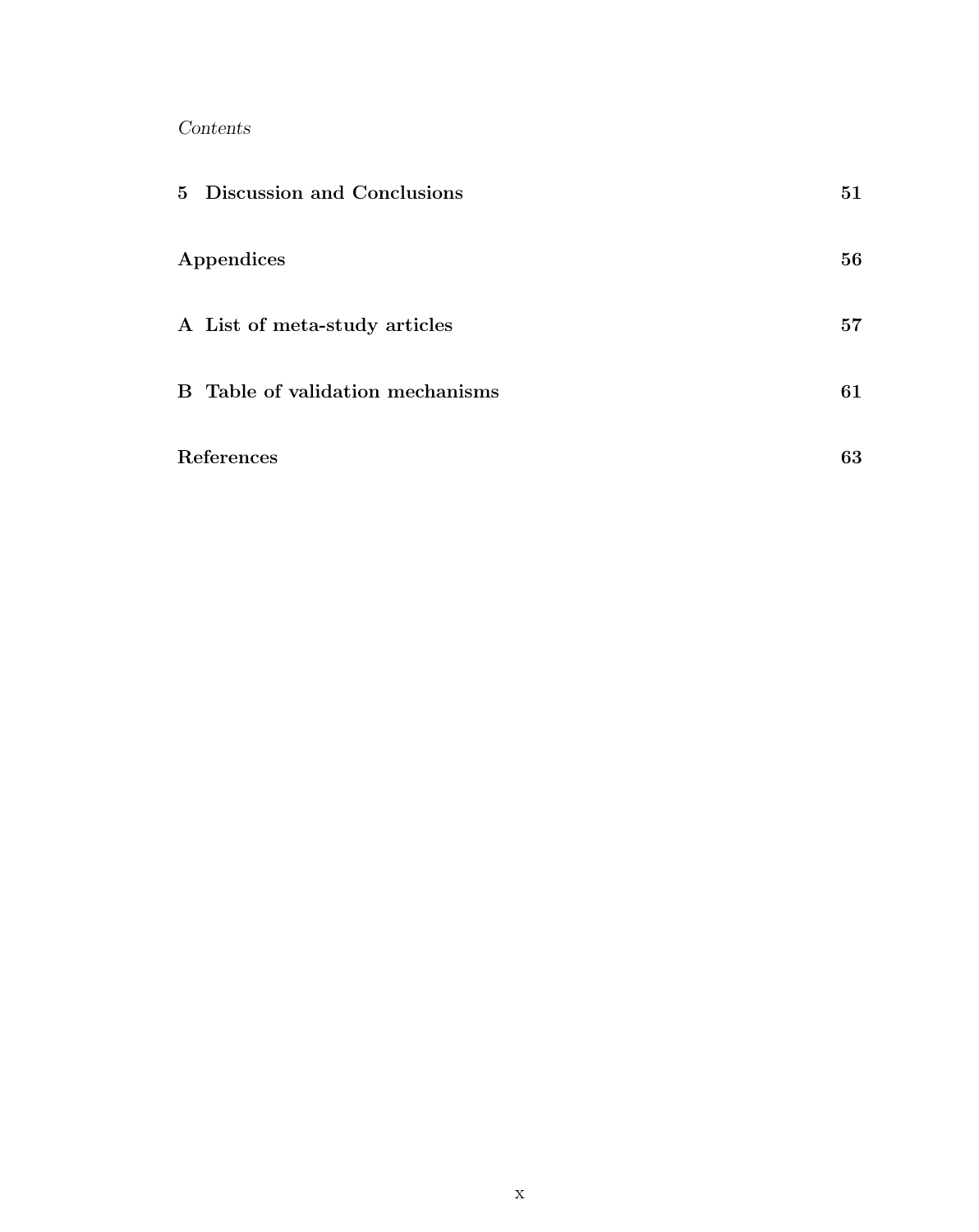# List of Figures

| 4.1 | The citation network of the metastudy articles plotted by the year                                                                                |    |
|-----|---------------------------------------------------------------------------------------------------------------------------------------------------|----|
|     |                                                                                                                                                   | 40 |
| 4.2 |                                                                                                                                                   |    |
| 4.3 | Official knowledge can be initially validated through deliberate or                                                                               |    |
| 4.4 | Knowledge must be continually validated against a changing envi-                                                                                  |    |
| 4.5 | The stage of the knowledge management process during which knowl-<br>edge validation is required (shaded region). $\dots \dots \dots \dots \dots$ |    |
| 4.6 | Sensemaking results from the interplay of trust and shared context                                                                                | 47 |
| 5.1 | The citation network for articles in the metastudy including all cita-                                                                            |    |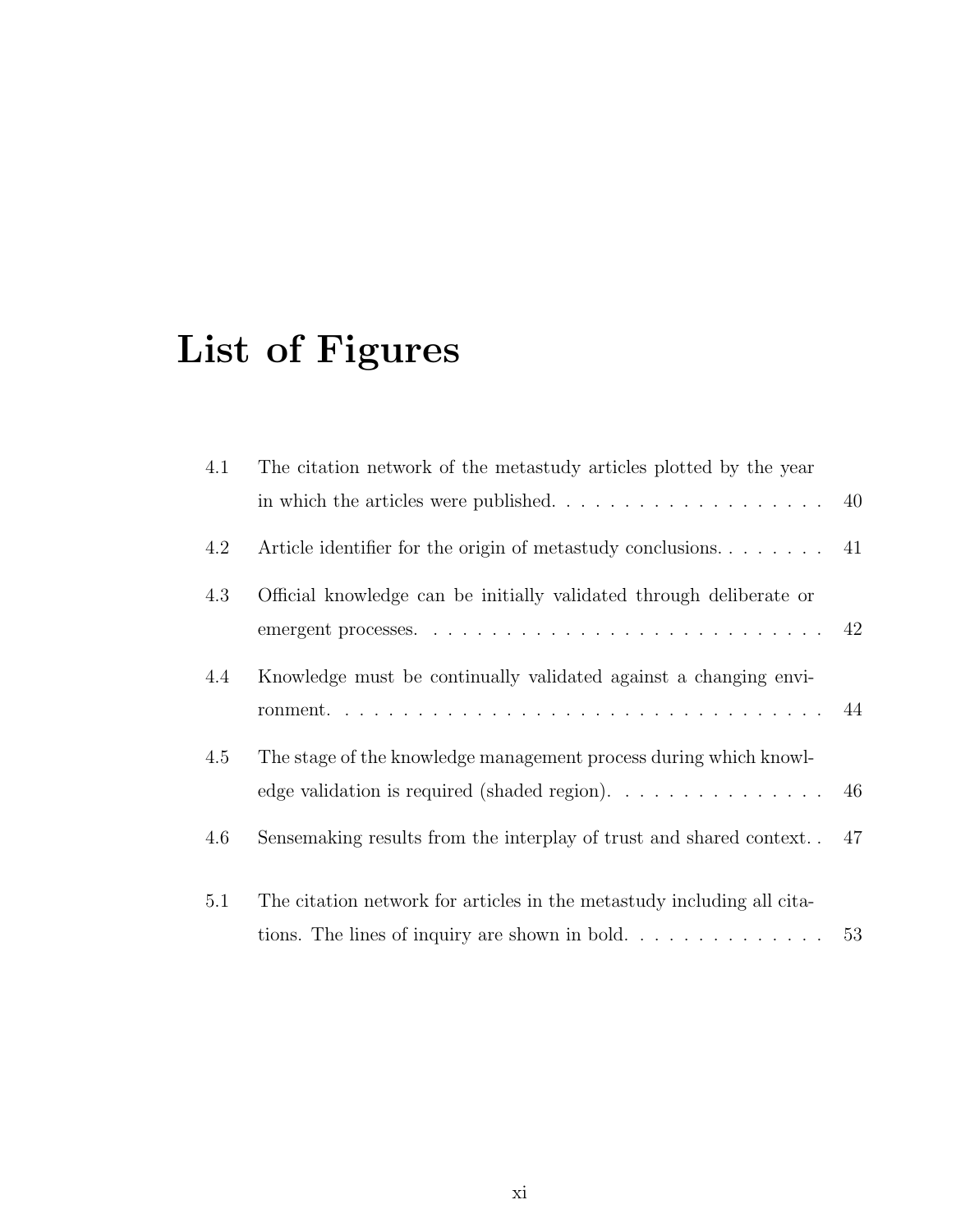# List of Tables

| 1.1        | Validation requirements based on underlying epistemology $\dots \dots$                |    |
|------------|---------------------------------------------------------------------------------------|----|
| 1.2        |                                                                                       |    |
| 3.1        |                                                                                       | 33 |
| 3.2        | Keywords used to identify articles for study inclusion $\dots \dots$                  | 35 |
| 3.3        | The top five most cited articles in knowledge management                              | 36 |
| 4.1        | Problem features and their relationship to knowledge management                       |    |
|            |                                                                                       |    |
| 4.2        | Relationship between epistemology and knowledge management ap-                        |    |
|            |                                                                                       | 49 |
| 4.3        | Checklist of features to consider when designing a validation mecha-                  |    |
|            | nism for official knowledge                                                           | 50 |
| <b>B.1</b> | Validation mechanisms by epistemology. $\ldots \ldots \ldots \ldots \ldots \ldots$ 62 |    |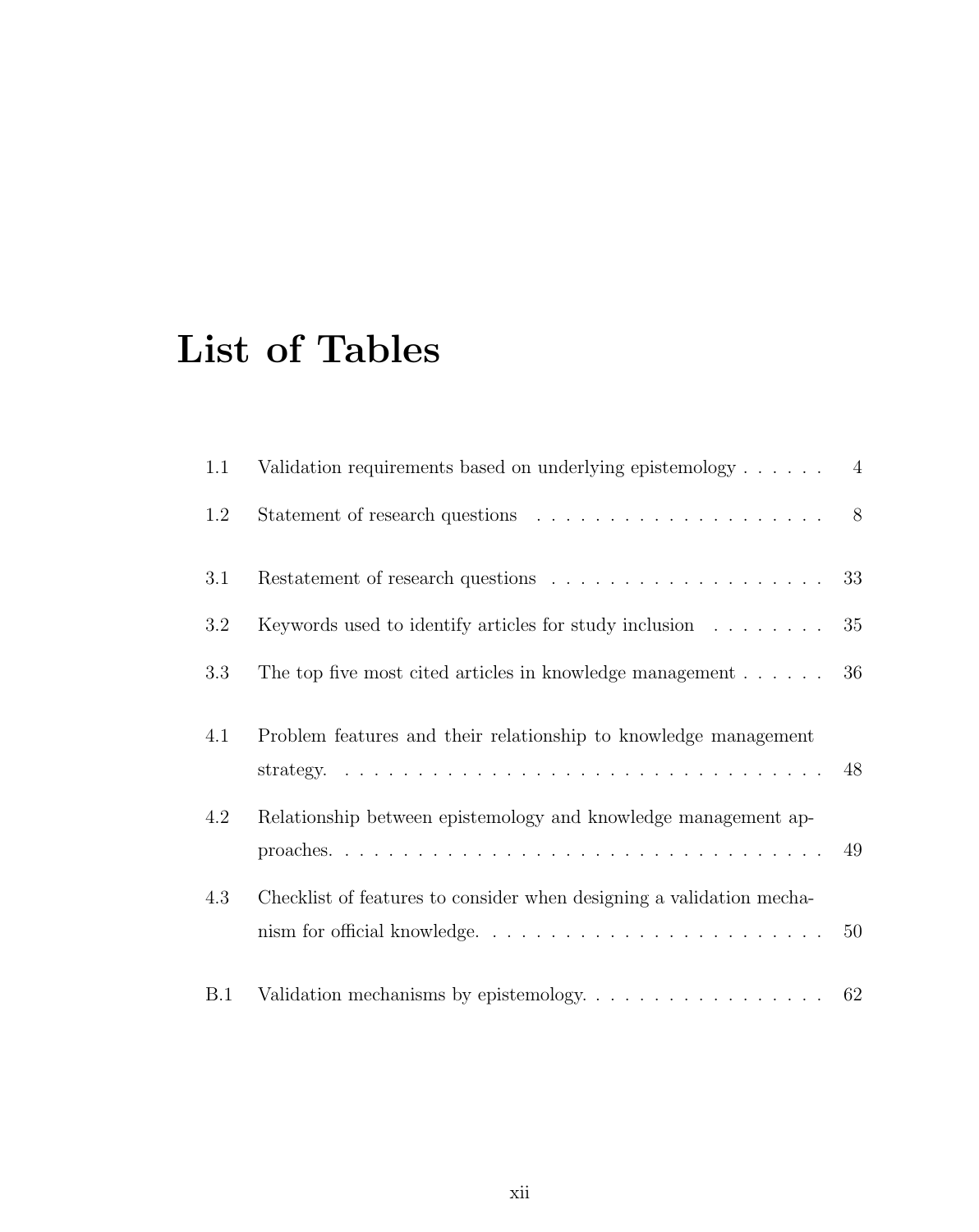## Chapter 1

## Introduction

## 1.1 Research Perspective

The following work is an exploratory study into the ways in which organizations validate their knowledge. Rather than begin with a note, as many authors have, regarding the difficulty in defining the key terms of knowledge management, this section will present a research perspective from which all essential definitions of the study fall. To begin, it is the view of this study that knowledge management is the study of the ways in which organizations use knowledge and the ways in which these uses can be improved upon. Given this definition, it is clear that the primary unit of analysis is the organization. Thus, one must have a clear sense of the properties of an organization.

The essential property of an organization claimed in this study, is that organizations have knowledge. This is the first of three controvertible premises that compose the research perspective of this study. There are two ways that the statement that organizations know can be understood. An organization can know in the sense that given a certain goal, an individual within the organization can achieve that goal.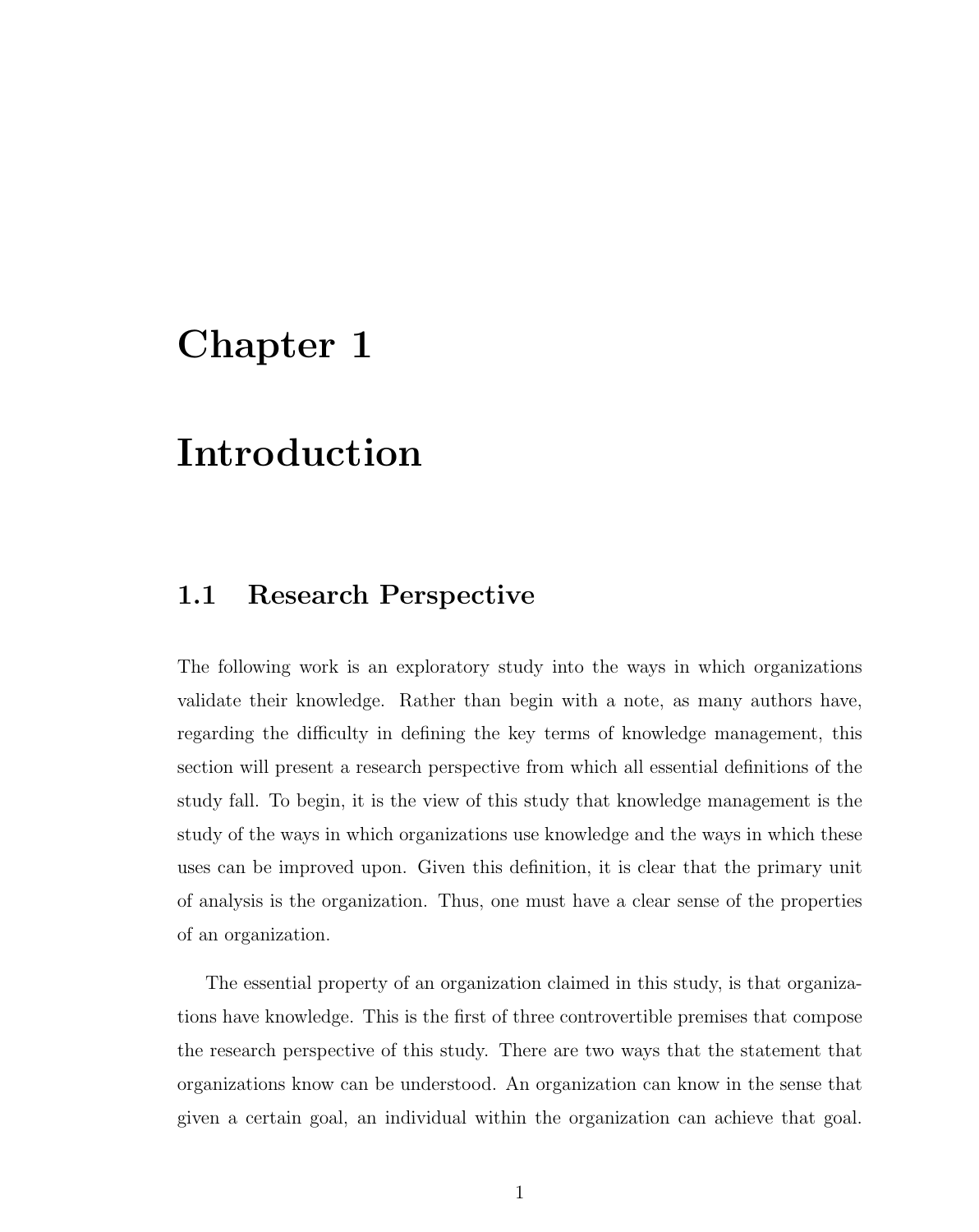In a stronger sense, an organization can know in the sense that it can complete a goal regardless of the specific people who are employed in the organization. It is this stronger sense that is the connotation intended. This does not appear to be the default position of researchers in knowledge management. The default position seems to be that people know and that organizations make it easier for isolated individuals to share what they know with each other. Given the definition of knowledge management presented and this property of organizations, it can be said that the challenge of knowledge management is to translate the concept of knowledge, which is an individual phenomena, to the organization level.

If the premise that organizations know is accepted, the problem of knowledge management necessarily requires the consideration of a system. It is with a system in mind that one is able to translate the concept of knowledge to an organization without running into errors of anthropomorphizing. As a human with knowledge refers to a collection of specifically assembled neurons, an organization with knowledge refers to a collection of specifically assembled humans. The humans and their assembly compose the system.

Given these premises, it can be concluded that the purpose of knowledge management is to understand and manage how organizations know and that a knowledge management system is the combination of people, technologies, and techniques that facilitate an organization's use of knowledge (Bhatt, 2001). This definition of knowledge management systems (KMS) is more broad than definitions in much of the literature, as they often focus solely on information technology. The definition used for this study is purposefully broad to encompass validation mechanisms that may not require information technology at all.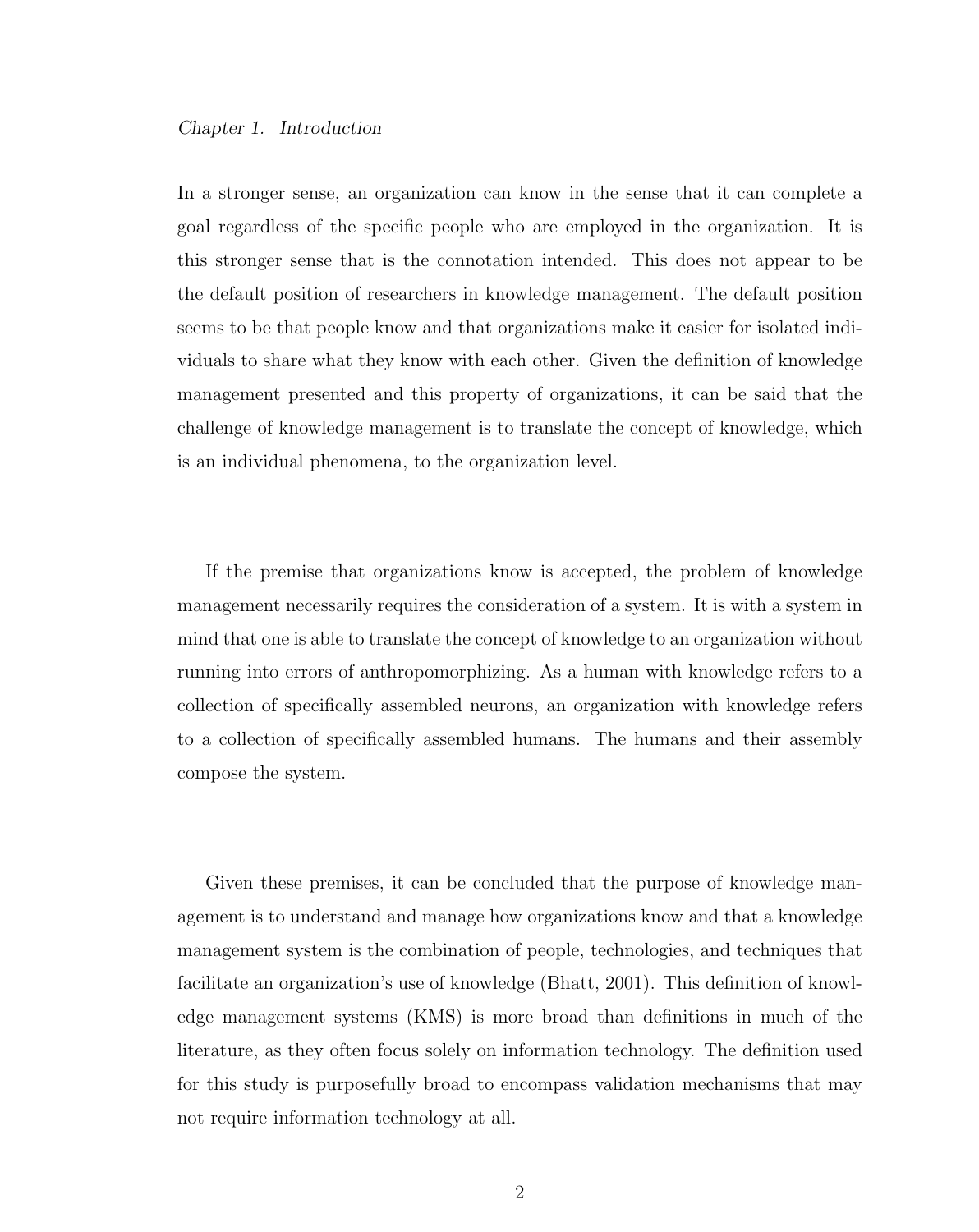## 1.2 Research Framework

Given these definitions of knowledge management and KMS, the first logical question to ask regards the nature of the knowledge of the organization. In this study, organization level knowledge is called official knowledge. Knowledge, when it is shared within the auspices of an organization, becomes official knowledge—that which is deemed accurate, approved, or more exemplary than other knowledge. Official knowledge is studied under a number of different guises including formal knowledge (Freidson, 1986), working knowledge (Davenport & Prusak, 1998), common knowledge (Dixon, 2000), and simply as conventional wisdom. Official knowledge increases the problem-solving capacity of the organization by preventing mistakes from those who aren't expert enough to realize the organization-wide effects of their local actions.

To become official, knowledge must be validated, even if through passive acceptance. Validation can refer to the verification, authentication, endorsement, or legitimized state of knowledge. The ways in which organizations engage in the typically human process of knowledge acquisition determines the ways in which knowledge is made official.

### 1.2.1 Validation of Personal Knowledge

In epistemology, there are three theories of knowledge acquisition. These theories each result in unique methods for knowledge validation. The validation of knowledge refers to the determination of truth. In individuals it is the process by which knowledge enters one's world model. This process is a personal one because the barrier that is breached is that from the external world to the internal mind. The first type of validation follows from the empiricist theory and holds that knowledge is validated through experience. The second type of validation corresponds to the rationalist theory and holds that knowledge is validated through logical deduction.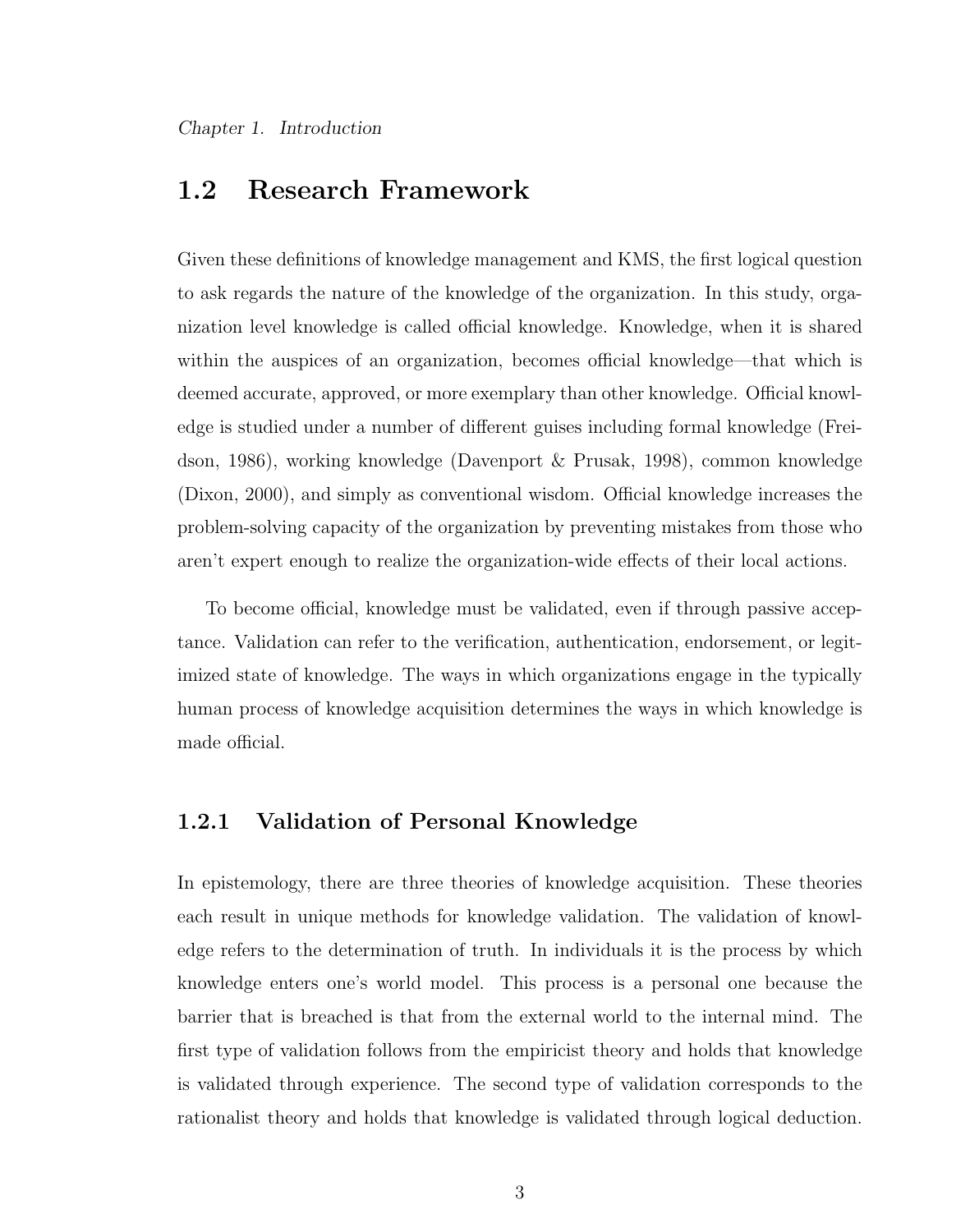| Epistemology   | Conclusions        | Validation    |
|----------------|--------------------|---------------|
|                |                    |               |
| Empiricism     | Objectivity        | Experience    |
|                | Objectivism        |               |
| Rationalism    | Objectivity        | Logic         |
|                | Relativism         |               |
| Constructivism | Inter-subjectivity | <b>Belief</b> |

The third type of validation corresponds to the constructivist theory and holds that knowledge is validated through the social formation of belief.

Table 1.1: Validation requirements based on underlying epistemology

Knowledge validation is inextricably tied to the definition of knowledge under which the system is operating because each epistemology has its own conception of truth and its own means of acquiring knowledge. Table 1.1 summarizes these differences. Objectivism is the product of rationalist thought from the Age of Enlightenment. The rationalist theory of knowledge holds that knowledge is discrete. It can be encoded and transferred. This is in opposition to relativism which holds that knowledge is context-dependent and action-oriented.

In science, the term objectivity refers to a perspective in which an object of interest can be studied without any dependence on the subject doing the studying. Acceptance of this impartiality has a number of conclusions. One conclusion is that disputes regarding the object can be contained to the object itself. This means that knowledge can be evaluated without considering whether the evaluator is biased in their judgement. Because the scientific process strives for objectivity, other processes gain legitimacy by also claiming objectivity. Processes may strive for a scientific-like measurement of the environment. Both Empiricist and Rationalist epistemologies hold this perspective. Objectivity is in opposition to inter-subjectivity, which holds that the observer and the observed are intertwined.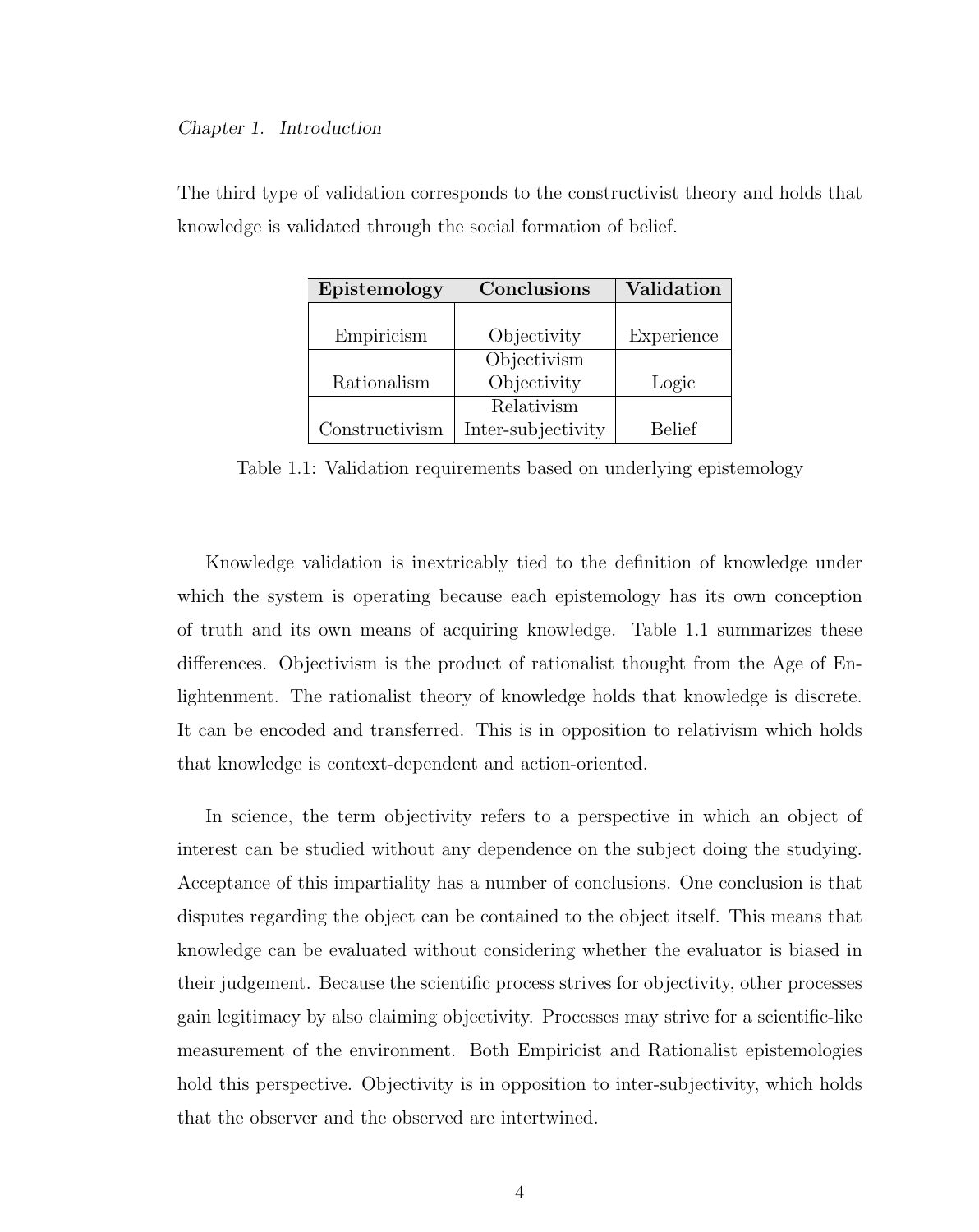## 1.2.2 Validation of Official Knowledge

When knowledge is validated at the organization level, the process necessarily changes. Rather than validation crossing the barrier from environment to mind, organization level validation requires that the knowledge management system act like a cell membrane, letting certain knowledge through and restricting other knowledge. It is the design of the validation mechanism that determines which knowledge will permeate.

Official knowledge refers to knowledge that has been validated at the organization level such that it is accepted into the organization's model of thinking. Individuals that compose the organization hold a suite of knowledge, only a part of which is pertinent and accepted by the larger organization. It is the role of the organization to articulate and amplify the relevant knowledge of its constituent individuals (Nonaka, 1994). The mechanism by which personal knowledge is transformed into official knowledge in KMS has been left largely unexplored. The goal of this study is to identify the multiplicity of ways in which knowledge is validated in KMS. KMS are defined as encompassing people, technologies, and techniques; therefore, this study is not limited to purely technological validation mechanisms, rather, it focuses on how a mechanism touches all three elements of a knowledge management system.

In this study, the validation of official knowledge is parsed into three research problems. The first problem is the initial validation of knowledge to determine that it should become official knowledge. This may be part of a deliberate program to develop official knowledge or the result of other organizational processes. It may be the responsibility of managers or of knowledge workers to determine what is official knowledge. The second validation problem is the protection or review of official knowledge to determine that it is not outdated. It may be possible to design official knowledge in a flexible manner such that it is not readily prone to obsolescence. In other circumstances, it may be preferable to develop a process of reviewing and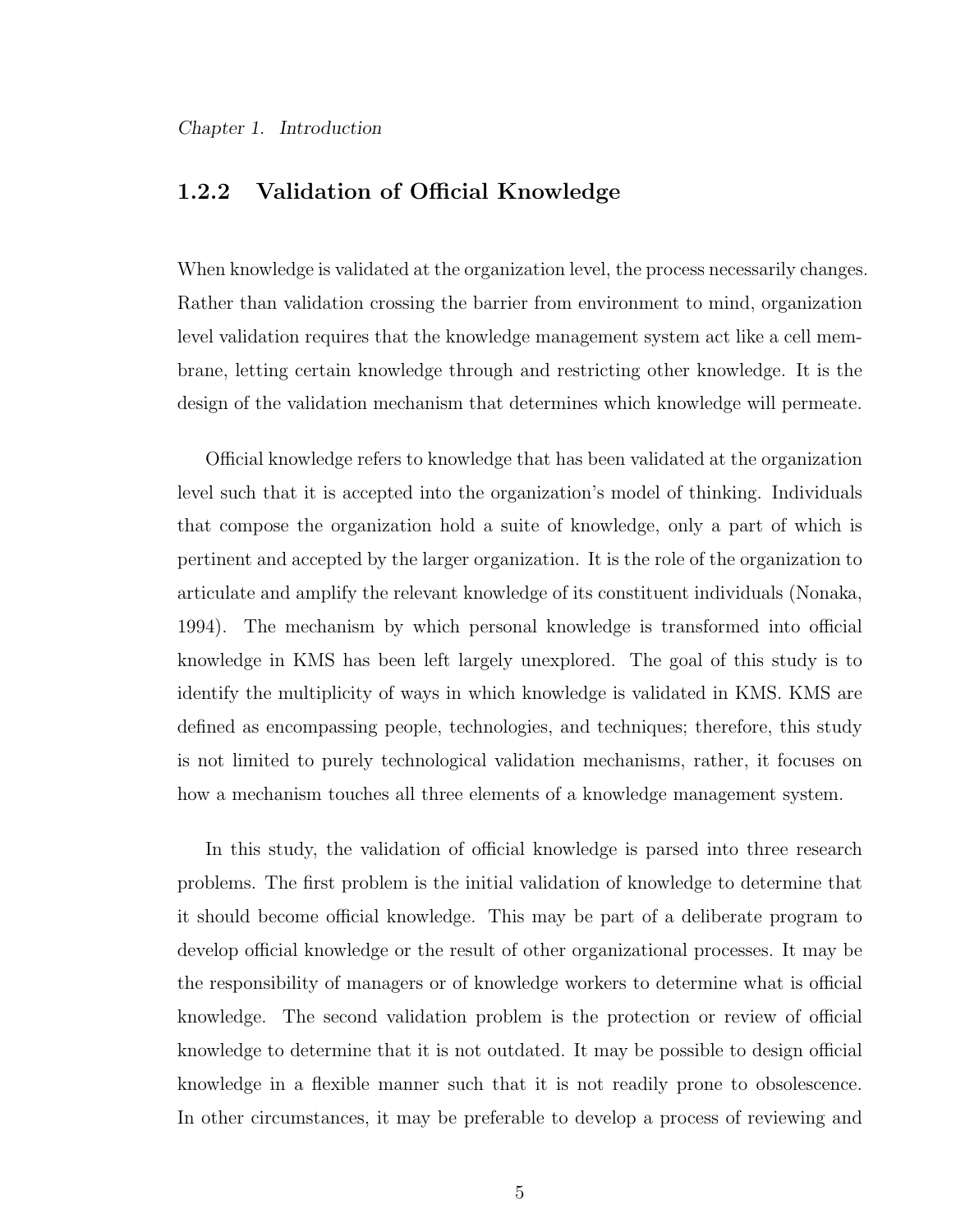replacing official knowledge once it fails to apply to the organizational realities and those of the external environment. The third validation problem is the transfer of official knowledge throughout the organization. Once knowledge has become official knowledge, some mechanisms will inhibit and some will assist the transfer of this knowledge to those in the organization who need to know it.

### 1.2.3 Importance of the Study

Although an unconventional framing, the purpose of knowledge management can be stated as the design of KMS that validate official knowledge appropriately. It is often noted that for knowledge to be effectively shared within an organization, there must be a shared context. This context refers to the knowledge that individuals assume to be valid, and it differs from one organization to the next. One goal of this study is to understand how that context is generated.

Validation is commonly believed to require evidence, logic, intellectual examination, and facts. While this sort of scrutiny may be the ideal, most knowledge in organizations is likely to become official without such explicit review. Bhatt (2001) defines knowledge validation as "a painstaking process of continually monitoring, testing, and refining the knowledge base to suit the existing or potential realities" (p. 71). It is an empirical question to determine the extent to which organizations engage in this continual validation process. This study presents a first step to guiding research in bringing the validation process to the forefront of knowledge management implementations and to suggest means to make the process less painstaking. If the validation process is made more efficient, the amount of usable working knowledge in an organization will increase.

Additionally, the knowledge validation process is important because individuals likely use knowledge in KMS without understanding the provenance of its validation.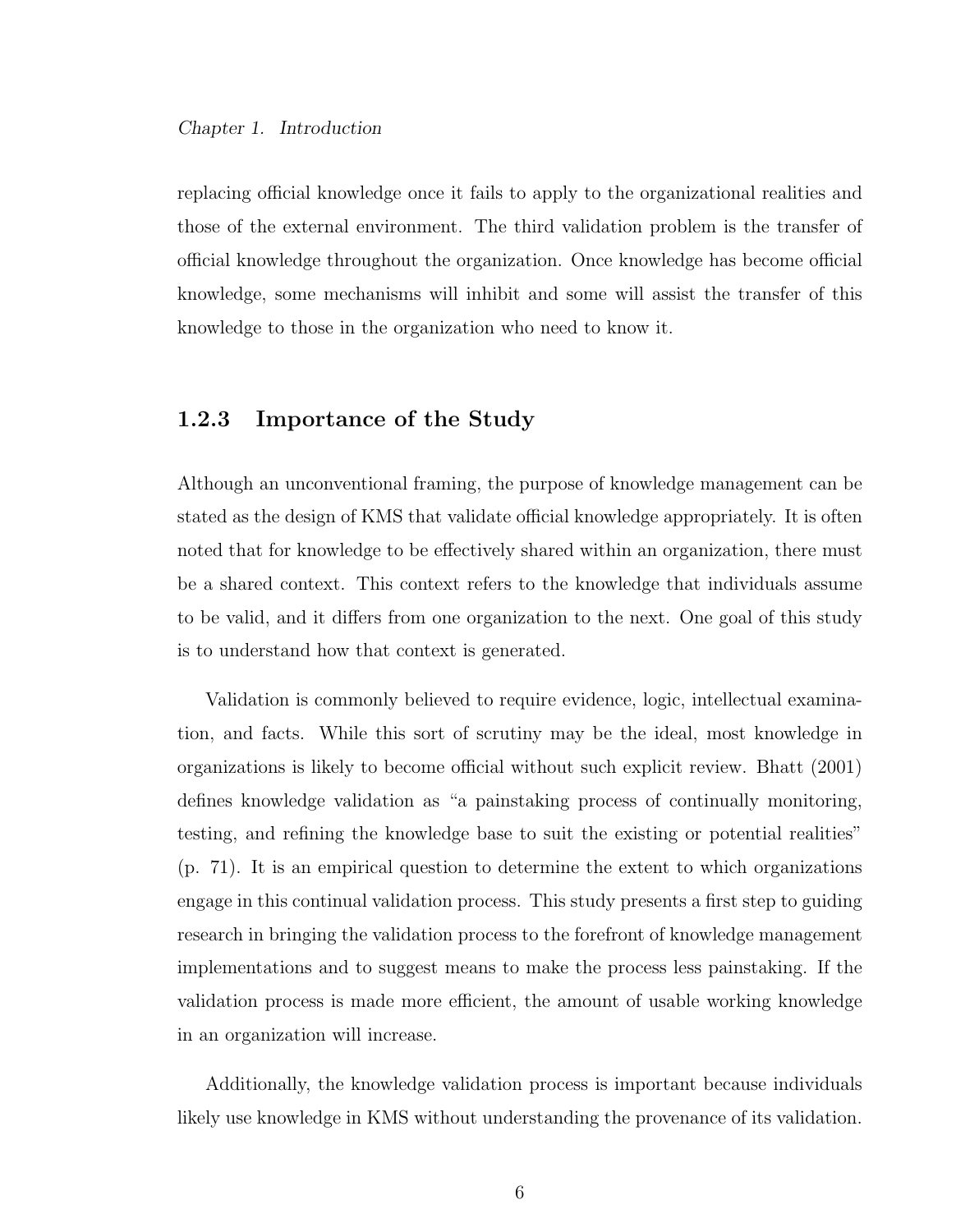It is here that official knowledge can become poor assumptions. By developing better knowledge validation mechanisms, the role of misinformation, rumor, and misapplied assumptions diminishes.

The preceding presentation of the research philosophy and research framework employed in this study has presented a definition of KMS and their role in comporting individual level characteristics to the organization level. With this framework, one can adapt the knowledge acquisition theories for individuals to organizations. Empiricism, rationalism, and constructivism all provide theories of knowledge and together form a breadth of validation methods for organizations. Within this framework the existing studies of knowledge validation in organizations are placed and areas for new studies are suggested.

## 1.3 Research Questions

The research on validation mechanisms in KMS tends to be specific to a particular type of system and applied in nature. The objective of this study is to provide a broad understanding of the validation of official knowledge that can serve as the foundation for future work in this area. Table 1.2 displays the research questions that guide this study.

The general research questions are pursued in the following chapter as the literature is reviewed. The three validation questions correspond to the three validation problems for official knowledge—initial validation, obsolescence, and the transfer process. These questions are addressed as results of the study.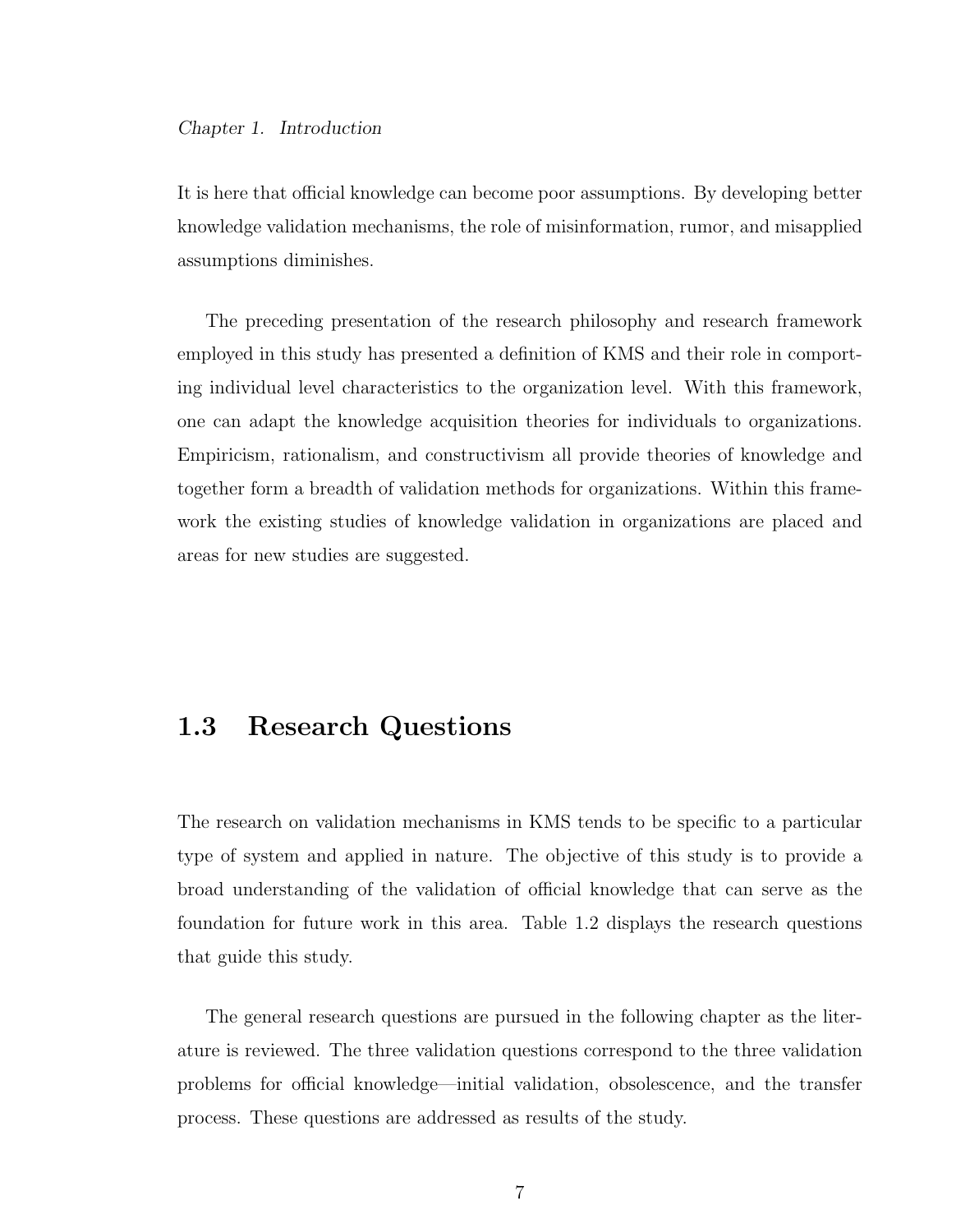Chapter 1. Introduction

| <b>General Questions</b>                                                          |  |  |
|-----------------------------------------------------------------------------------|--|--|
|                                                                                   |  |  |
| <b>RQ1:</b> What are the ways in which KMS can be classified?                     |  |  |
| <b>RQ2:</b> What can be learned from the literature on KMS regarding validation?  |  |  |
| <b>RQ3:</b> What perspectives underly the classifications?                        |  |  |
| <b>Validation Questions</b>                                                       |  |  |
|                                                                                   |  |  |
| <b>RQ4:</b> How is knowledge translated to official knowledge?                    |  |  |
| <b>RQ5:</b> What are the mechanisms to determine if or prevent official knowledge |  |  |
| from becoming obsolete?                                                           |  |  |
| <b>RQ6:</b> How is official knowledge transferred throughout the organization?    |  |  |

Table 1.2: Statement of research questions

## 1.4 Approach

To address the research questions presented in Table 1.2, this study employs a metastudy research approach. The sparseness of the research on knowledge validation for organizations requires an indirect approach to the metastudy. The study is composed of a collection of articles that each present a novel taxonomy of KMS. The articles are reviewed in the context of intellectual parentage so as to track the evolution of perspectives regarding the landscape of KMS.

Based on the philosophy of knowledge management that opened this chapter and the research framework presented, the metastudy serves as an exploratory study into the features required of a validation mechanism for each validation problem. A primary goal of this study is to identify common trends and categorizations within the knowledge management literature to provide a foundation for further work.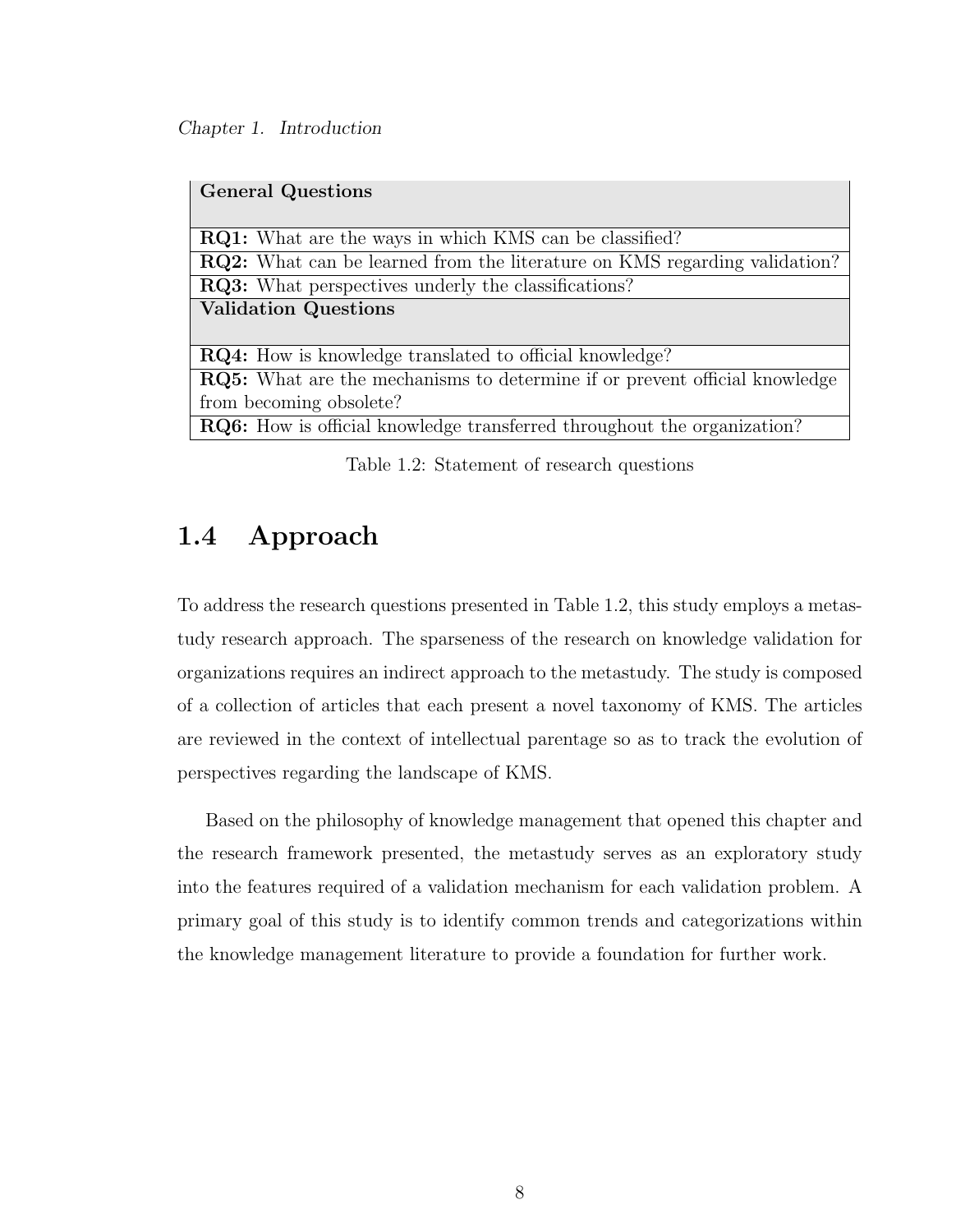## Chapter 2

## Literature Review

## 2.1 The Design of Official Knowledge

Within the knowledge management literature, perhaps the most familiar example of official knowledge is the best practice. Best practices refer to the approved and ideal procedure or outcome for specific organizational tasks. The development of best practices results in the routine use of knowledge. Szulanski (1996) provides a number of reasons why best practices are not transferred well within an organization. Causal ambiguity refers to a lack of understanding regarding the features that lead to a best practice's success. If knowledge does not have a record of successful transfer then unprovenness is an issue. It is difficult to legitimize the knowledge in this case. One may not be properly motivated to share their knowledge or to receive knowledge from others. This resistance can stem from a variety of causes. The perceived reliability of the knowledge depends upon the trustworthiness and expertise of the knowledge source. Absorptive capacity refers to the knowledge receiver's ability to assimilate the new knowledge and is based on their preexisting knowledge. The receiver must also be able to retain the knowledge once it is transferred. Barren organizational context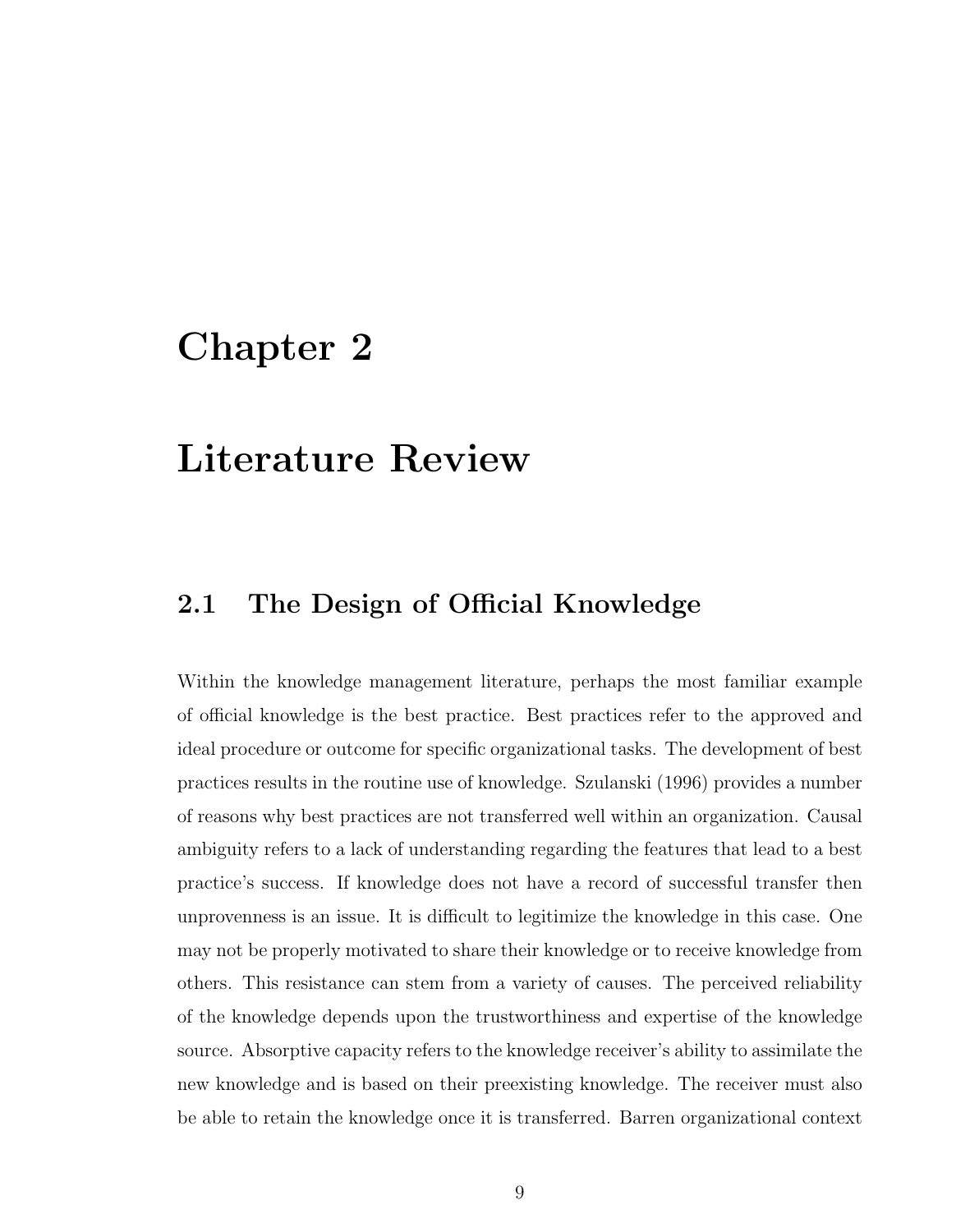refers to the structure and attribute of the organization that hinder or help knowledge transfer. Knowledge transfer is helped by having an intimate (nearby and effortless communication) relationship between the source and the receiver of knowledge. The features that matter most are absorptive capacity, causal ambiguity, and an arduous relationship.

The transfer of best practices is an excellent summary of the issues involved in official knowledge. This section reviews the literature on the initial validation of official knowledge, its obsolescence, and its transfer. The questions of concern are as follows: How is official knowledge assigned as such? How is official knowledge kept updated and how does it avoid becoming a self-sustaining bureaucratic requirement? How is official knowledge transferred? There is very little research that examines these questions in terms of the interplay between the technology, techniques, and people.

### 2.1.1 Initial Validation

Hargreaves (1999) believes knowledge is validated when it is used as a practice that repeatedly works. He outlines four mechanisms for validation: ipsative, independent, judicial, and scientific. The ipsative mechanism is where the individual chooses between the best of two options subjectively. The independent validation mechanism refers to an expert declaring certain knowledge a good practice. The judicial mechanism is validation by determining the best option through evidence that supports the claim. Scientific validation refers to choosing the best method after formal research demonstrates that it is superior. Hargreaves applies these methods specifically to teachers in schools, but the work could be extended to include individuals in organizations.

The Hargreaves article was the only comprehensive framework of the means to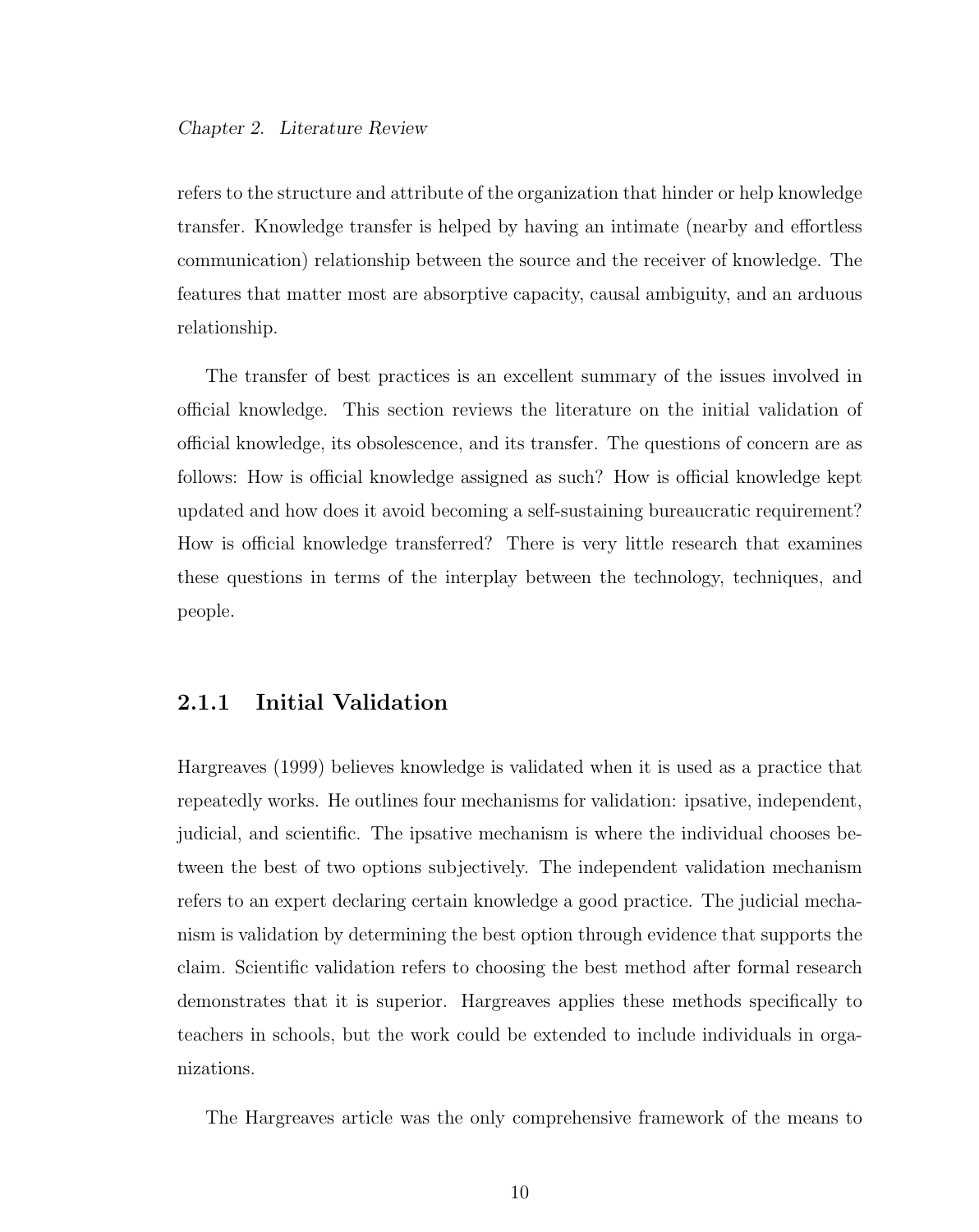initially validate knowledge found in the knowledge management literature. The remaining research found on validation was specific to a particular technique of validation or a particular KMS. Recall from the Introduction the three means to acquire knowledge—validation through experience, validation through reason, and validation through social processes. While the meaning of experience, reason, and social processes are clear for the individual, they are less clear at the organizational level. The following is a review of the organizational-level validation research in the knowledge management literature organized by these three epistemologies.

One definition of knowledge holds that knowledge is experience and nothing else. With this in mind, there are ways that organizations pass on experience. In knowledge management, there are a number of techniques that focus on the sharing of experience. Job shadowing is one such method that captures experiential learning (Johnson, Lorenze, & Lundvall, 2002). To train employees in a new job, an effective technique is for the employee to shadow an experienced employee. Here, the shadowed employee can explain what they are doing, and the trainee gets first hand experience in the job. Sharing stories and the reuse of documents are other ways to pass on experience within an organization (Dixon, 2000). These are techniques that allow one person to learn from the experience of another (Kolb, 1984). Thus, official knowledge can be tacitly created when experienced employees pass along their knowledge to the less experienced.

Rationalist knowledge management approaches to official knowledge have centered around expanding the knowledge base through automated reasoning. The goal of this research is to represent knowledge within a repository in such a way as to allow algorithms to generate new knowledge that logically follows from that within the database (Mengschoel & Delab, 1993). A great deal of the research in knowledge validation has been conducted for specific knowledge representations (see Santos Jr. & Dinh, 2008; Fensel, 2003). Validation is an important part of the automated rea-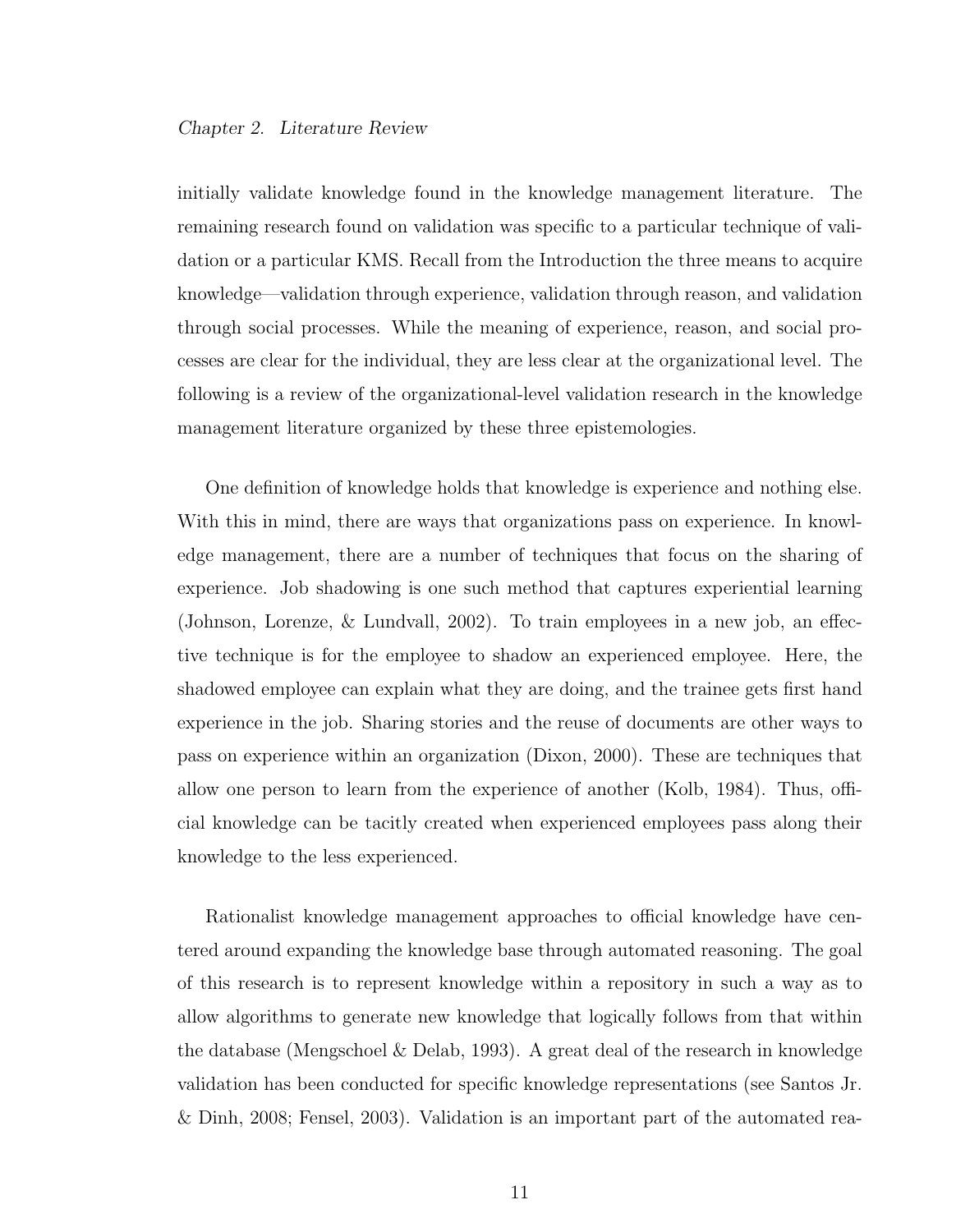soning research agenda where trust is placed in knowledge generated by a computer instead of by a colleague. The heart of this research is in the difficulties of properly representing knowledge within information technology. The type of knowledge handled by these systems is primarily fact-based as facts conform most easily to a traditional notion of truth and can be most easily handled computationally. This research makes a number of assumptions about the knowledge management system. For one, the work on automated validation assumes a technology-based knowledge management solution rather than a human-centric system. Thus, official knowledge is that which resides within the knowledge repository.

A large focus of recent knowledge management research is on the role of culture within an organization. Organizational culture serves as an interpretative framework for the acquisition of new knowledge through constructivist means. Knowledge, in this case, is a belief justified by the surrounding culture (McDermott  $\&$  O'Dell, 2001). There are a number of methods in knowledge management that take advantage of the constructivist perspective through the mediation of authority. Authority is used as a means to validate knowledge in a company. If an authority of some kind approves the knowledge, then it is official knowledge. One method used by organizations is the hierarchical approval process. Here, work is approved by a higher level manager. This method is supported by the conferring of titles in organizations (Freidson, 1986). The peer review process is another means of granting approval through social means such that if something is peer reviewed, it is believed to be more valid than knowledge that is not peer reviewed. These methods refer to systems that manage people who hold knowledge, rather than systems that manage the knowledge itself (Alvesson, 2001).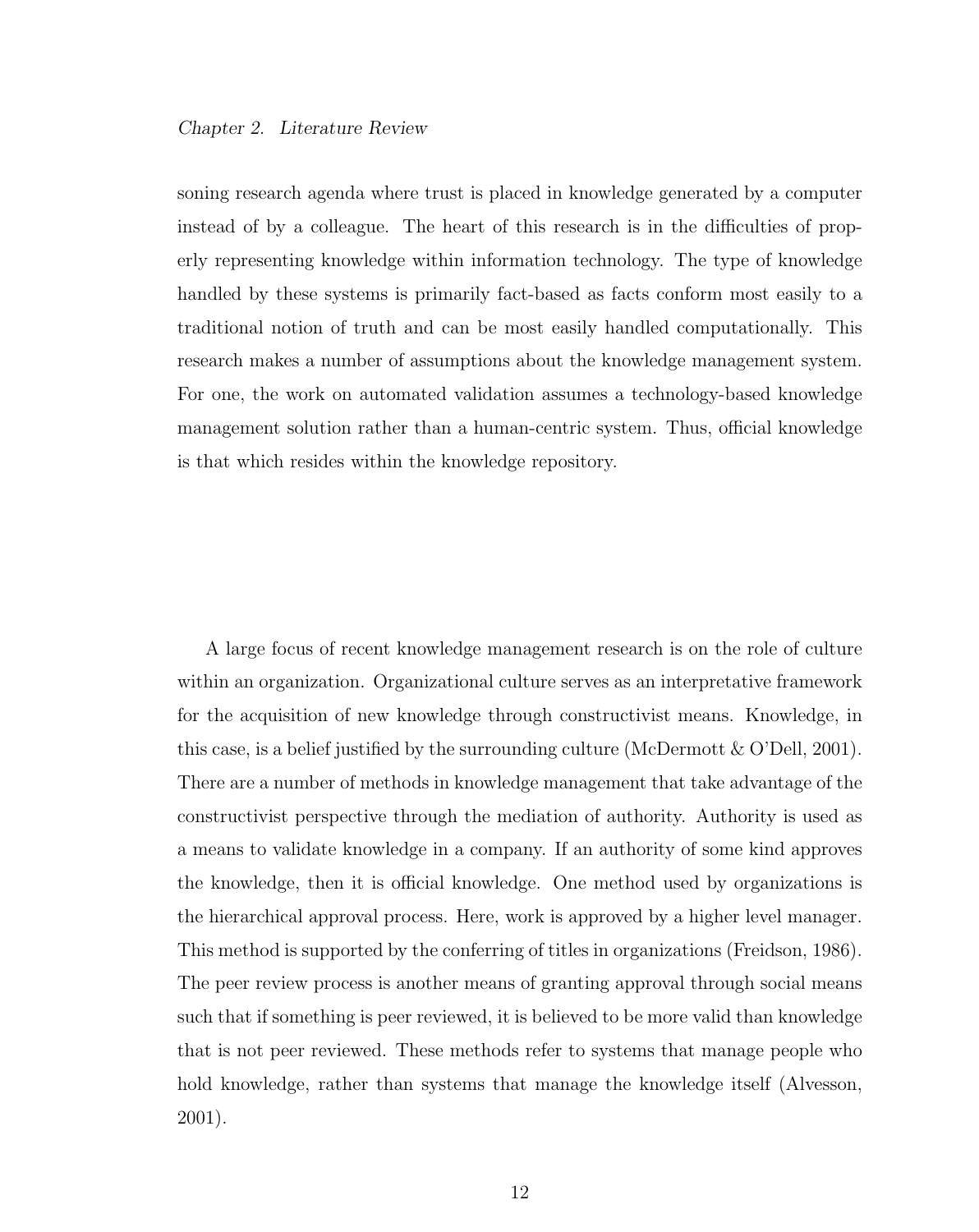### 2.1.2 Obsolescence

Once knowledge has been initially validated to become official knowledge, the validation process is not over. Official knowledge should be continually reviewed and revised to be certain that the knowledge remains valid. There are two things that may invalidate official knowledge. One is if the organizational environment changes. The other is if the external environment in which the organization operates changes.

The obsolescence of knowledge can be viewed in the context of the knowledge lifecycle (Birkinshaw & Sheehan, 2002). The lifecycle of knowledge recognizes that the value of knowledge, even organizationally validated knowledge, can decrease over time (Benbya & Van Alstyne, 2008). The dynamic nature of validation is perhaps even less studied than the initial validation of official knowledge. Elroy (2000) describes the process of obsolescence as one of tension between the official knowledge and what some individuals in the organization believe to be true. The resolution of this conflict often requires management intervention to validate or reject the subversive knowledge through authority structures. The attitude to ensure that official knowledge remains valid is to frame the validation of knowledge as a temporary condition rather than as a permanent achievement.

### 2.1.3 Transfer Process

In the description of best practices that opened this section, Szulanski describes the hurdles in transferring knowledge that is already deemed official to those in the organization. By far, the majority of research in the knowledge management literature refers to the transfer of knowledge within an organization. If the initial validation of official knowledge is framed as the conveyance of individually held knowledge to the organization, then the transfer process can be viewed as the conveyance of organizationally held knowledge to the individual. Rather than separately review the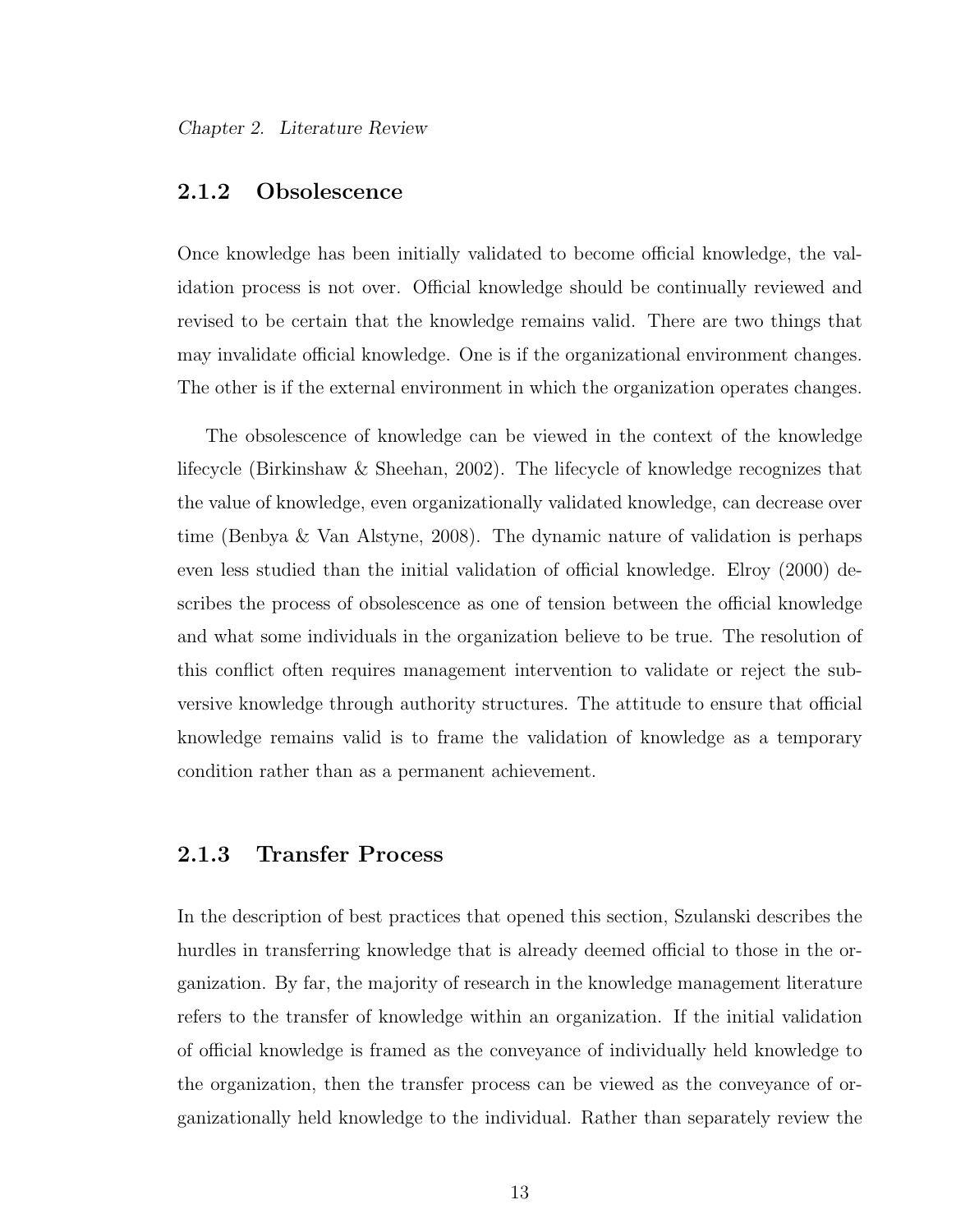research on the transfer process here, the next section heavily discusses knowledge transfer in the course of reviewing taxonomies of KMS.

From this review, it is clear that research already exists in the areas of initial validation, obsolescence, and the transfer process for official knowledge. However, none of the research refers to the validation of official knowledge that spans all three topics. Because the work on validation has been developed as separate capabilities instead of as part of a larger research framework, it exists without a context. The design of official knowledge requires the examination of the breadth of the validation task. In order to provide this context to the research in validation, the remainder of this chapter describes the literature that classifies KMS. From the patterns found in these classifications, the landscape of validation mechanisms can be explored.

## 2.2 Classifying Knowledge Management Systems

There is little research that directly connects KMS to validation; therefore, the approach of this paper is to survey the multifarious KMS that exist today to identify any and all features that are related to knowledge validation. As knowledge management is a nascent field, numerous articles have been written that search for general principles or useful patterns in previous work. This research often manifests itself in the form of taxonomies of KMS. Every author, in compiling these taxonomies, assumes a particular perspective that is used to organize the KMS into categories relevant to the perspective. The purpose of this literature review is to examine the ways in which knowledge validation is handled in each article and relate it to the taxonomic perspective of the article. The review is divided into five sections that loosely describe divergent branches in the knowledge management literature. These five branches split into ten lines of inquiry total, where each line contains multiple articles. The development of these lines of inquiry is described in Chapter 3.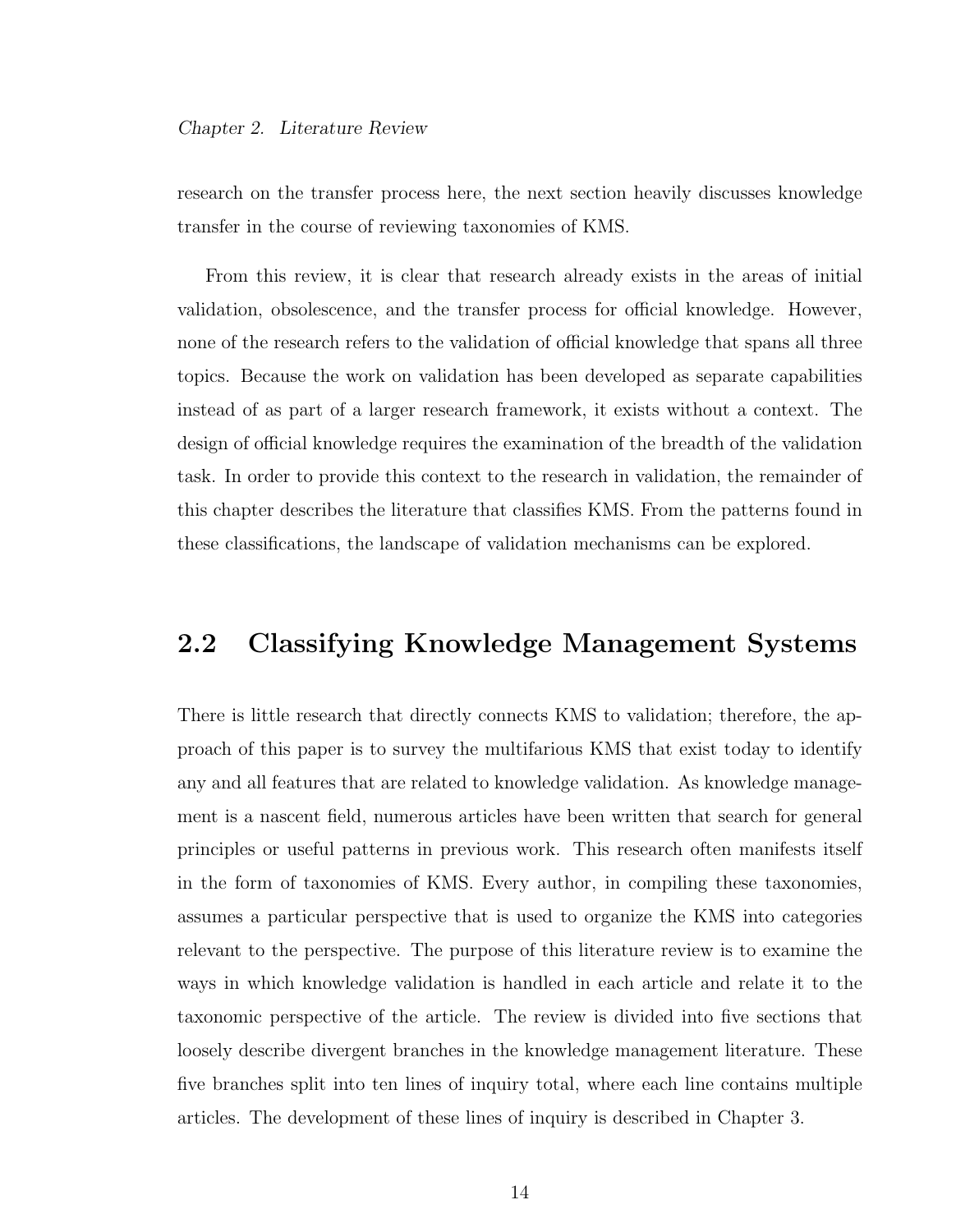## 2.2.1 The Polanyi Branch

In 1967, Michael Polanyi unwittingly laid the foundation for the classification of knowledge in the field of knowledge management with the publication of The Tacit Dimension. Polanyi emphasized the importance of tacit knowledge in science during a time when the empiricist perspective of objective knowing through the scientific process dominated. He argued for the personal and contextual nature of knowledge such that universal validity cannot be assumed. In knowledge management, his arguments are often reduced to the conclusion that an articulation of knowledge necessarily relies on knowledge that is not articulated. The implications of this work for knowledge validation are that knowledge is not universally applicable, that explicit knowledge is dependent on the tacit knowledge of the knowers, and that the validity of knowledge is in flux as individuals pursue truth by following the consequences of their beliefs.

A single line of inquiry in the taxonomy of KMS literature extends from Polanyi. This line begins with a 2001 article by Alavi and Leidner. Alavi and Leidner utilize a process view of knowledge management to identify classes of information technology that will assist each process. Their four knowledge management processes are creation, storage/retrieval, transfer, and application. The authors match specific types of technology (e.g., expert systems, intranets, group support systems) to each of the processes. In keeping with the work of Polanyi, the Alavi and Leidner taxonomy is based on a constructivist perspective. For the authors, organizational knowledge is created through the interplay of explicit and tacit knowledge and is necessarily a social process. Knowledge that is stored is only partially complete and requires tacit knowledge to complete it.

Of the four processes the authors delineate, it is only during the transfer process that validation is required. The authors believe validation is about making knowl-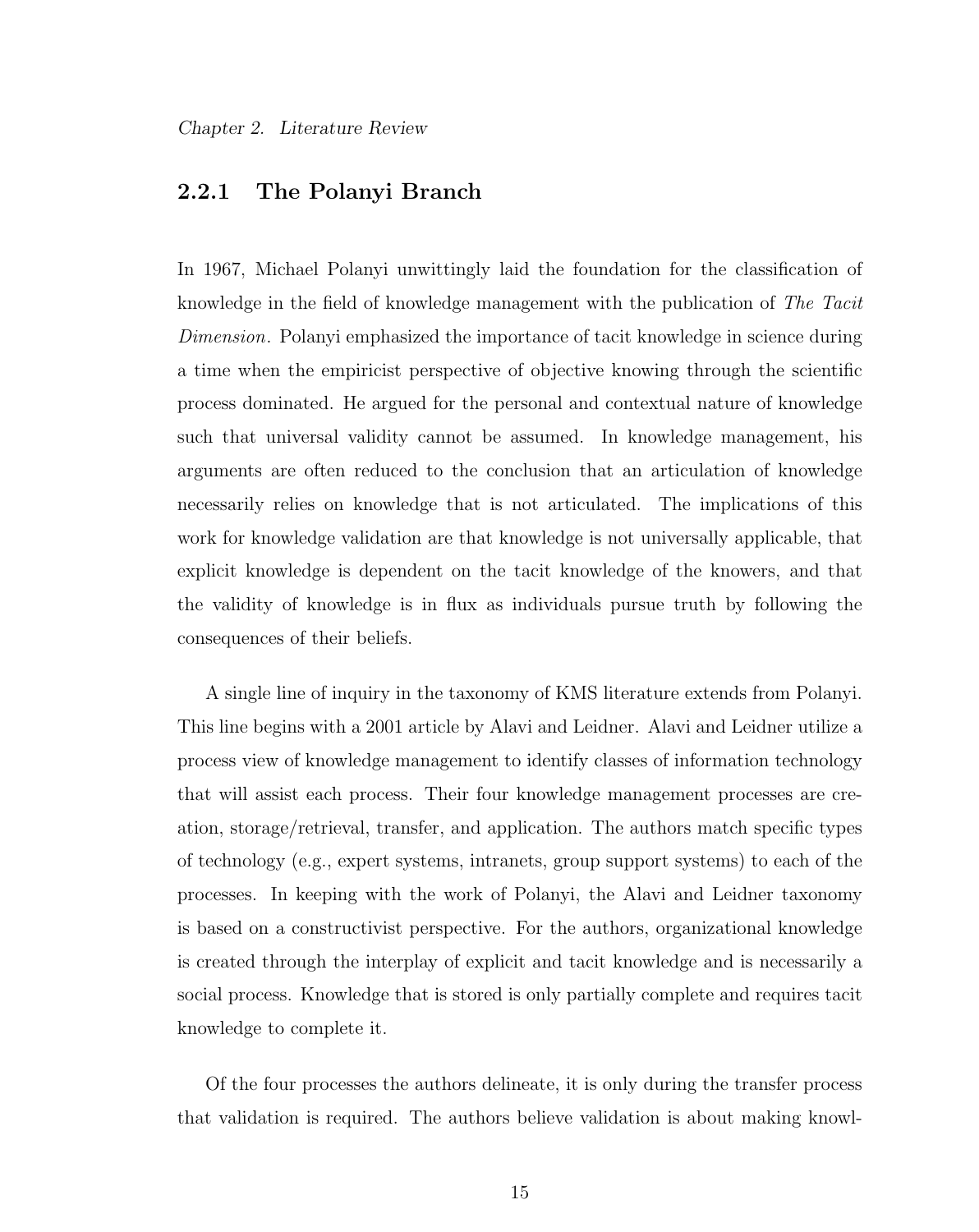edge relevant to those that will encounter it within a technology-based knowledge management tool. To this end, they propose two essential characteristics of knowledge validation. One, the knowledge must be transfered between individuals with a shared context. The term shared context is synonymous with Polanyi's description of tacit knowledge. Two, the authors contend that knowledge will not be accessed and applied if the originator of the knowledge is not known to the person accessing the knowledge. Thus, the development of trust is an important part of KMS and their implementing technology.

Maier and Remus (2003) attempt to take the work of Alavi and Leidner a step further by developing an implementation strategy. They also follow the process view of knowledge management, which they describe as a bridging orientation between the techno-centric and human-centric knowledge management approaches described by Hansen, Nohria and Tierney (1999). Techno-centric approaches to knowledge management may fail to realize the importance of tacit knowledge. On the other hand, human-centric approaches may miss the efficiency benefits provided by technology. While there is no explicit handling of validation within the taxonomy, the authors do suggest tools that will lead to the success of a techno- and human-centric bridging strategy. These tools include knowledge maps and personal profiles to connect knowledge elements to the people most familiar with that knowledge and recommendation systems that personalize the organization's knowledge base. Implicit in this list is the notion that individuals are required to validate what is stored and that the tools suggested ease this validation.

Malhotra (2005) also emphasizes bridging the gap between the two knowledge management approaches. He adopts the terms mechanistic to replace techno-centric and sense-making to replace human-centric. To bridge these approaches, Malhotra emphasizes a strategy-pull model where sense-making is emphasized, but technology is also utilized. Malhotra's sense-making is related to Polanyi's tacit knowledge.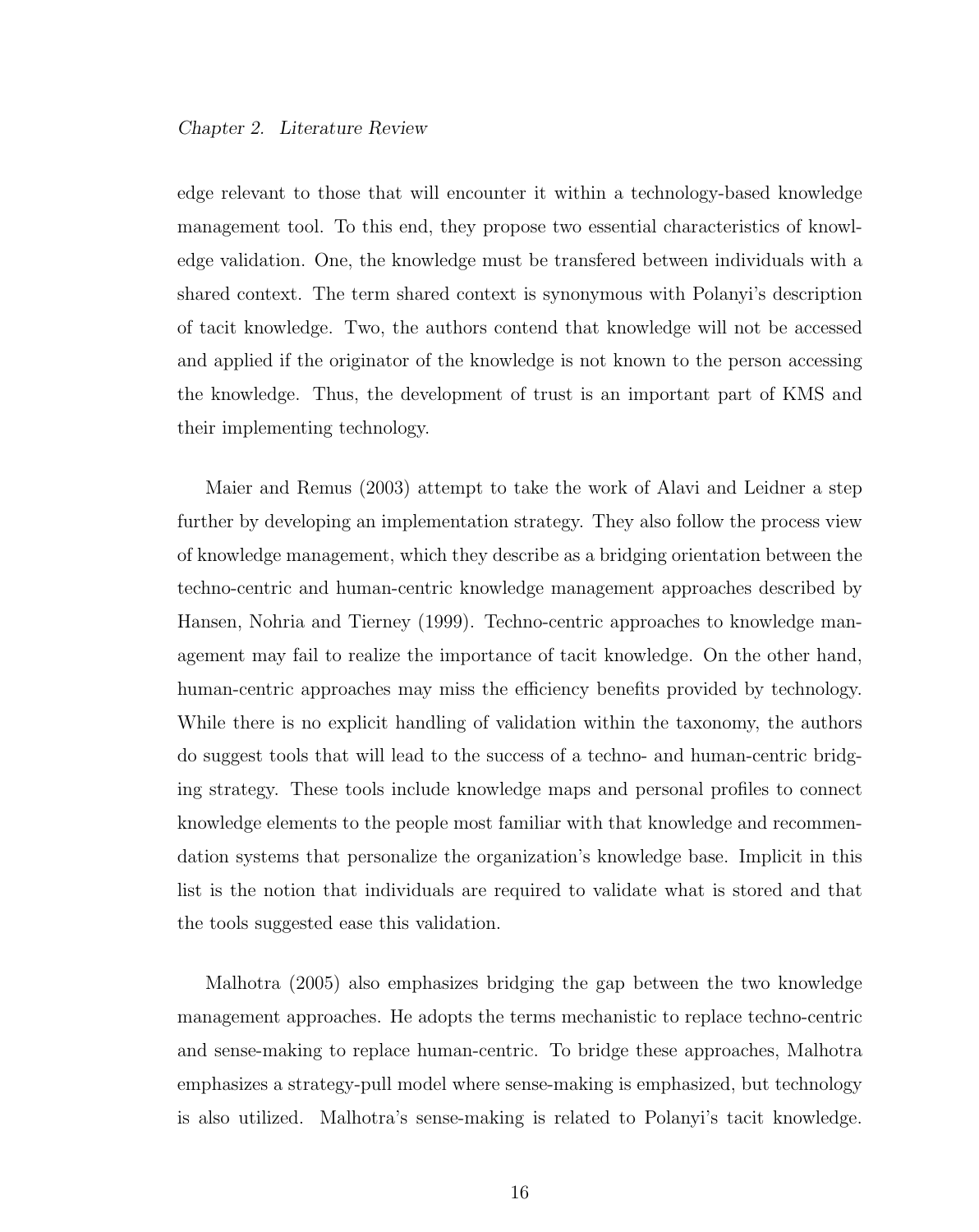Both recognize that new information must be assimilated with existing knowledge. Although validation is not mentioned in the article, the use of the term sense-making suggests that validation occurs individual by individual when presented with new information. To be validated, the new information must make sense in the context of what the individual already knows.

### 2.2.2 The Nonaka Branch

Ikujiro Nonaka's development of a theory of organizational knowledge creation (1994) was heavily influenced by the work of Polanyi. Nonaka believes that all knowledge creation is an interplay between the tacit dimension of knowledge and the explicit dimension. This interplay is made explicit in his knowledge creation spiral which describes the processes by which knowledge is transformed between the explicit and tact dimensions. By defining knowledge as "justified true belief" (p. 26), he allows the standards of justification to be set by the context. In other words, quality knowledge creation could be defined by how well it eventually serves the organization rather than by some pre-determined standard of validity. This constructivist view of knowledge requires that the standards for the validation of knowledge be set by the demands of the organization.

The Nonaka article influenced the line of inquiry headed by Alavi and Leidner and described above. The article also spurred two other lines of inquiry. The first line starts with an article by Hahn and Subramani. Hahn and Subramani (2000) classify KMS according to where the knowledge in the system resides and the degree of structure of that knowledge. These two dimensions make up the axes of a four-quadrant framework. According to the framework, knowledge can reside in artifacts or individuals and that knowledge can be either structured according to some pre-configured scheme or unstructured. This quadrant echoes the knowledge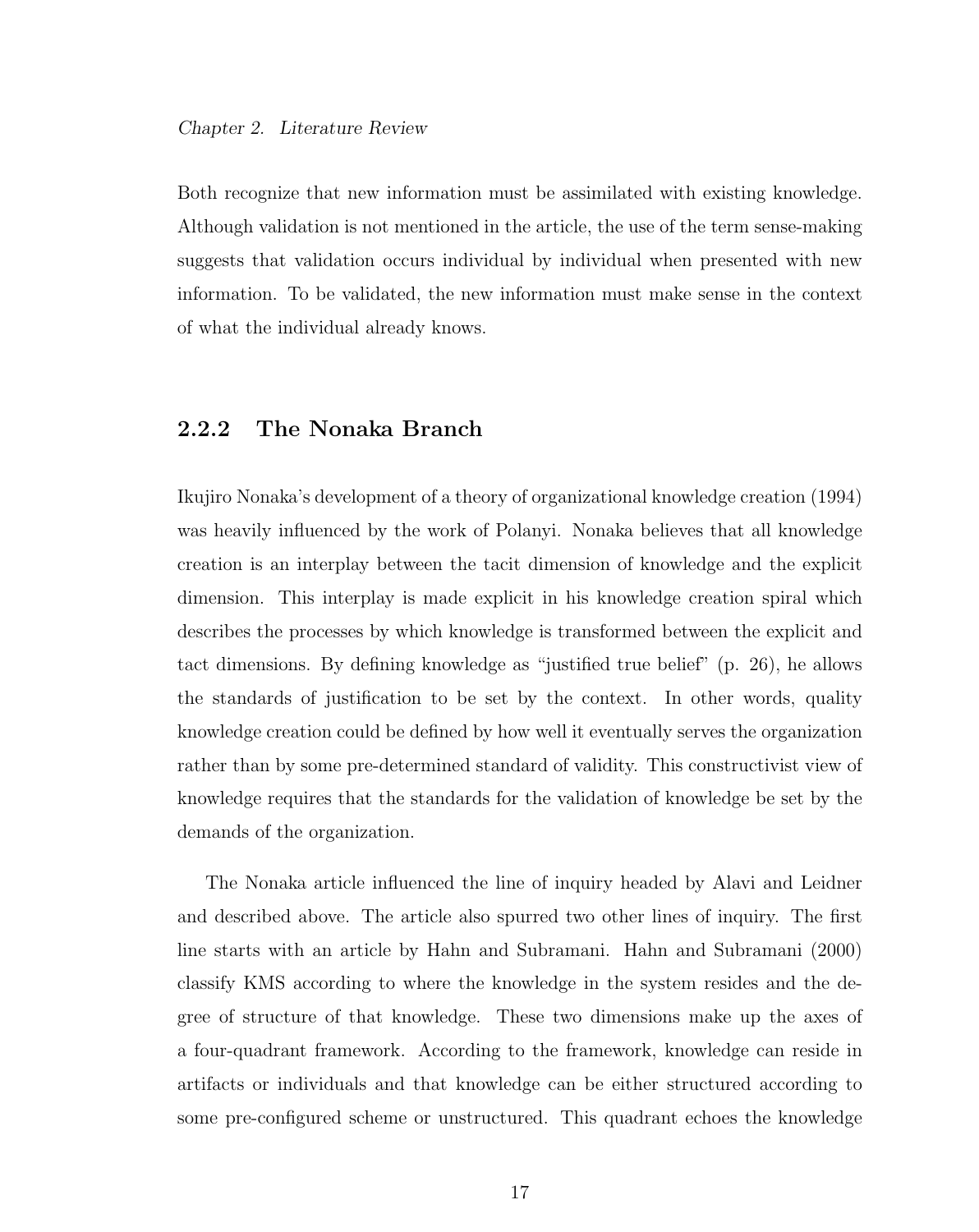creation spiral posed by Nonaka in that it mixes knowledge that can be codified with knowledge that is best transferred between individuals.

The authors do not refer explicitly to validation in the article, but they do discuss the challenges in maintaining the content in KMS. Maintenance is important so that knowledge that was once valid is not rendered invalid by changes in the environment or organizational context through time. The authors believe maintenance challenges can be overcome through appropriate incentives. Monetary incentives often produce quantity in a knowledge management system without quality. On the other hand, if social norms are developed that bestow prestige on the contributors, high quality contributions can be expected. In addition, the contributors will be motivated to update their contribution to maintain their status. Therefore, the incentives for entering knowledge into the system may play an important role in the validity of that knowledge over time.

Bera and Rysiew (2004) take a unique approach to their classification. The authors unabashedly believe knowledge is a social process and thus subscribe fully to the constructivist school. Using veritistic social epistemology, Bera and Rysiew develop a framework of KMS to indicate which types of systems are more likely to be used based on their perceived credibility. Veritistic social epistemology is the study of how well a practice encourages the acquisition of a true belief. Adopting the quadrant model set forth in Hahn and Subramani, the authors determine that knowledge housed in structured artifacts is more likely to be viewed as credible and, therefore, is more likely to be used. Assuming the same degree of credibility among the sources and equivalent trust in the technology used, the authors believe that unstructured, individually-held knowledge is less credible than structured artifacts because the seeker has to find the owner of unstructured knowledge and the transfer process from owner to seeker is precarious. Bera and Rysiew place structured artifacts and thus, structured explicit knowledge as a key feature promoting ease of validation.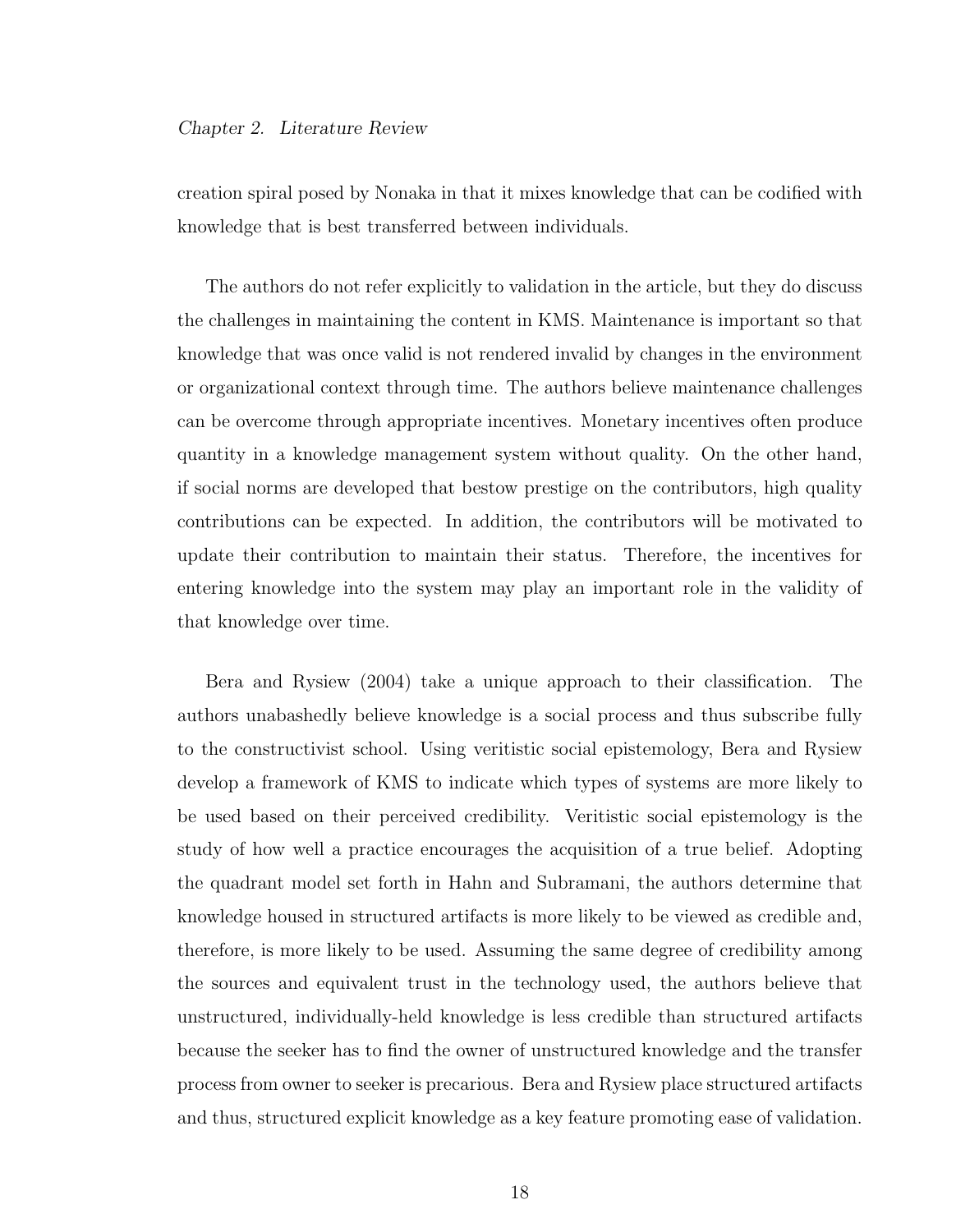The second line of inquiry branching from Nonaka's article comprises two articles by Bhatt. In the first article, similar to Nonaka's knowledge creation spiral, Bhatt (2000) develops a knowledge development cycle delineated by creation, adoption, distribution, and review/revision phases. In the first lengthy handling of knowledge validation presented in this review, Bhatt defines validation as the "extent to which [the] knowledge-base produces socially accepted solutions [to] problems" (p. 22). The author's emphasis on social acceptance places his perspective within the constructivist view of knowledge. Knowledge validation is an important part of his knowledge adoption phase, which closely echoes Alavi and Leidner's transfer process. Bhatt provides five sophisticated requirements for knowledge validation. One, the knowledge must be easily adaptable to changing environmental circumstance. Two, the knowledge base must contain a variety of perspectives on organizational issues. Three, knowledge must provide detailed solutions to detailed problems. Four, the knowledge base must be robust to problems at a variety of levels in the organization. Five, the knowledge must be modular. The author provides two additional features of note with respect to how knowledge is conveyed. In order for knowledge to be adopted, the knowledge seeker must be, one, assured of the authenticity of the knowledge source, and, two, the seeker must feel that the meaning of the knowledge is clear, not ambiguous. The second feature relies on the knowledge belonging to a clear and shared context.

In the second article, Bhatt (2001) emphasizes the importance of learning by doing. This change in focus adds the empiricist theory of knowledge to his repertoire. In this article, Bhatt's handling of validation shifts to the problem of obsolescence. He argues that organizations face a continual battle against knowledge obsolescence and that it must be fought against at all three levels of KMS—in the technologies, in the techniques, and in the people. He believes monitoring, testing, and refining the knowledge base is essential and that it is a comprehensive process that does not apply only to that which is stored within a knowledge repository.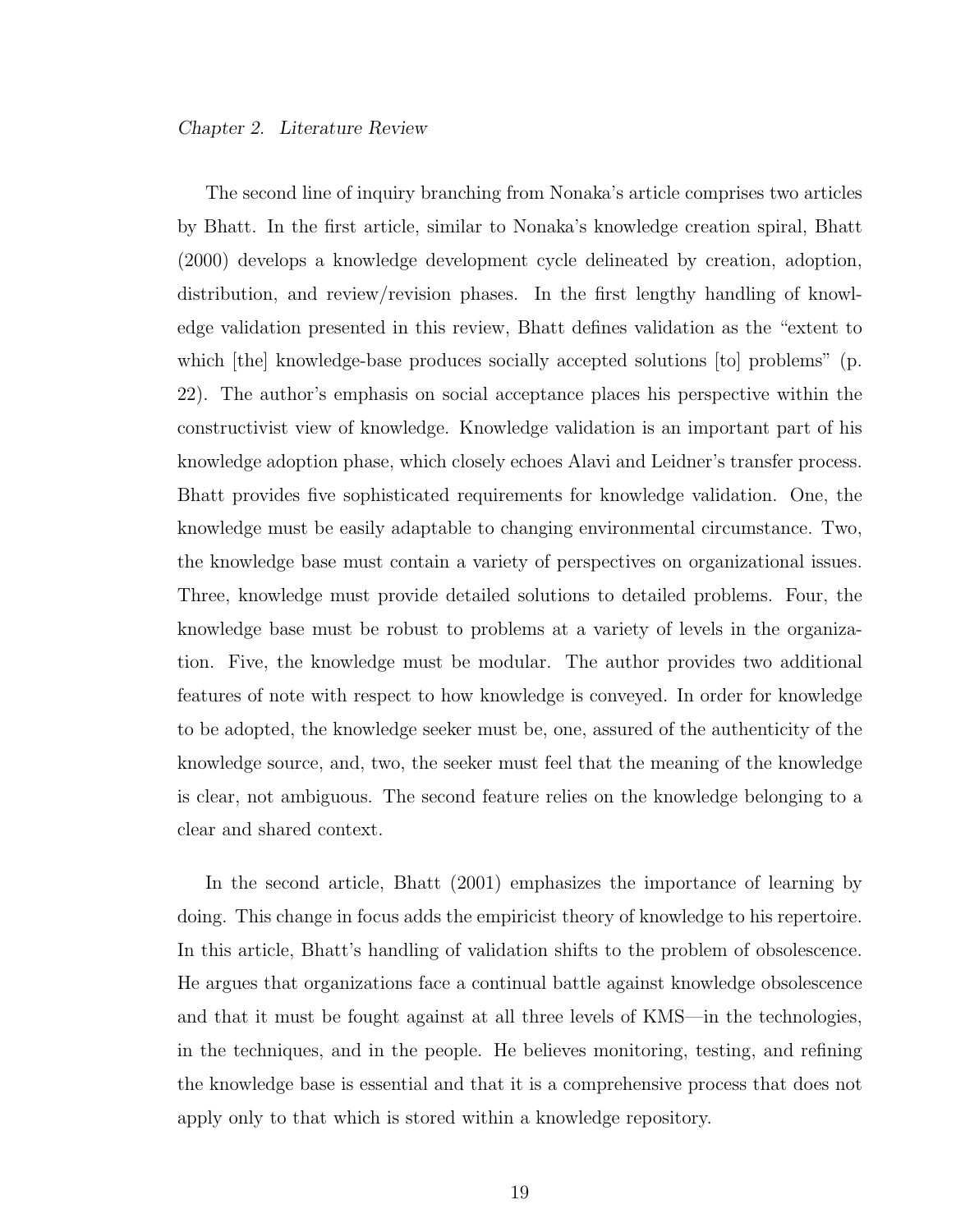## 2.2.3 The Blackler Branch

In 1995, Frank Blackler provided an early review of the foundations of knowledge management. Blackler explores five of what he calls "images of knowledge" within organization studies. As originally suggest by Collins (1993), Blackler splits knowledge types into embrained, embodied, encultured, embedded, and encoded. His constructivist definition of knowing (rather than knowledge) is as something that is mediated, situated, provisional, pragmatic, and contested. In addition to assembling prior research on knowledge and knowledge work, Blackler presents his own classification of KMS along two dimensions creating a quadrant. One dimension is divided into a focus on familiar problems and a focus on novel problems. The second dimension is divided into an emphasis on key individuals and an emphasis on collective endeavors.

Two lines of inquiry branch from Blackler's article. In the first line, Choi and Lee (2003) present a quadrant of four knowledge management styles—dynamic, systemoriented, human-oriented, and passive. The dimensions of this quadrant are low and high tacit-oriented and low and high explicit-oriented styles. The placement of these dichotomous features on separate dimensions instead of along a single continuum suggests that the authors believe an emphasis on both tacit and explicit knowledge within the same organization is important. In fact, the authors find that the dynamic style, which occupies the cell of the quadrant with both high explicit orientation and high tacit orientation, leads to the highest organizational performance. Predictably, the passive style, which is low on both dimensions, was found to be the least effective. The other two cells represent the techno-centric knowledge management strategy (high explicit orientation) and the human-centric strategy (high tacit orientation).

While the article does not refer to validation, it does present two new knowledge management strategies—the dynamic and the passive. The passive style refers to organizations where very little knowledge is maintained at the organizational level.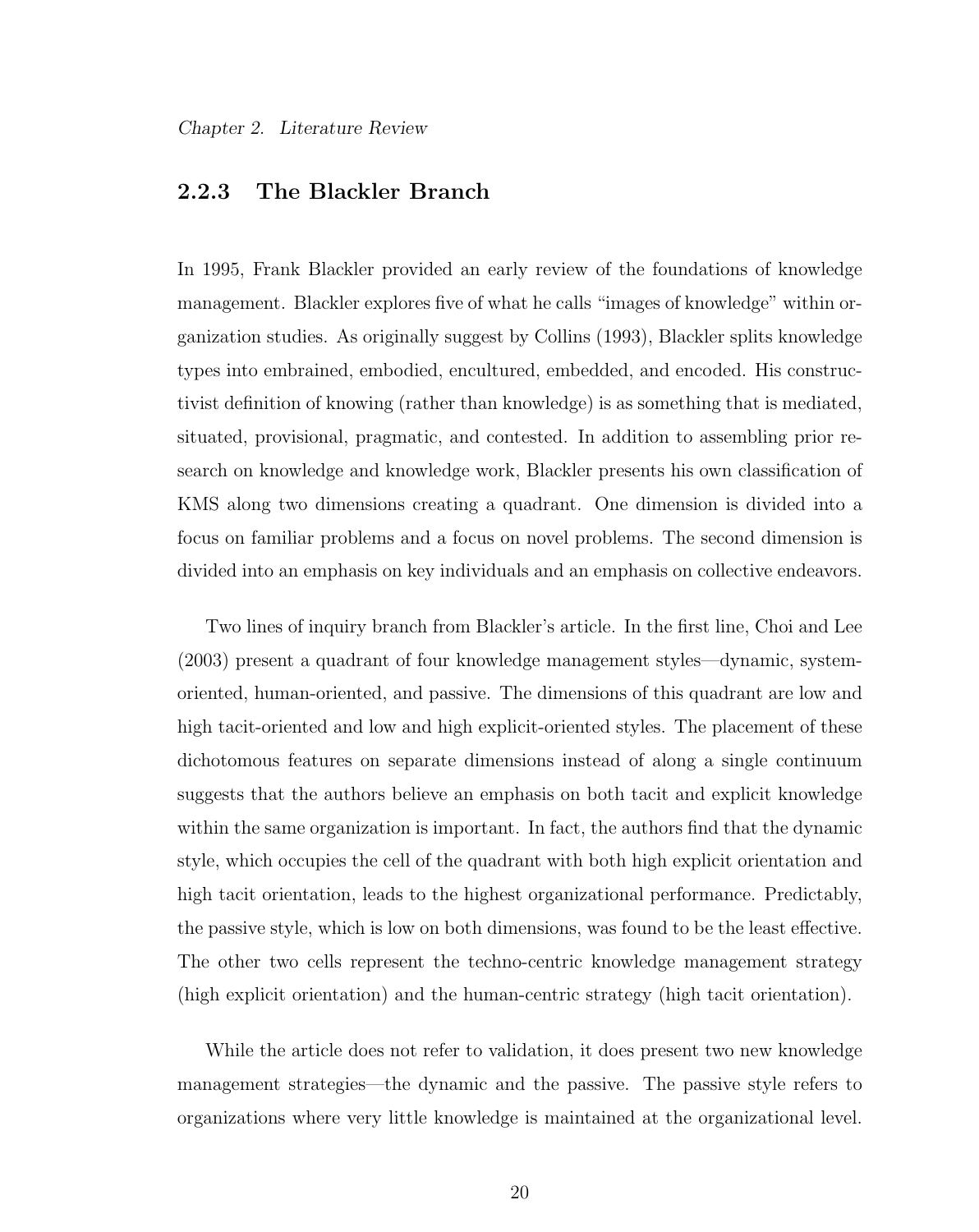On the other hand, the dynamic style refers to organizations that bridge the gap between the knowledge management strategies as suggested by Maier and Remus (2003) and Malhotra (2005). Additionally, the descriptions of organizations for every cell in the quadrant are very similar to organizational descriptions for the cells in Blackler's (1995) quadrant. This suggests that novel problems and an emphasis on collective endeavors, as described by Blacker, require heavy use of both tacit and explicit knowledge.

Presenting an uncommon perspective, Yang and Yen (2007) take a cybernetics viewpoint that emphasizes the ability of an organization to be self-sustaining. According to the authors, a viable organization is composed of subsystems that are themselves viable and relate to each other like a nervous system. Using this viable systems perspective, based on the work of Beer (1981), the authors classify organizational knowledge into four categories—entrepreneurial, transactive, bureacratic, and constructive. They place these categories into Nonaka's (1994) knowledge creation plane where the epistemological dimension split into tacit and explicit and the ontological dimension split into autonomous management and conscious adaptation. Entrepreneurial and constructive knowledge types are both tacit and are autonomous and conscious, respectively. Transactive and bureaucratic knowledge types are both explicit and are autonomous and conscious, repectively. Yang and Yen focus on the role of top and middle managers in an organization. Following Choi and Lee, the authors believe managers should emphasize both the explicit and the tacit dimensions of knowledge so as to maintain a viable organization.

In terms of knowledge validation, the viable systems perspective has a unique viewpoint to contribute. The validity of knowledge is dependent upon the skill with which the organization creates knowledge as well as the environment in which that knowledge will be enacted. This article suggests the importance of validating knowledge against the external environment to ensure the adaptation of the organization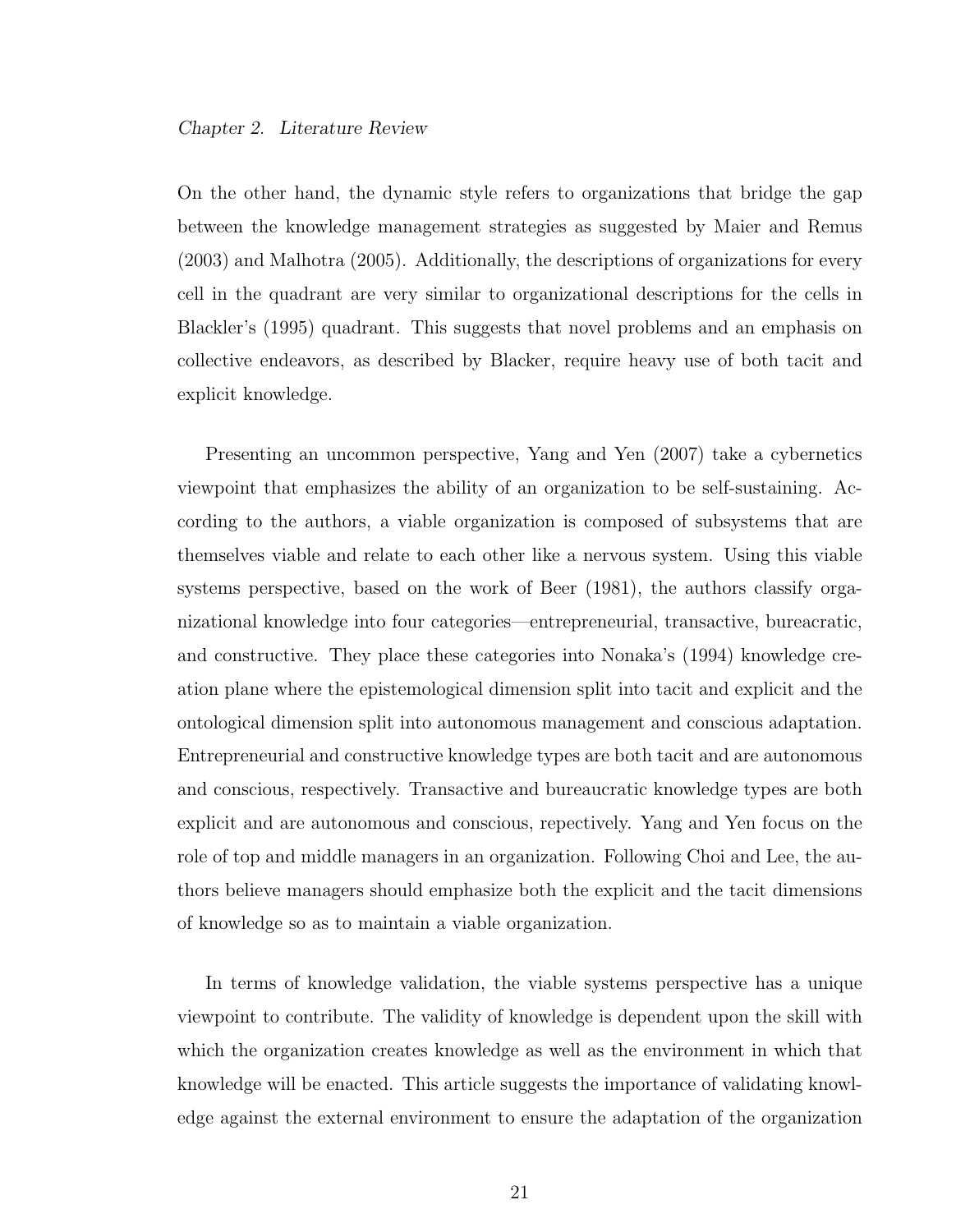to its surroundings.

Heading the second line of inquiry branching from Blackler is an article from Kakabadse, Kakabadse, and Kouzmin (2003). Beginning with a review of theories of knowledge which includes Blacker's images of knowledge, Kakabadse et al. derive five knowledge management perspectives. Each perspective is defined by its underpinning theory of knowledge. All other facets of the perspective fall logically from the theory of knowledge. For example, the authors' community model is based on the constructivist theory of knowledge. In KMS where knowledge is socially constructed, technology plays a supporting role, commitment and trust are essential, and the aim is to share knowledge. These logical conclusions of the epistemology are also the conclusions of the authors. There are a number of implications of the concordance between the underlying epistemology of the system and the predominant features of the system. For knowledge validation, it suggests that a successful validation mechanism can be related only to the epistemology of the system and to no other features. Thus, a validation mechanism for the community model need only ensure that the members of the community believe the knowledge to be correct.

In order to develop their model, Kakabadse et al. presented a flow of knowledge that progressed as follows: data, information, realization, action/reflection, and wisdom. As a variation, Hicks, Dattero, and Galup (2006) present another five-tier hierarchy. The authors extend the traditional data-information-knowledge pyramid by adding two additional tiers. The foundation of the authors' pyramid is individual knowledge contained within the mind of a person. The fifth and topmost tier of the pyramid is innovation, the exploitation of knowledge-based resources. The authors also define the middle three levels of the hierarchy in terms of the technology that supports them. The data tier, the second level of the pyramid, represents facts that can be contained within documents, databases, and data warehouses. The third tier, information, refers to data that has been contextualized as in decision support sys-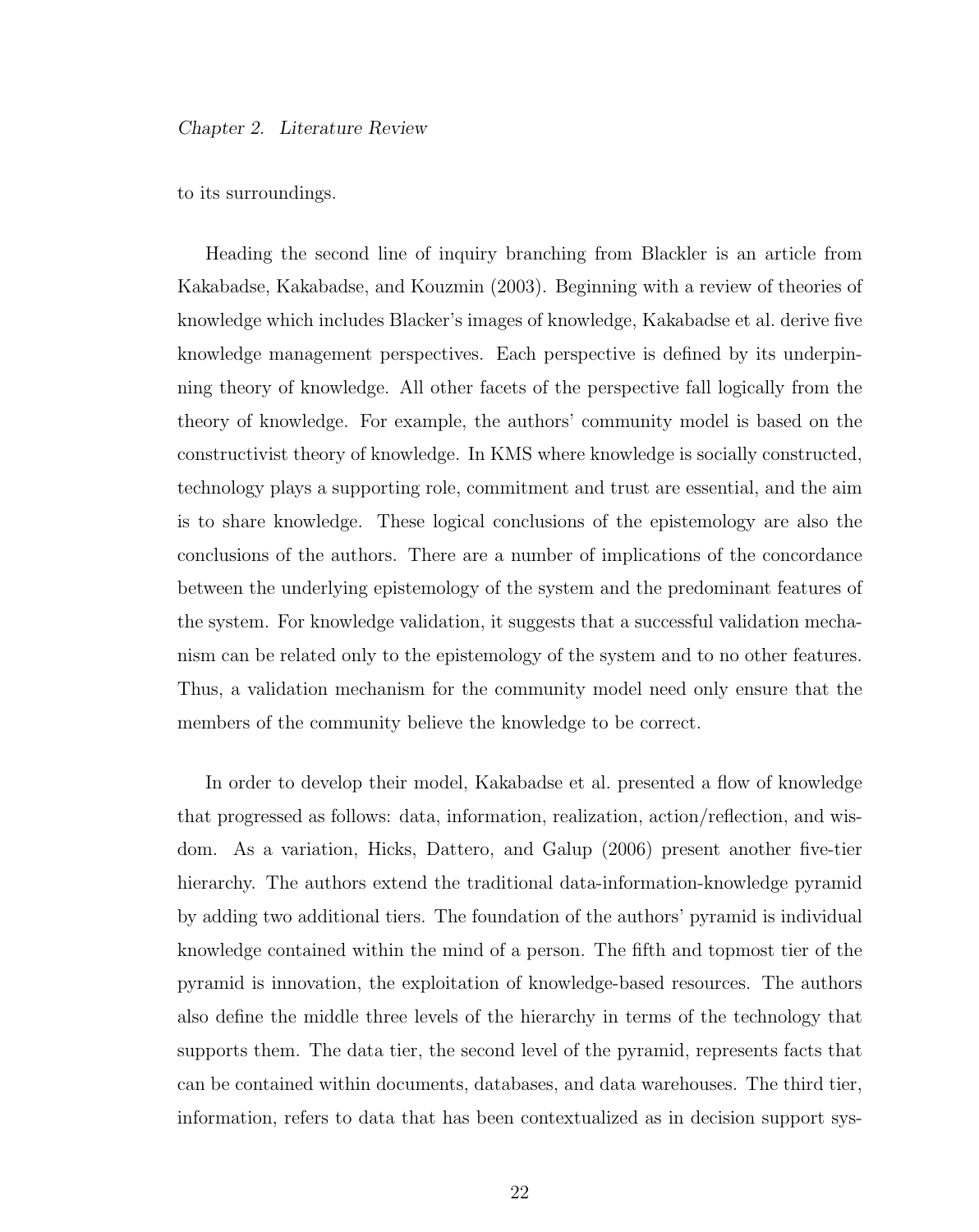tems, learning systems, yellow pages, and reports. The knowledge tier, the fourth level, represents solutions with supporting technology including intelligent systems and best practices.

The five-tier model encompasses a large landscape of potential KMS. Each tier would require a unique knowledge validation solution as the purpose of each tier is unique. However, the authors would deem only that in the knowledge tier "official knowledge". This tier contains knowledge that represents the organization-preferred solution to a specific task. The knowledge is considered verified for a generic context. A specific decision-making instance can be identified as an example of that context based on local data. More than any other tier, it is difficult to justify deviating from the solution presented in the knowledge tier.

## 2.2.4 The Nonaka & Takeuchi Branch

In 1995, the same year that Blackler presented his review of knowledge and knowledge work, Nonaka and Takeuchi published a comprehensive model of knowledge creation in their book, The Knowledge-Creating Company. By further developing Polanyi's tacit dimension of knowledge, Nonaka and Takeuchi present a framework in which both explicit knowledge and tacit knowledge have important roles. By taking a holistic stance, Nonaka and Takeuchi's framework maintains the application-based facets of knowledge management including the codification and storage of knowledge, but also embraces the elements of knowledge that are personal and lead to creativity and innovation. Nonaka and Takeuchi also present a geographically comprehensive review of the domain by examining the differing knowledge management approaches of the US, Japan, and Europe.

Nonaka and Takeuchi's book influenced three lines of inquiry. The first line begins with a review of the field of knowledge management by Grover and Davenport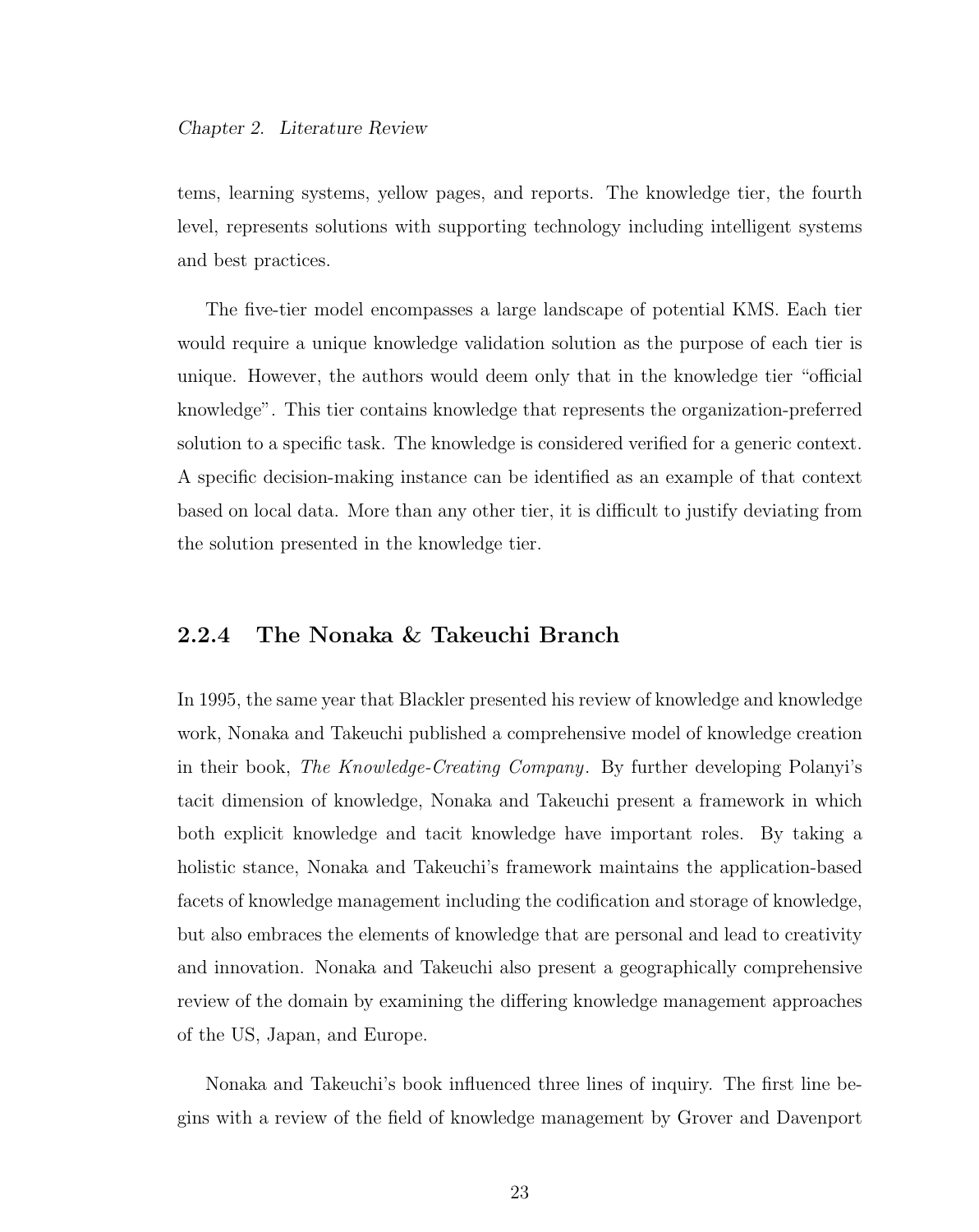(2001). In this review, the authors develop two frameworks along which the domain is progressing. The process framework refers to the processes that develop in an organization that move knowledge from generation to codification to transfer. Although the process view has been described in articles already reviewed, the authors add one dimension pertinent to knowledge validation. Grover and Davenport divide knowledge processes into those that are deliberate and those that are emergent. Deliberate knowledge processes are the result of conscious management choices. Emergent knowledge processes are a byproduct of the work processes of an organization. For knowledge validation, the implication is that some validation will be the result of explicitly designed mechanisms within a purposeful process, but other means of validation will emerge from a well-designed work process. It also suggests that although validation may not be specifically designed into KMS, it is likely taking place at the emergent level.

The second framework developed by the authors is the market framework based on a transactive knowledge management perspective. Here, the acceptance that knowledge resides within individuals leads to the conclusion that people will expect to receive something in exchange for sharing their knowledge. Like the conclusions from Hahn and Subramani (Hahn & Subramani, 2000), the market perspective underscores the importance of the proper motivations and incentives within KMS to improve knowledge validity.

Baskerville and Dulipovici (2006) completed a review of knowledge management related articles from 1995 to 2005. The goal of the taxonomy that resulted was to reveal the purpose of knowledge management research. The authors outline four classes of theories that define the knowledge management process. The theories come from organizational culture, from organizational structure, from organizational behavior, and from artificial intelligence. The authors believe the purpose of these process theories is to handle the messiness inherent in the human qualities of knowledge.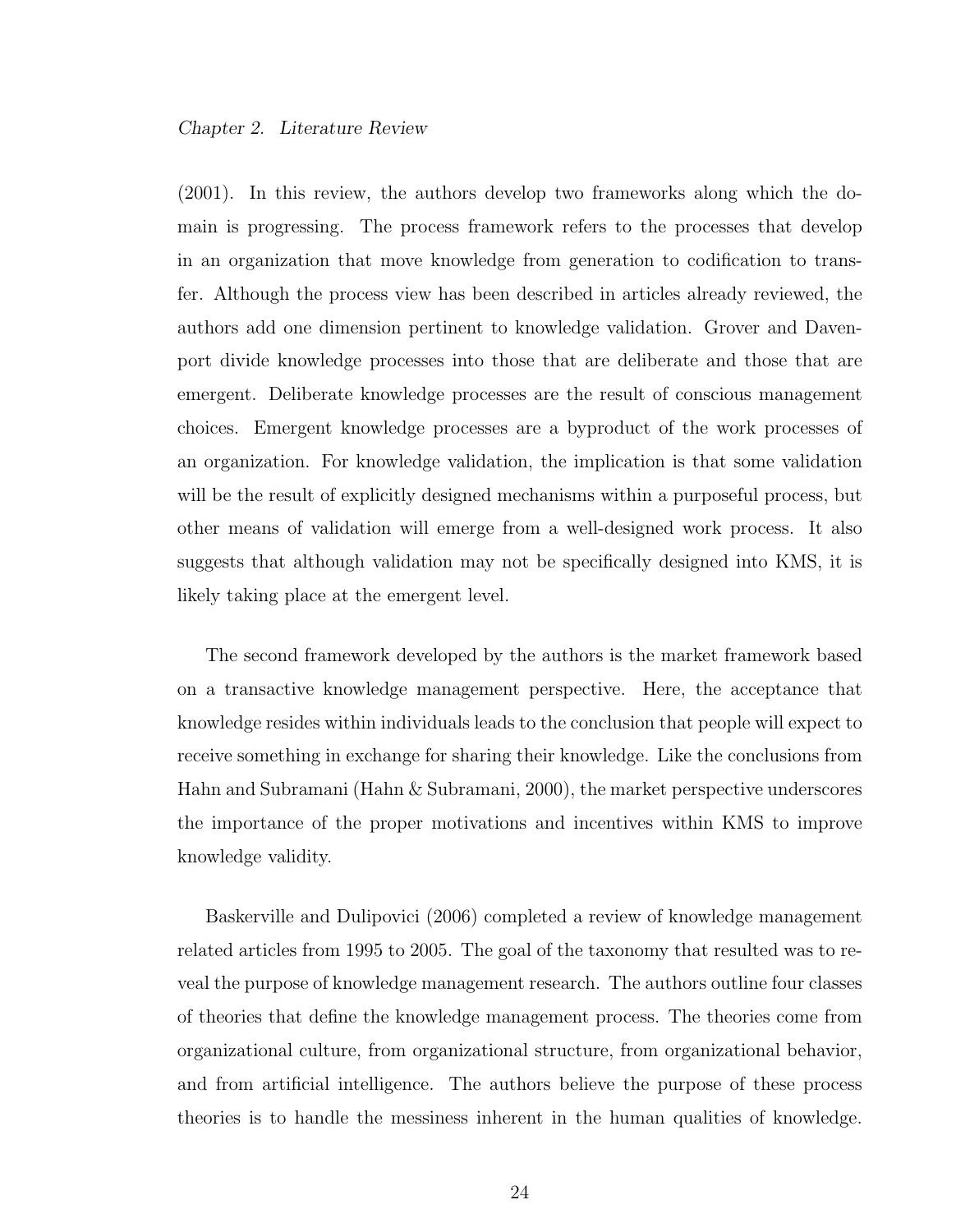This messiness refers to the tacit qualities of knowledge that Nonaka and Takeuchi believe are the most important to innovation. In declaring tacit knowledge difficult to manage, the authors place knowledge management as a necessarily collaborative endeavor. Without using the terms, the authors advocate a human-centric knowledge management strategy that adheres to the constructivist view of knowledge. The messiness of the knowledge process must also apply to validation, suggesting that validation is a process of negotiation.

The second line of inquiry begins with Argote, McEvily, and Reagans (2003). The authors develop a two-dimensional framework with knowledge management outcomes as one dimension and knowledge management context as the other. Each dimension is divided into three sections. The outcomes dimension is divided into phases of the knowledge management process, specifically creation, retention, and transfer. The context dimension is divided into the properties of units (where units can be individuals, groups, or organizations), the properties of the relationships between units, and the properties of knowledge.

Rather than place existing research within this framework, the authors use the framework to discuss each cell. The cell of most interest for knowledge validation intersects the "transfer" outcome and the "properties of knowledge" context. The authors claim that any difficulty in transferring knowledge is a function of the ambiguity of the knowledge being transferred. Therefore, successful knowledge transfer is directly related to the degree to which the context for the knowledge is shared between the knowledge source and the knowledge seeker. Both the transfer phase and a shared context have been identified in the articles reviewed thus far as important for knowledge validation. This article reiterates the importance of both. Additionally, the authors emphasize status as an important predictor of the success of knowledge transfer. Both expert status and high social status, whether at the individual, group, or organizational level, increase the success of the transfer. While the authors do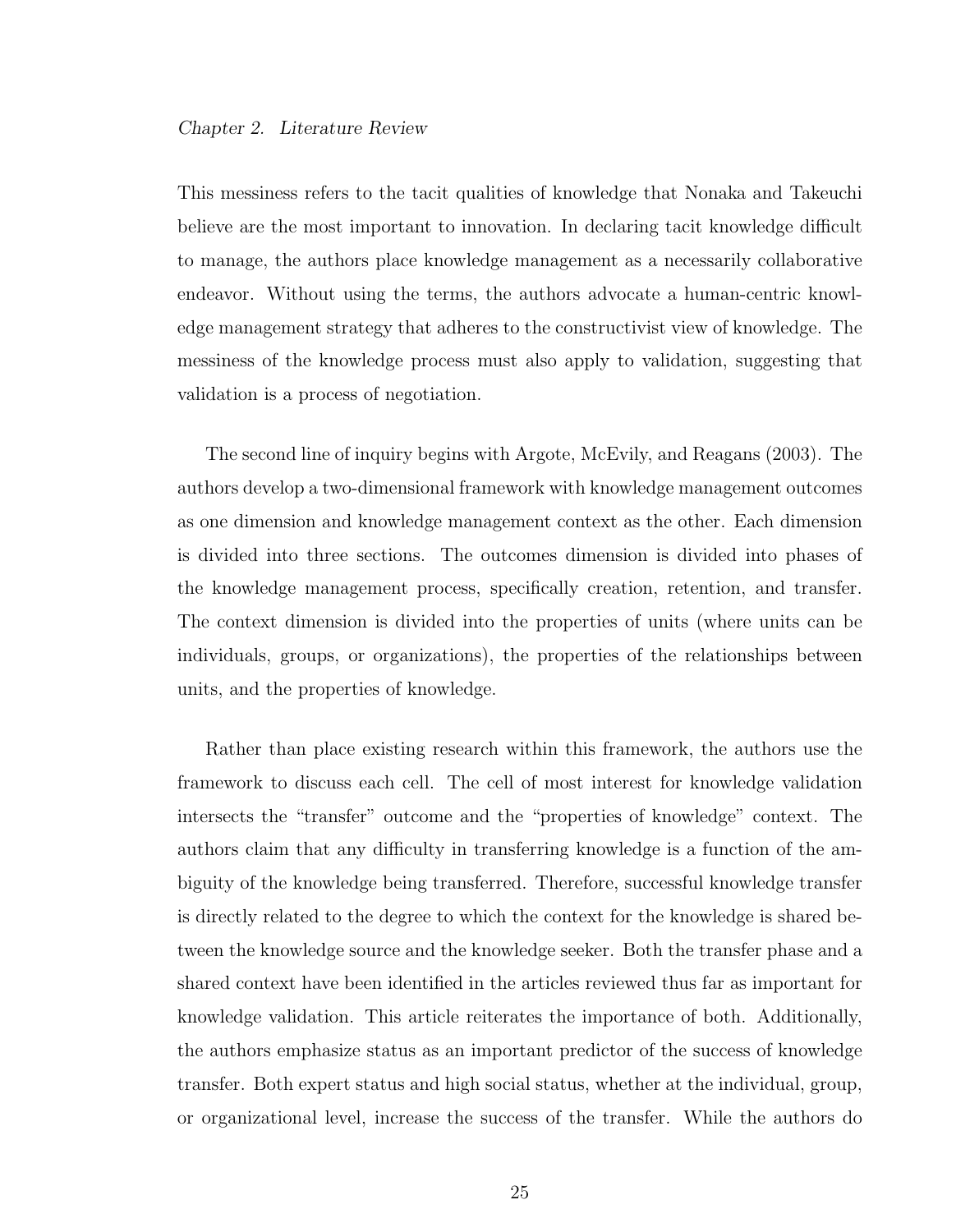not speculate on the reason for the correlation, it is perhaps because status of either kind serves as a proxy measure for trust in the knowledge conveyed. Rather than independently verifying knowledge, one can simply trust that the expert or otherwise respected individual vouches for its veracity.

Llohria (2008) reviews the literature to reveal three approaches to knowledge management—measuring, managing, and creating knowledge. Following Nonaka and Takeuchi's description of the global differences in knowledge management approaches, the author assigns the measuring, the managing, and the creating knowledge approaches to Europe, the US, and Japan, respectively. Like many authors, Llorhia divides the managing knowledge approach into techno-centric and humancentric emphases. The author describes this dichotomy as one between the computational paradigm and the organic paradigm. The computational paradigm focuses on "identifying empirically validated facts and managing them through technology" (p. 85). The organic paradigm focuses on group dynamics, social networks, and culture. Thus, Llorhia reiterates a distinction captured by many authors already reviewed between validation in a techno-centric system and validation in a human-centric system. Techno-centric validation revolves around facts or empirically grounded truths. However, human-centric KMS are not suited to such objective veracity and thus require alternative validation standards.

The third line of inquiry influenced by Nonaka and Takeuchi's book is headed by Earl. Earl (2001) influenced Llohria in the identification of three main approaches. Earl deems these approaches technocratic, economic, and behavioral. These three approaches are further divided into schools of thought. Each school is defined by a unique philosophy and aim and by multiple critical success factors. Earl's threeapproach taxonomy combines the techno-centric/human-centric duality articulated in the Hansen et al. article (1999) and reiterated in many articles reviewed thus far, with Grover and Davenport's (2001) process versus market frameworks. Additionally,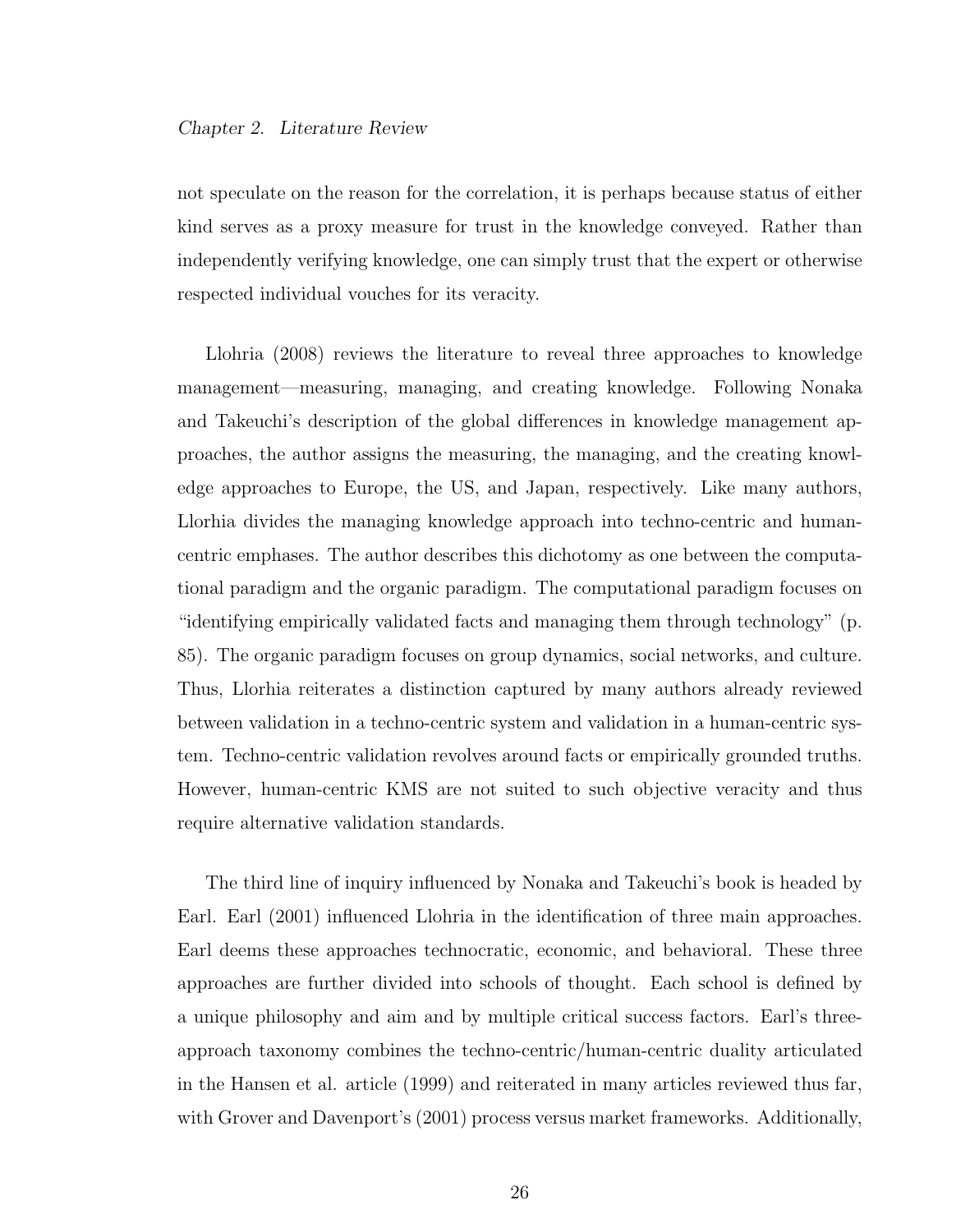Earl goes further than any article in this review toward dissecting the types of systems toward which knowledge validation mechanisms must be designed. By presenting seven schools, each with different philosophies, he outlines seven KMS in need of unique validation standards and solutions.

Blackman and Henderson (2005) provide an extension of Earl's taxonomy by supplementing each of the seven schools of KMS with an epistemological foundation. This foundation rates each school along four dimensions. In the development of these dimensions, the authors present four potential outcomes of an individual's interaction with a knowledge management tool. In one outcome, the required knowledge is transferred to the seeker such that a problem is solved. Because the knowledge solves the problem, the knowledge suggested by the tool is validated by the seeker through experience. This is a positive outcome. In a second outcome, the seeker believes that they know what they need to know and gains that knowledge through the knowledge management tool, but that knowledge may solve the local problem while causing larger problems in the organization. This outcome occurs when the seeker is not expert enough to realize the implications of their actions. This is a poor outcome. A third outcome refers to cases where knowledge is sought for illstructured problems. The knowledge obtained may be misleading and the seekers may be blamed for the poor application of a technique rather than the tool blamed for recommending a technique that is unsuitable to the context. This is a poor outcome. The final outcome refers to cases where a poor solution is presented in a poor manner. This outcome is obviously poor, but it does offer opportunities to improve the knowledge management tool and thus can become positive.

The authors' focus on outcomes of interactions with a knowledge management tool provides some important insights for knowledge validation. One poor outcome resulted from valid knowledge in one context being applied without further validation to another context. This lack of shared context is a familiar conclusion in this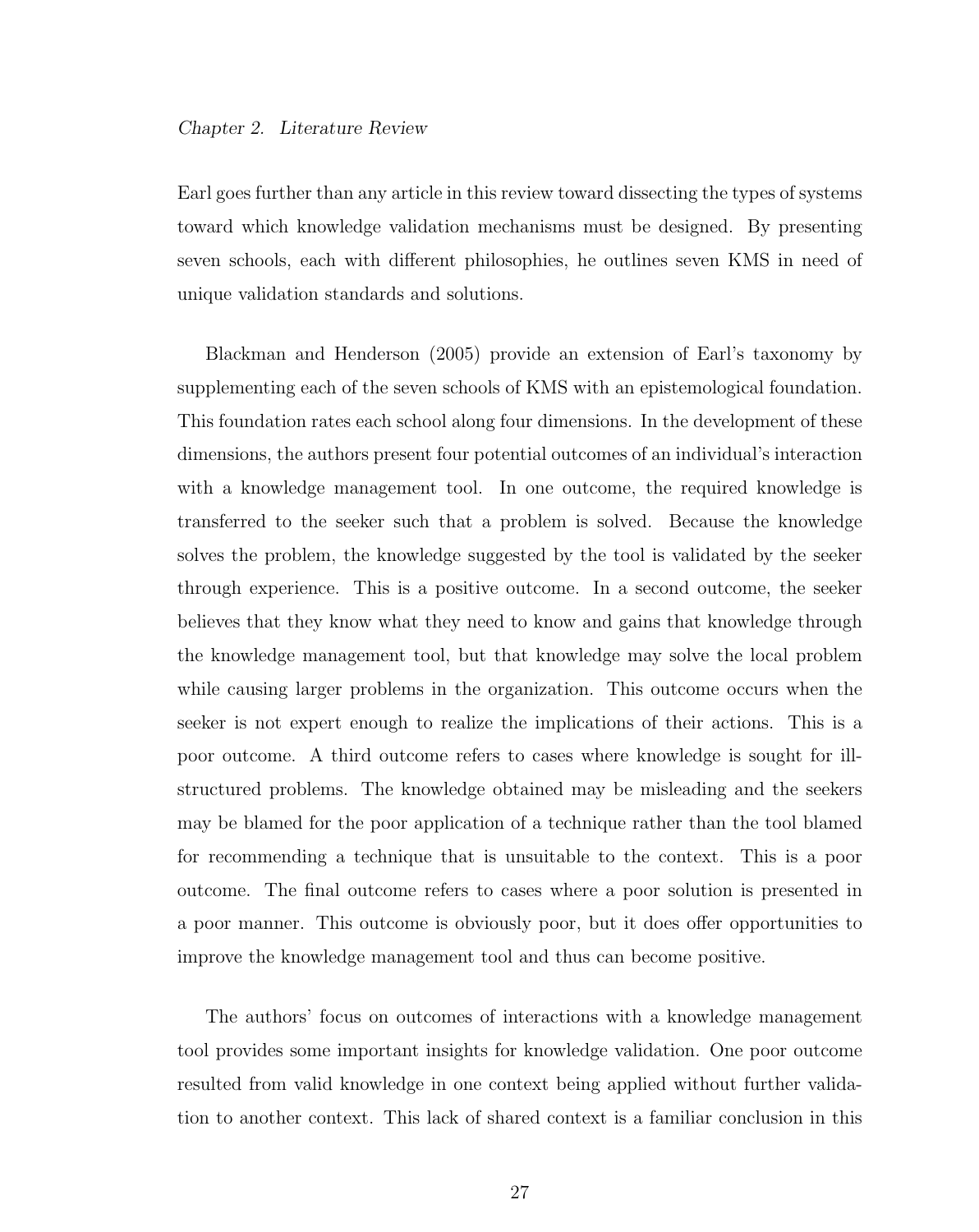review. Another poor outcome was the result of the tool containing invalid knowledge. These failures suggest two instances when knowledge validation is necessary. One, knowledge must be validated before it becomes accessible to knowledge seekers in the system. Two, knowledge must be reevaluated when it is applied to a new context. However, the most interesting outcome described by Blackman and Henderson is when a knowledge management system solves a local problem, but causes another problem elsewhere in the organization. When the seeker of the knowledge finds that it solves their problem, that knowledge will be validated by experience. However, it is the role of official knowledge to designate these solutions as less desirable than those that do not result in additional problems.

Russ, Jones, and Fineman (2006) build their taxonomy around six dilemmas they believe are of strategic importance to an organization as it attempts to manage its knowledge base. The authors' approach is to use the existing culture of the organization to determine the most fitting solution to each dilemma. Once a solution is chosen, the organization should take additional steps to create the environment in which the solution will succeed. For the purposes of this study, the dilemma of most interest is that between an organizational focus on codifying knowledge or on using that which is left tacit. The authors outline three features that are important to solve this dilemma—the technology in the organization, the use of employees, and the use of IT and data. In other words, these three factors are the key to determining which knowledge management strategy is emphasized, and therefore, which validation standards are important. Russ et al. emphasize the systemic nature of these solutions. For example, the deliberate choice of codification over personalization requires implementing supporting decisions such as expenditures in information technology rather than in employee travel (so as to share knowledge face-to-face). These supporting decisions entail additional choices such as in the design of an incentive scheme to motivate participation in the knowledge management tool.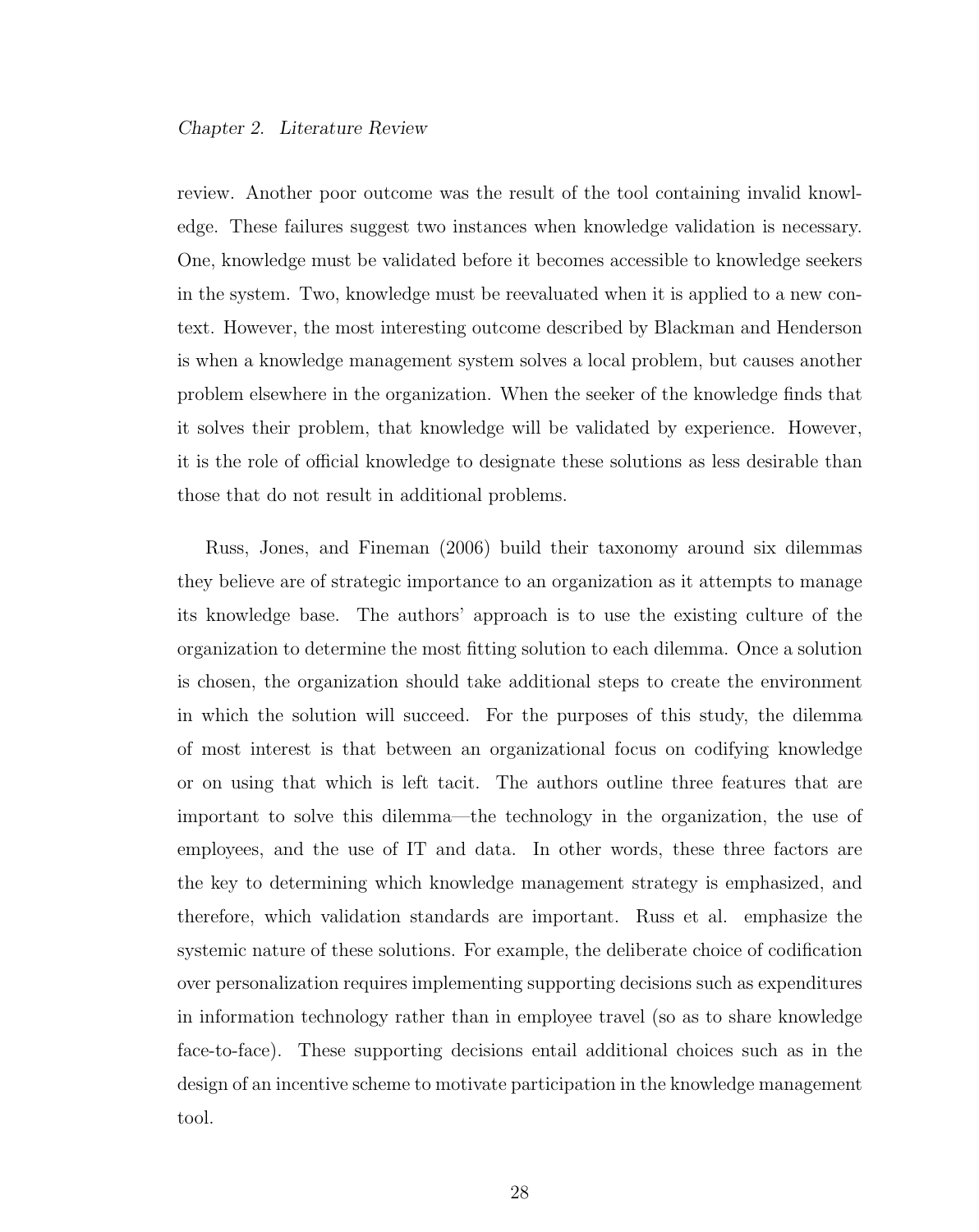# 2.2.5 The Davenport & Prusak Branch

Davenport and Prusak in their book *Working Knowledge* (1998) present a guide to implementing knowledge management initiatives. For them, the role of KMS is to provide decision makers with the knowledge they need to do their jobs. The authors review case studies of initiatives at twenty organizations most describing the creation and population of knowledge repositories. From these studies, the authors derive a number of key factors for successful implementations. They emphasize a market perspective of knowledge where individuals must be properly motivated and incentivized to share their knowledge. More importantly, the authors underscore the importance of matching the knowledge management implementation to the culture of the organization. Rather than focus on technology first, the successful implementations considered the social networks through which knowledge already flows in an organization. The authors believe that a knowledge management implementation should compliment the existing reality in the organization rather than require a fundamental transformation of the firm.

Davenport and Prusak influenced the line of inquiry headed by Earl and presented above. In addition to this line of inquiry, the authors influenced two other lines. The first line of inquiry, headed by Gallupe (2001), classifies KMS into four types based on the function the systems are designed to serve. The four functions are encouraging serendipity, knowledge creation, mentoring and training, and knowledge acquisition. KMS that encourage serendipity include tools such as chat rooms, web searches, and messaging systems. The goal of these systems is to support problem recognition for novel problems. Gallupe found little research on these KMS. KMS that provide knowledge creation include knowledge forums and communities of practice. The goal of these systems is to support problem solving for novel problems. KMS that support mentoring or training must help knowledge dissemination and sharing through formal or informal training. The goal of these systems is to support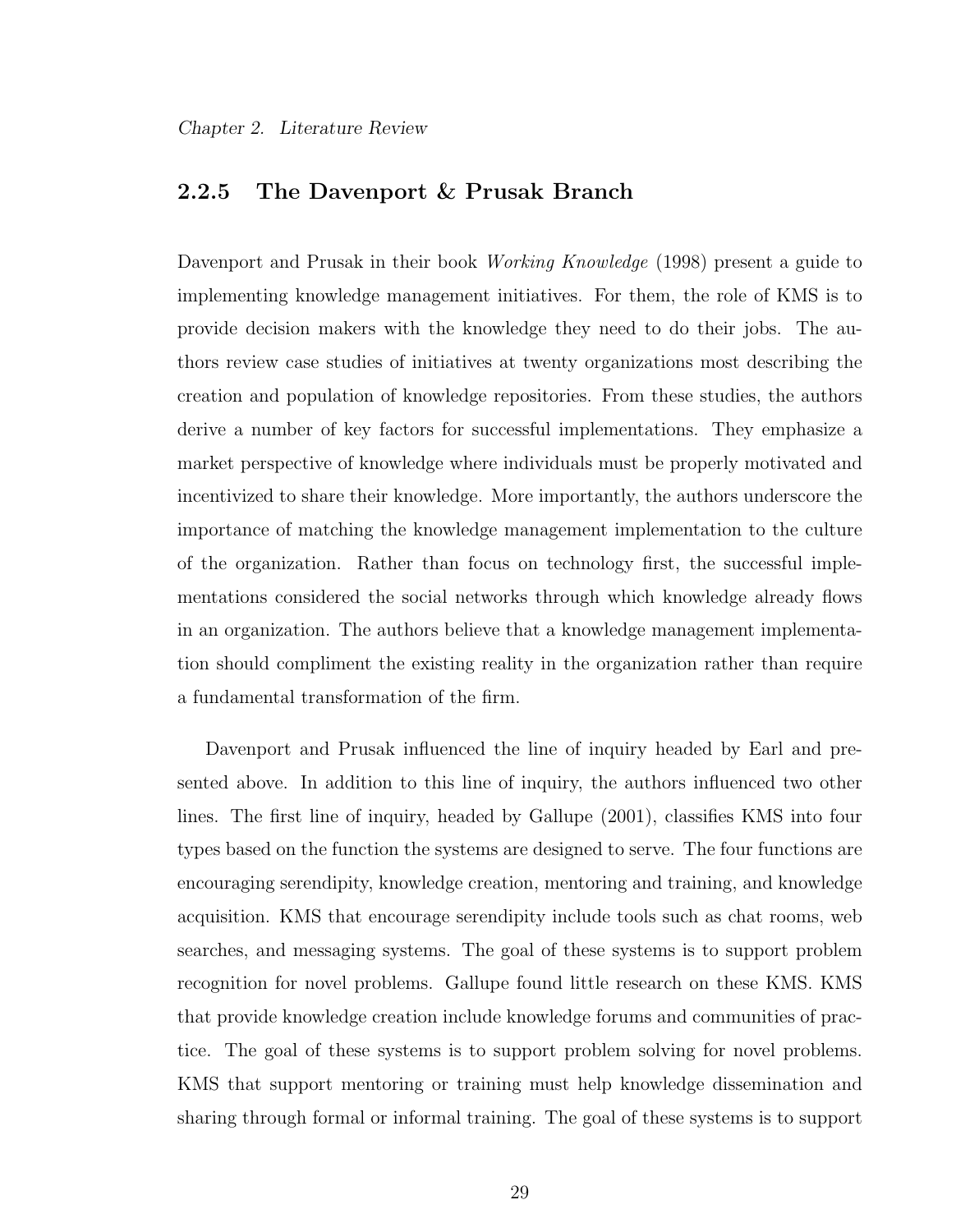problem recognition for previously solved problems. KMS that provide knowledge acquisition include tools such as knowledge repositories or maps that help with codification and storage. The goal of these systems is to support problem solving for previously solved problems. Like Earl's seven schools, this typology suggests that a unique validation mechanism is required for each of the four functions. In this case, the validation depends on whether the problem has been solved or is novel (much like Blackler's (1995) dimension) and whether it is problem recognition or problem solving that is desired.

Bernard (2006) develops a unique quadrant related to KMS in that it explicitly handles the social processes involved in knowledge transfer. Bernard's quadrant suggests the quality of the interaction an individual will have with a knowledge management tool based on whether the team is experiencing a rapid rate of change or is in a period of stasis and the level of psychological safety provided by the team. His conclusion is that the most high quality interactions with a knowledge management tool will come when the team is in stasis and if the team provides high levels of psychological safety. Psychological safety is rooted in mutual respect and trust among team members. It refers to the willingness of a team member to err if the error sprang from well-intentioned and legitimate beliefs. The notion of legitimate beliefs is particularly relevant to knowledge validation. Bernard argues that a team refers to a group with shared beliefs. These beliefs result in adherence to the cultural norms of the group and implies that the group uses the same standards to grant legitimacy to knowledge. Thus, Bernard provides a definition of official knowledge based on the social processes that create legitimate beliefs.

The second line of inquiry is headed by Binney (2001). Like Earl's (2001) seven schools of thought, Binney attempts to distill the landscape of knowledge management approaches into six elements arranged along a spectrum. The author goes a step further than Earl by assigning applications to the elements of the spectrum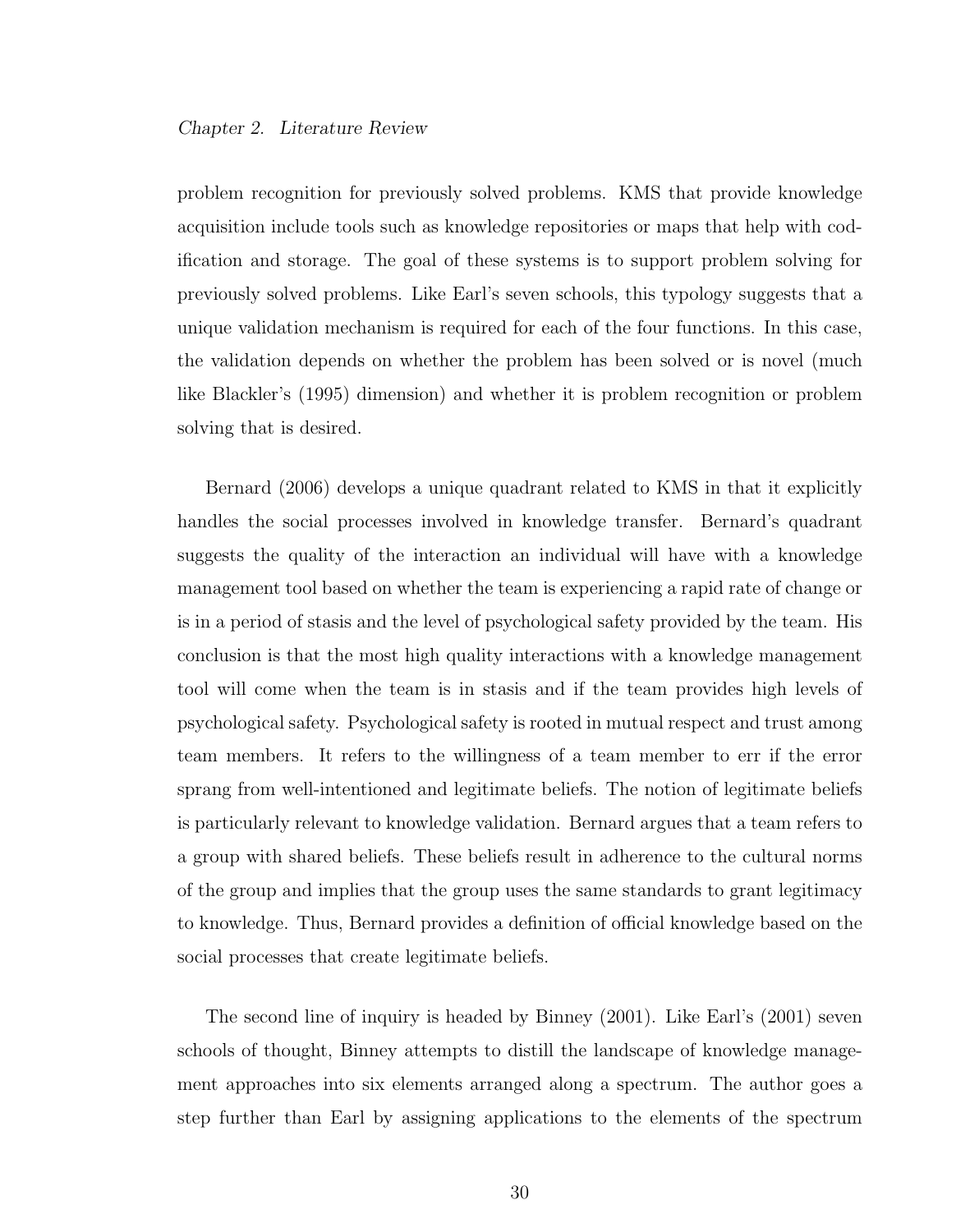for which they are most useful. Binney uses "applications" as a catch-all term that includes specific approaches such as case-based reasoning, decision support systems, and document management as well as human actions such as teaching, training, collaboration, and networking. Based on the supporting applications, each element of the spectrum is also assigned enabling technologies. The term technologies is general in nature as well and refers to classes of tools such as search engines, voice mail, intranets, and decision trees. Each element of the spectrum is a class of knowledge management system to which a validation mechanism must be designed. The association of each element with enabling technologies also suggests the implementation in which these mechanisms must be applied.

Keen and Tan (2007) seek to redefine the goals of knowledge management by drawing the field away the realm of information technology. The authors seek a new term, knowledge mobilization, for the personal aspect of knowledge and leave the term knowledge management to the information technology applications. The authors vehemently oppose the "corpratist" knowledge management regime. Their polemic against the current practice of knowledge management provides some useful insight into knowledge validation at the organizational level. Keen and Tan draw attention to the fact that every set of validation standards necessarily excludes some knowledge. The authors wonder how organizations can "avoid being so locked into their knowledge regimes that they exclude information and knowledge that may later turn out to be relevant to their success and even survival" (p. 11). To avoid excluding knowledge that may prove useful to the organization, validation standards should permit a diversity of views including dissenting knowledge to enter the organization. If this is not feasible, the validation standards should be updated often enough so as to reflect changes in the organization's external environment.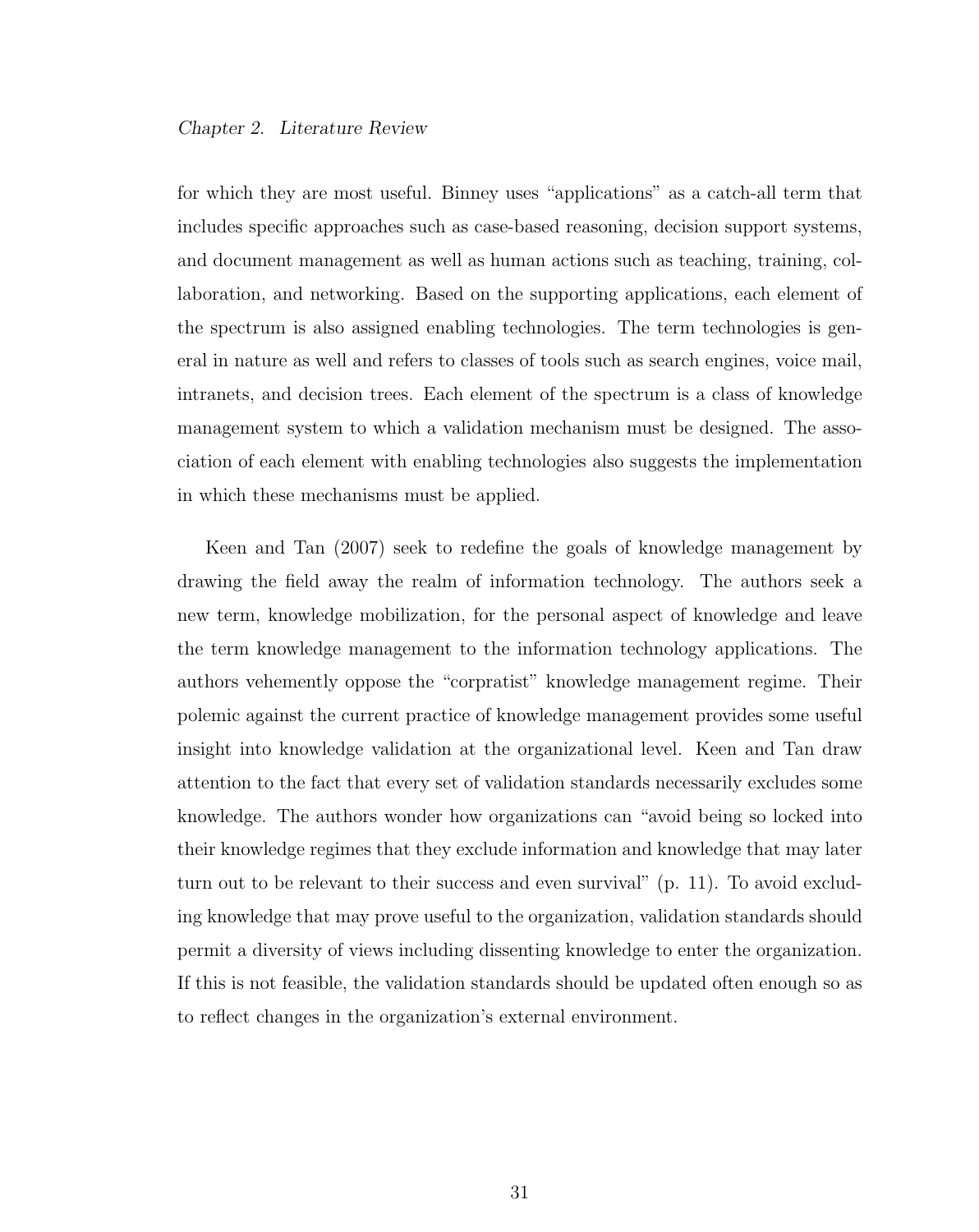The preceding review of the literature discussed the findings of a number of articles with regard to taxonomies of KMS and knowledge validation. These articles were arranged in five branches and ten lines of inquiry. The following chapter describes how these branches and lines of inquiry were determined. In Chapter 4, these lines of inquiry form the basis for the metastudy linking validation mechanisms to classes of KMS.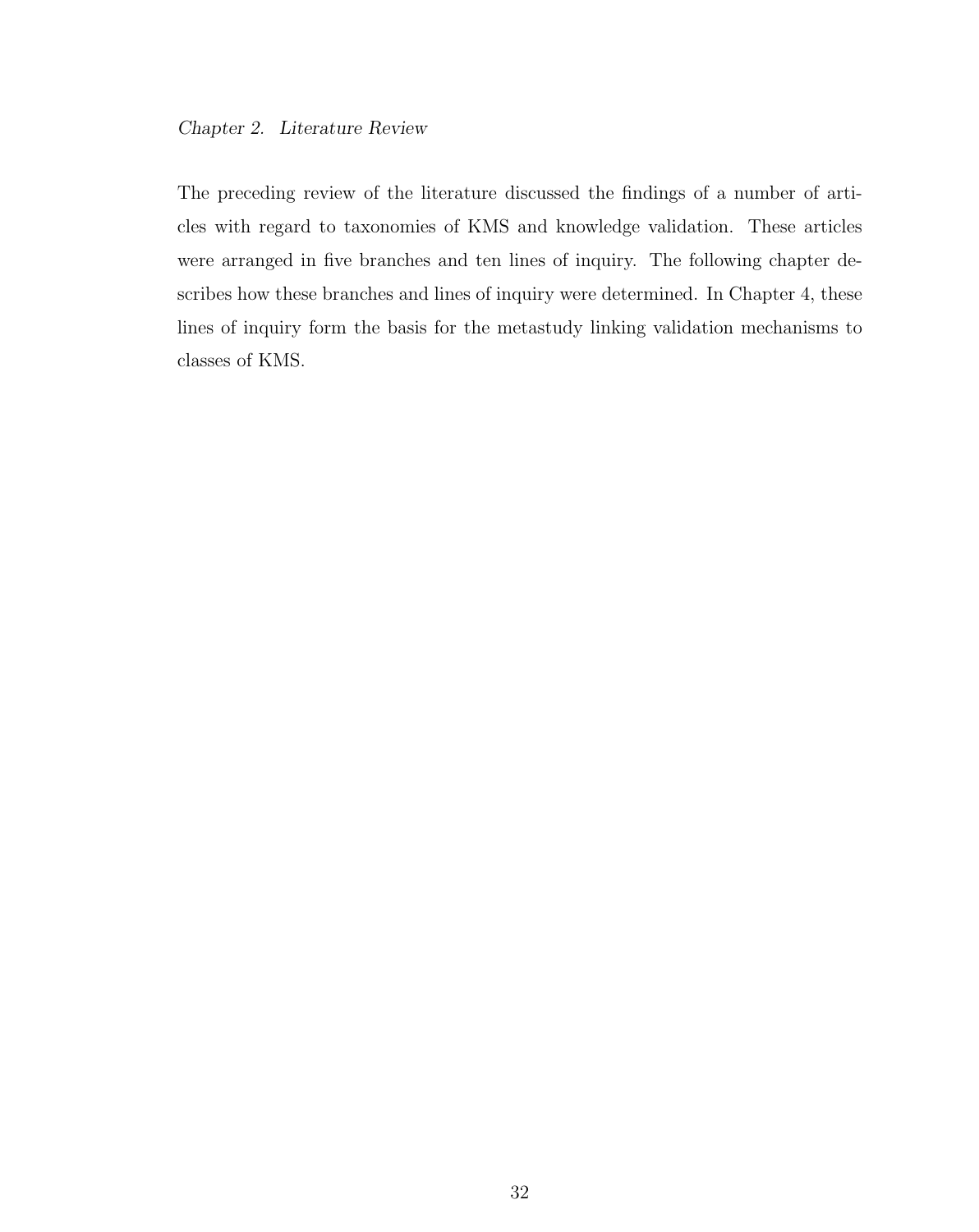# Chapter 3

# Methods

The purpose of this study is to examine the literature to discover cumulative frameworks within which the knowledge management discipline is developing and to use these frameworks to develop an understanding of validation mechanisms for the scope of knowledge management initiatives. Table 3.1 displays the research questions presented in the Introduction. A review of the taxonomies of KMS forms the basis for research into the important features to consider when designing or implementing a validation mechanism.

| <b>General Questions</b>                                                          |
|-----------------------------------------------------------------------------------|
|                                                                                   |
| <b>RQ1:</b> What are the ways in which KMS can be classified?                     |
| <b>RQ2:</b> What can be learned from the literature on KMS regarding validation?  |
| <b>RQ3:</b> What perspectives underly the classifications?                        |
| <b>Validation Questions</b>                                                       |
|                                                                                   |
| <b>RQ4:</b> How is knowledge translated to official knowledge?                    |
| <b>RQ5:</b> What are the mechanisms to determine if or prevent official knowledge |
| from becoming obsolete?                                                           |
| <b>RQ6:</b> How is official knowledge transferred throughout the organization?    |

Table 3.1: Restatement of research questions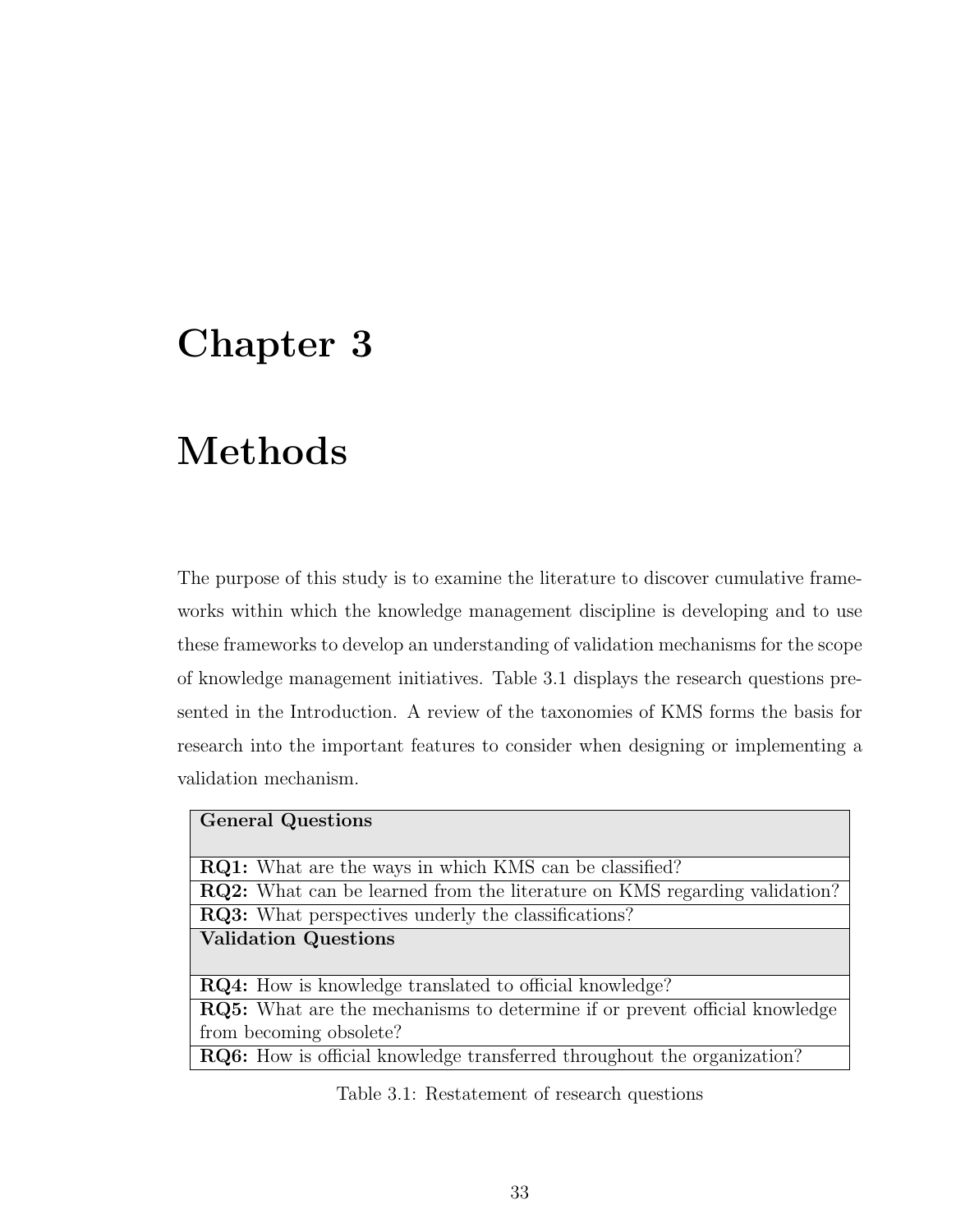### Chapter 3. Methods

Because there is so little research that connects validation mechanisms to KMS, a metastudy was appropriate to survey the KMS literature in search of important considerations for validation mechanisms. A metastudy is a "critical interpretation of existing qualitative research" (Paterson, Thorne, Canam, & Jillings, 2001, p.2). The primary reason for using a metastudy methodology is that it is important to begin to build upon previous work to develop a cumulative body of research in the field of knowledge management (Huber, 1991). A quick search of the knowledge management literature reveals a preponderance of articles proposing a taxonomy, framework, or landscape of KMS. Rather than write another such article, research is needed that accepts the dominant taxonomies as they are and simply interprets them.

However, there is danger in a field that constantly examines itself. The danger is that the research will begin to rely on introspection rather than on maturing the field (Turner, 1991). Therefore, this study will also employ a metasynthesis methodology to extend beyond the current literature to synthesize new theory. The aim of this study is to determine the necessary points of consideration for the design of validation mechanisms that are logically and holistically consistent with the collection of KMS in the literature. In short, there are two methodological attributes that this study is attempting to maximize. One, the author wishes to build upon the existing knowledge management literature rather than discard it in favor of a new framework. Two, the author does not wish to merely introspect on this literature, but to synthesize novel work from it.

# 3.1 Criteria for Study Inclusion

To be reviewed for inclusion in the study, articles had to be published in a conference or journal that requires peer-review and the articles had to be retrievable by the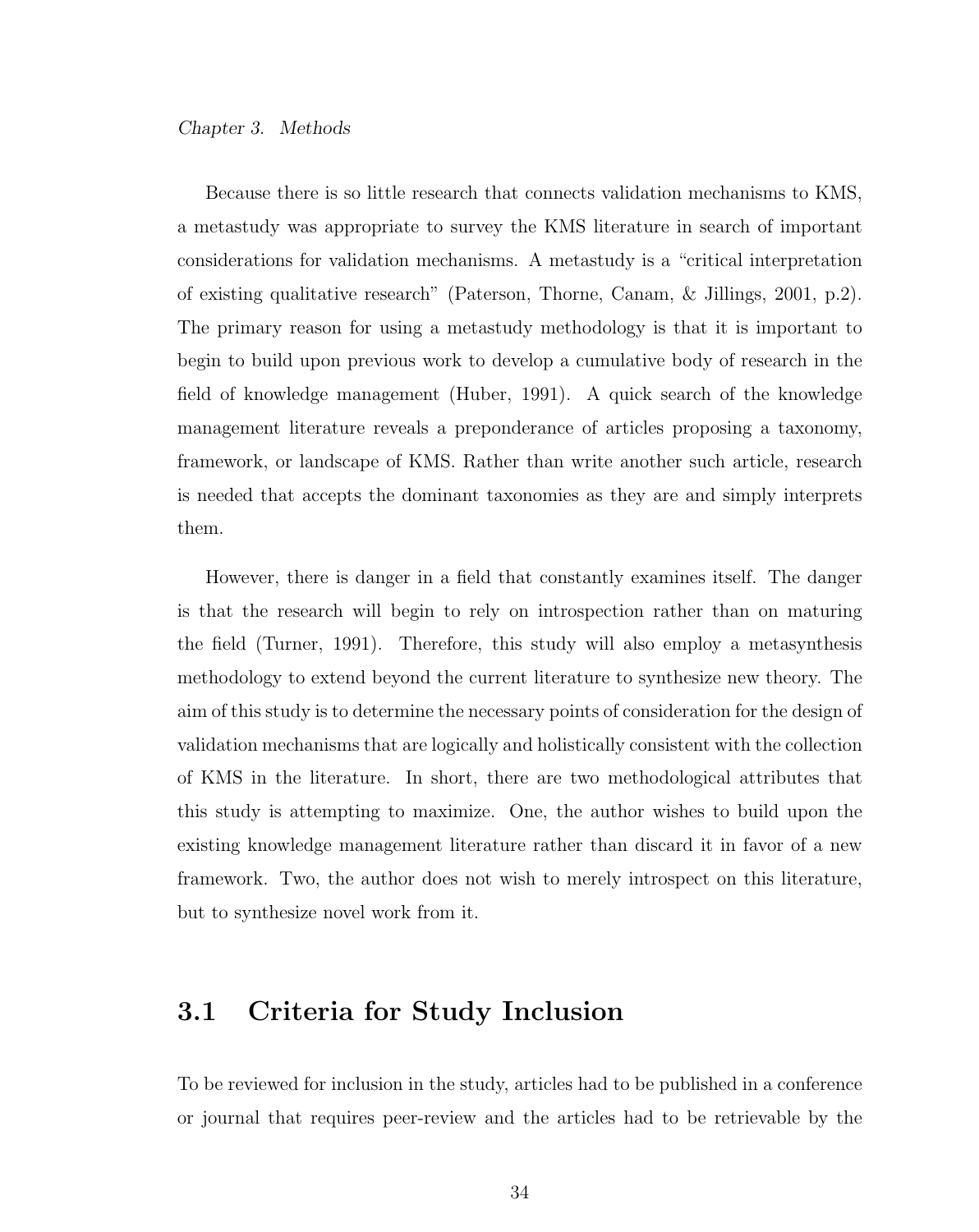## Chapter 3. Methods

keywords listed in Table 3.2. These keywords are synonyms intended to reveal articles with content that includes a unique taxonomy of KMS.

| Keywords                                                            |
|---------------------------------------------------------------------|
| taxonomy, typology, classification, systematization, styles, types, |
| foundation, strategy, school, landscape, framework                  |

Table 3.2: Keywords used to identify articles for study inclusion

To be included in the study, the article had to present a novel taxonomy describing the nature of KMS. In addition, the articles had to be general in nature. An article that, for example, detailed a taxonomy of KMS for healthcare in Asia, was not appropriate for this study.

# 3.2 Study Search and Retrieval

The typical search and retrieval methodology for a metastudy is to compile a list of keywords central to the study and to use these keywords as query terms in exhaustive database searches (Nicholas, Globerman, Antle, McNeill, & Lach, 2006). Such a methodology places value on a comprehensive review of the relevant scholarly literature and assumes the completeness of the databases used for search. A comprehensive review is necessary only if the claims of the study depend upon a representative sample. In this study, value is placed not on capturing a comprehensive collection of articles, but on capturing a cumulative collection of articles. In other words, the goal of the search and retrieval will be to capture work that builds upon previous work. No claim is made that the studies included in this review will be representative of the body of knowledge management literature on taxonomies of KMS.

To retrieve cumulative work, the citation network (Lawrence, Giles, & Bollacker,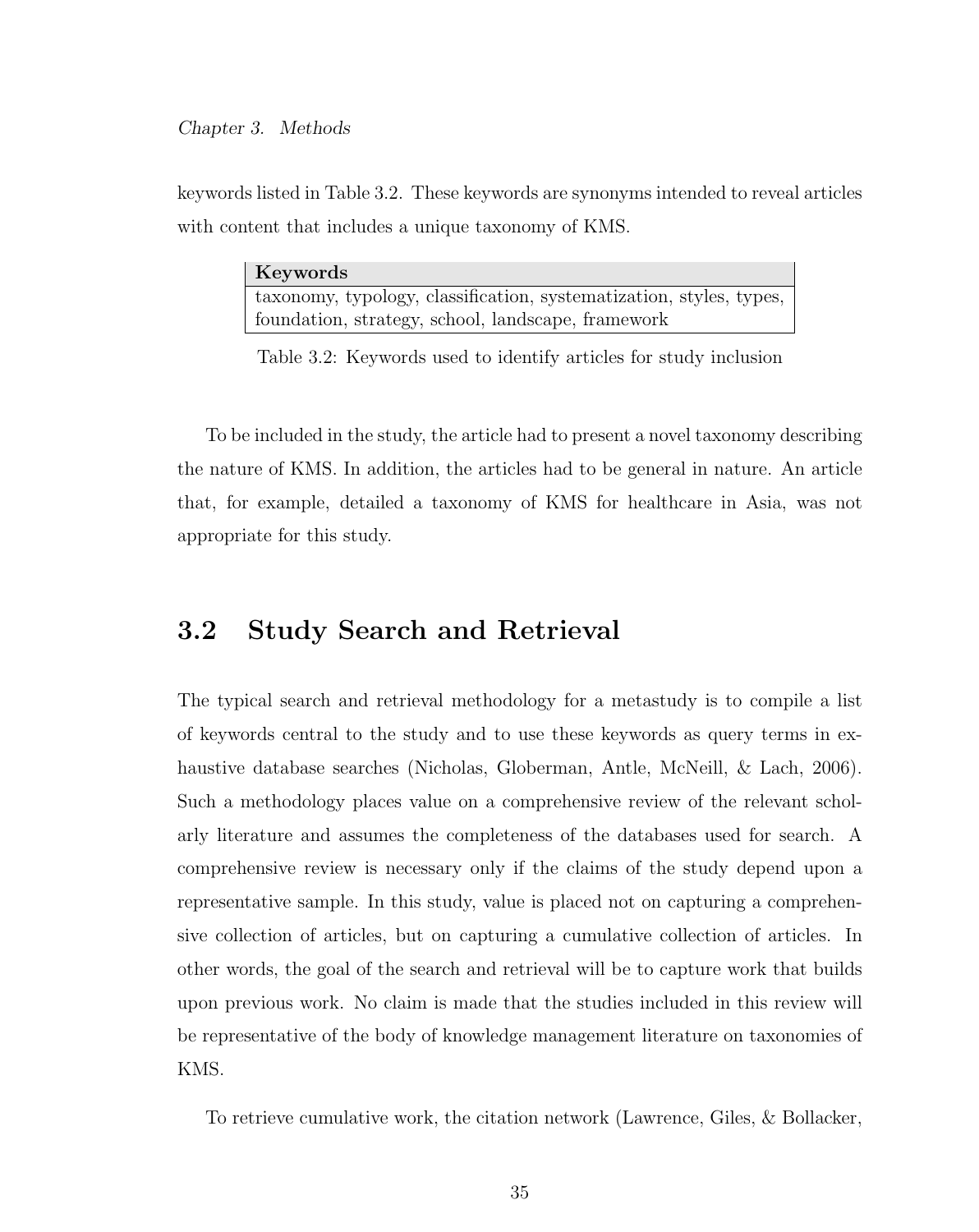## Chapter 3. Methods

1999) of knowledge management literature was used. As starting points in the citation network, the top five most cited works in the knowledge management literature as calculated from the articles included over five years at the Hawaii International Conference on System Sciences were chosen (Croasdell et al., 2003). These articles are listed in Table 3.3 in ranked order.

|  | Top Five Citations |
|--|--------------------|
|--|--------------------|

| Nonaka, I., & Takeuchi, H. (1995). The knowledge-creating company:                 |
|------------------------------------------------------------------------------------|
| How Japanese companies create the dynamics of innovation. New York: Oxford.        |
| Davenport, T. H., & Prusak, L. (1998). Working knowledge: How                      |
| <i>organizations manage what they know.</i> Boston: Harvard Business School Press. |
| Nonaka, I. (1994). A dynamic theory of organizational knowledge creation.          |
| <i>Organization Science</i> , $5(1)$ , 14-37.                                      |
| Polanyi, M. (1967). The tacit dimension. New York: Anchor Books.                   |
| Blackler, F. (1995). Knowledge, knowledge work, and organizations:                 |
| An overview and interpretation. Organization Studies, $16(6)$ , 1021-1046.         |
|                                                                                    |

Table 3.3: The top five most cited articles in knowledge management

Google Scholar was used to explore the citation index of these top five articles. A citation index is a tool for retrieval where citations in a scholarly article are used as index terms. Using a citation index, articles that cite an article of interest (i.e., those published after the article of interest) can be found. Google Scholar ranks the results of a "cited by" search such that the most highly cited articles and those that are cited by the most highly cited articles receive high rankings (Noruzi, 2005). All five articles were examined using the "cited by" search function in Google Scholar to find relevant articles that cite these foundational articles. Articles were flagged for further review if they were highlighted using the "Find" command of the browser on any of the keywords presented in Table 3.2. Because Google Scholar ranks the results according to a citation ranking metric, only the first 100 articles of the "cited by" search were reviewed as they can be assumed to contribute the most to cumulative research. Articles found in the keyword search were reviewed according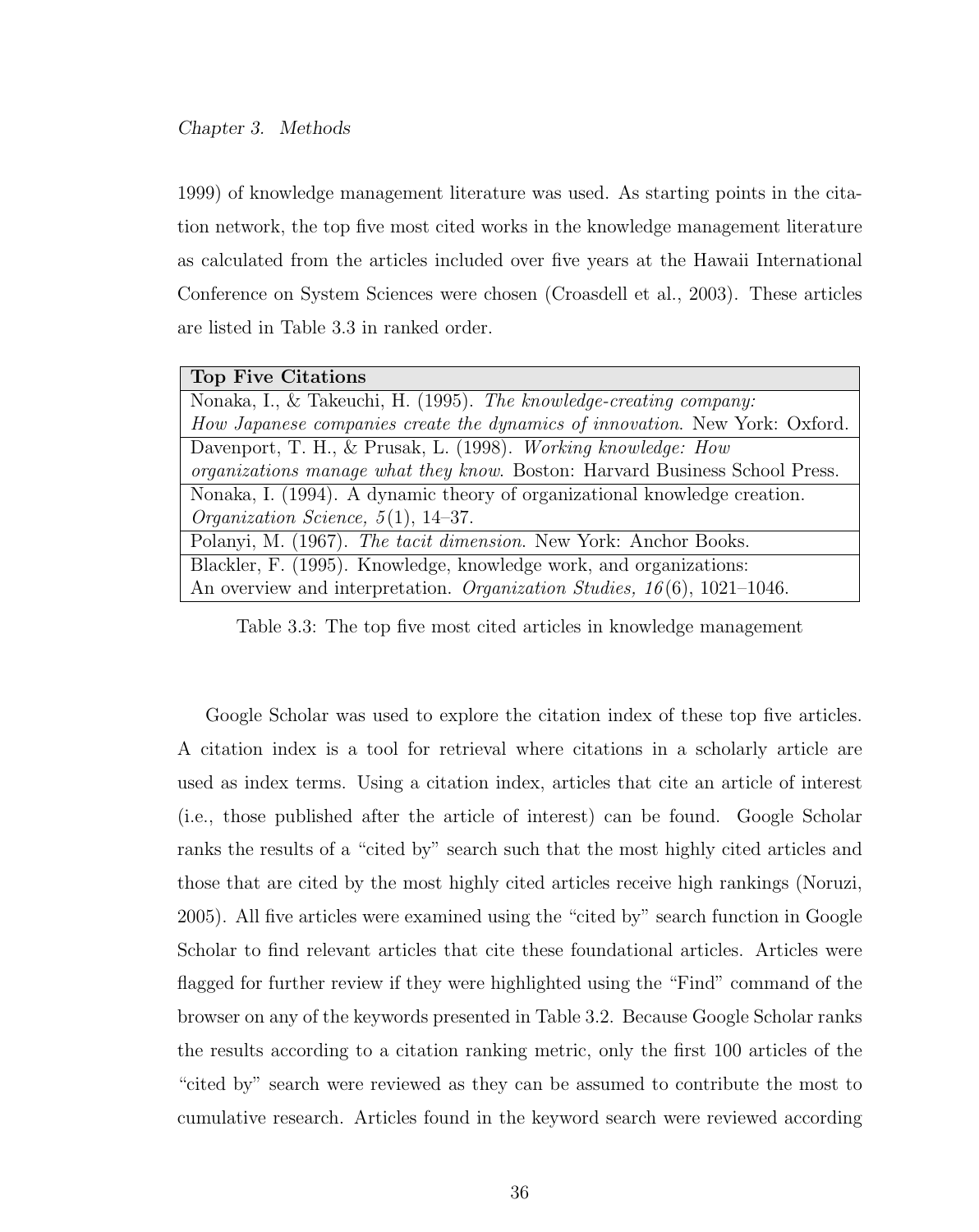to the selection criteria presented in Section 3.1. Articles selected for inclusion in the study were subjected, in a recursive manner, to the same search function until no more articles were discovered. Due to the small time period over which articles were reviewed (1967 to the present), reviewing the citation network until it was exhausted was not an overly burdensome task.

# 3.3 Data Analysis

There are three outcomes of this study. The first outcome is a citation network of cumulative work in taxonomies of KMS. The network is displayed as a directed graph and organized along a timeline. This analysis is valuable to charting how knowledge management as a field is progressing and to reveal the lines of inquiry in this specific topic. These lines of inquiry form the basis for the metastudy.

The second outcome is the metastudy of the articles in the citation network. The qualitative analysis involves the interpretation of the articles in their respective lines of inquiry. The intent is to reduce the taxonomies into categories and themes relevant to the validation of knowledge. The purpose of this work is to derive the features that are important in a validation mechanism.

The third outcome of this study is the metasynthesis of the articles. Using the categories and themes of the metastudy portion, the metasynthesis developed a list of features and research topics to consider when designing or evaluating a knowledge validation mechanism. The purpose of this section is to relate the design of validation mechanisms to the types of KMS in existence today.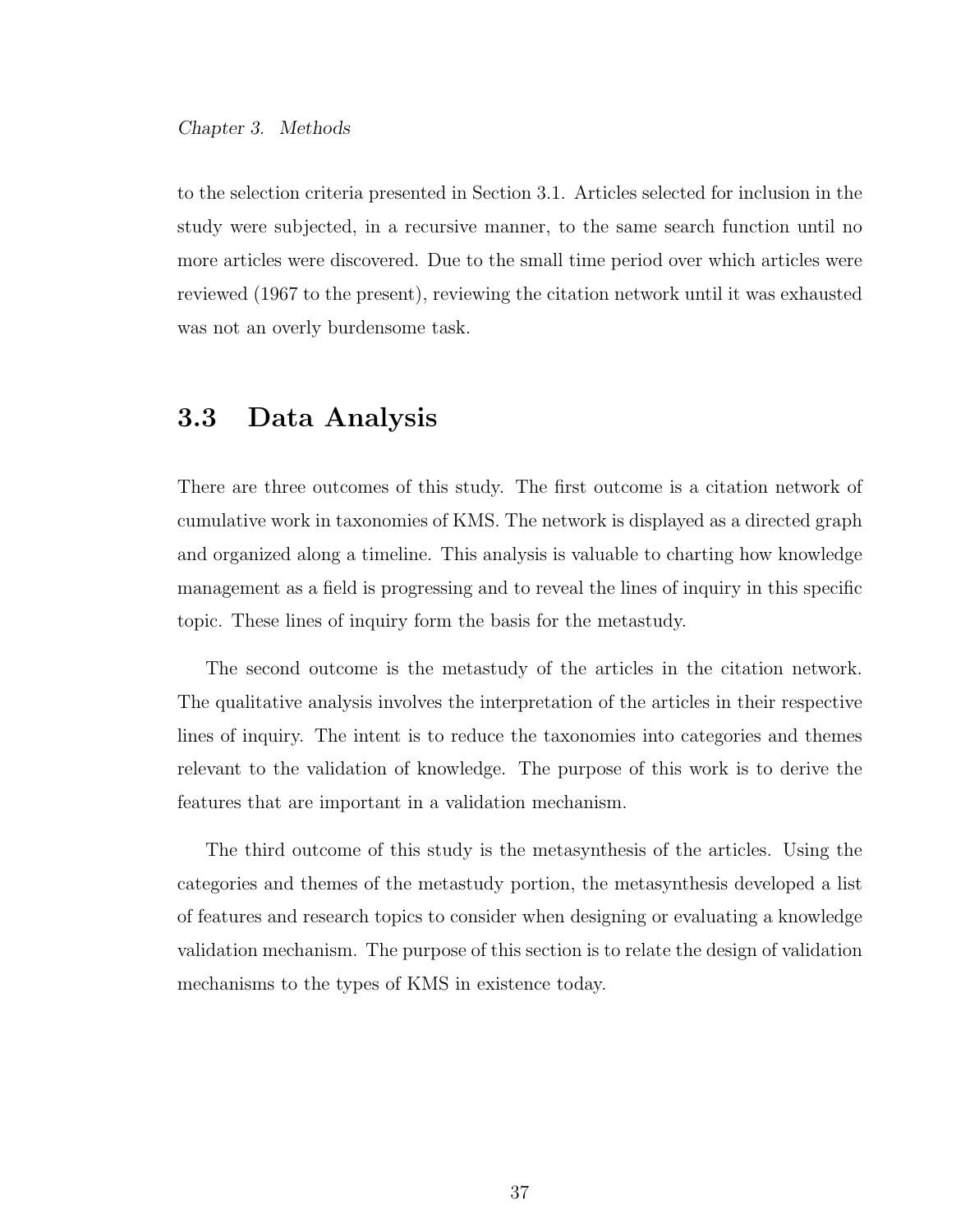# Chapter 4

# Results

This study examined twenty-two articles to extract the relevant features of validation mechanisms in terms of KMS. The articles were reviewed in Chapter 2 and are further discussed in this chapter. The results are presented in three sections. In the first section, the articles chosen for the metastudy are arranged according to the citation network through which they were found. This section organizes the articles into five branches and ten lines of inquiry. The second section discusses commonalities between the articles to identify patterns of importance to knowledge validation. The third section presents a meta-synthesis combining the patterns identified into a collection of features necessary to consider when designing a knowledge validation mechanism.

# 4.1 Citation Network

Ten lines of inquiry were found using the methodology outlined in Chapter 3. These lines represent twenty-two articles spanning the years from 2000 to 2008. Figure 4.1 displays the ten lines of inquiry used in this metastudy and their relationship to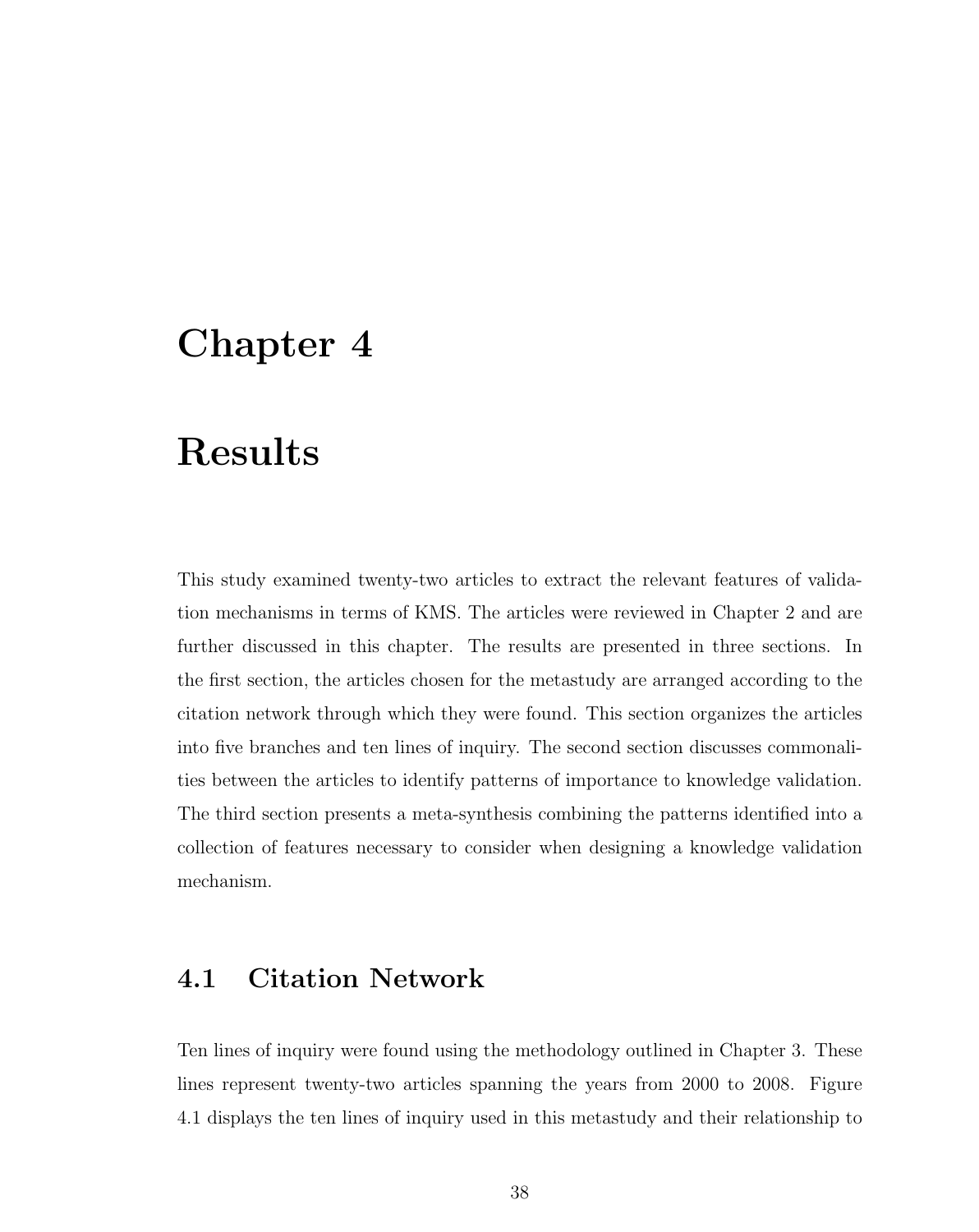the five seed articles listed in Table 3.3. Rounded squares indicate these five most cited articles that seeded the search. The edges issuing from these nodes indicate "cited by" connections. Following the citation path from left to right, the ten lines of inquiry are revealed. Ovals indicate articles that head a line of inquiry. These articles cite a top-cited article and meet the selection criteria outlined in Chapter 3. Rectangles indicate articles that cite an article that heads a line of inquiry and that, therefore, belong to one of the ten lines of inquiry. There were no articles tracked in Google Scholar at the time of this writing that cited one of the articles represented by a rectangle and that were deemed relevant based on the keywords and review of the abstracts. The twenty-two articles that compose the metastudy were published in eleven journals and three conferences. Appendix A lists the complete citations for the articles chosen.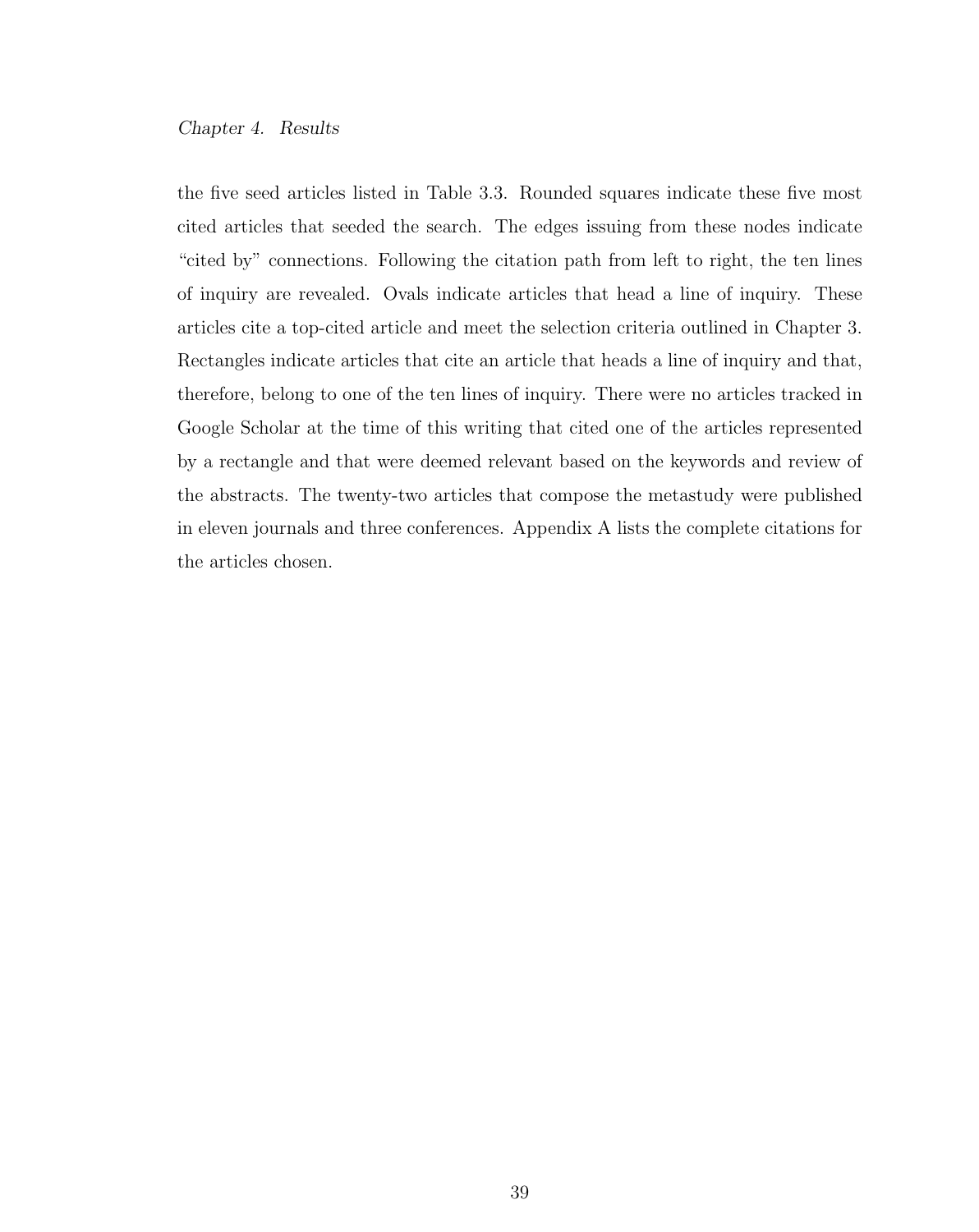

Figure 4.1: The citation network of the metastudy articles plotted by the year in which the articles were published. Figure 4.1: The citation network of the metastudy articles plotted by the year in which the articles were published.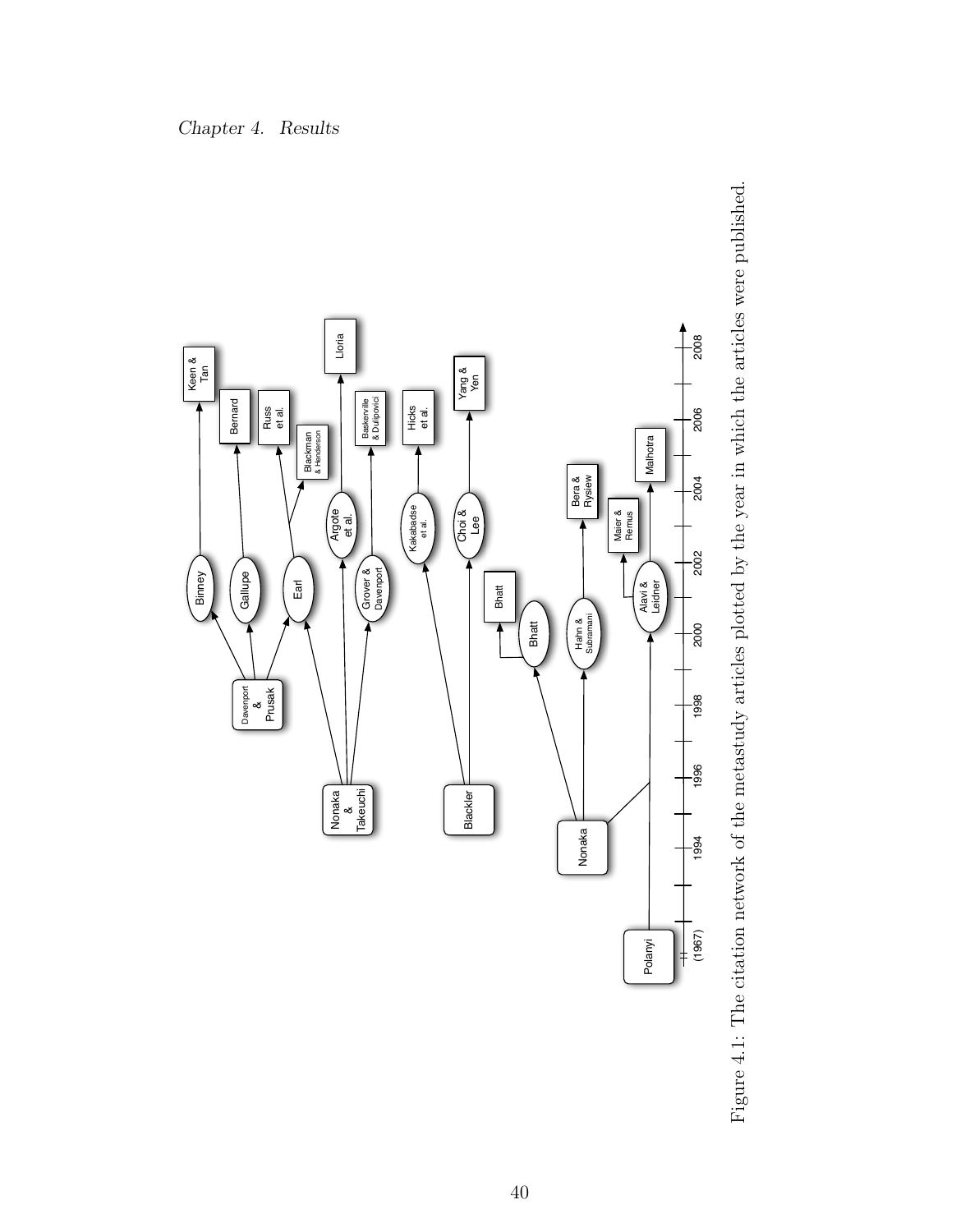# 4.2 Metastudy

This section describes the patterns discovered in the articles related to knowledge validation. The articles were analyzed along their lines of inquiry to determine similar themes that define each line. The intention was to find, in each line of inquiry, a defining collection of features required of validation mechanisms. It was assumed that each line of inquiry would represent an evolving, but unified perspective on the best way to parse the landscape of KMS and, therefore, would provide a unique but coherent set of features required for validation. However, the lines of inquiry failed to provide distinct perspectives and the patterns that were found transcended the boundaries of the lines of inquiry. Therefore, many of the figures presented in this section include a key indicating the articles that contributed to the analysis. Figure 4.2 displays an empty version of the key. The key corresponds to the lines of inquiry as depicted in Figure 4.1, but removes the temporal distribution of the articles. A specific article can be located by noting its relationship to the other articles. Here, circles represent seed articles and rectangles represent the twenty-two articles of the study. If an article contributed to the conclusions presented in a figure in this section, the key represents that article by darkening its location in the key.



Figure 4.2: Article identifier for the origin of metastudy conclusions.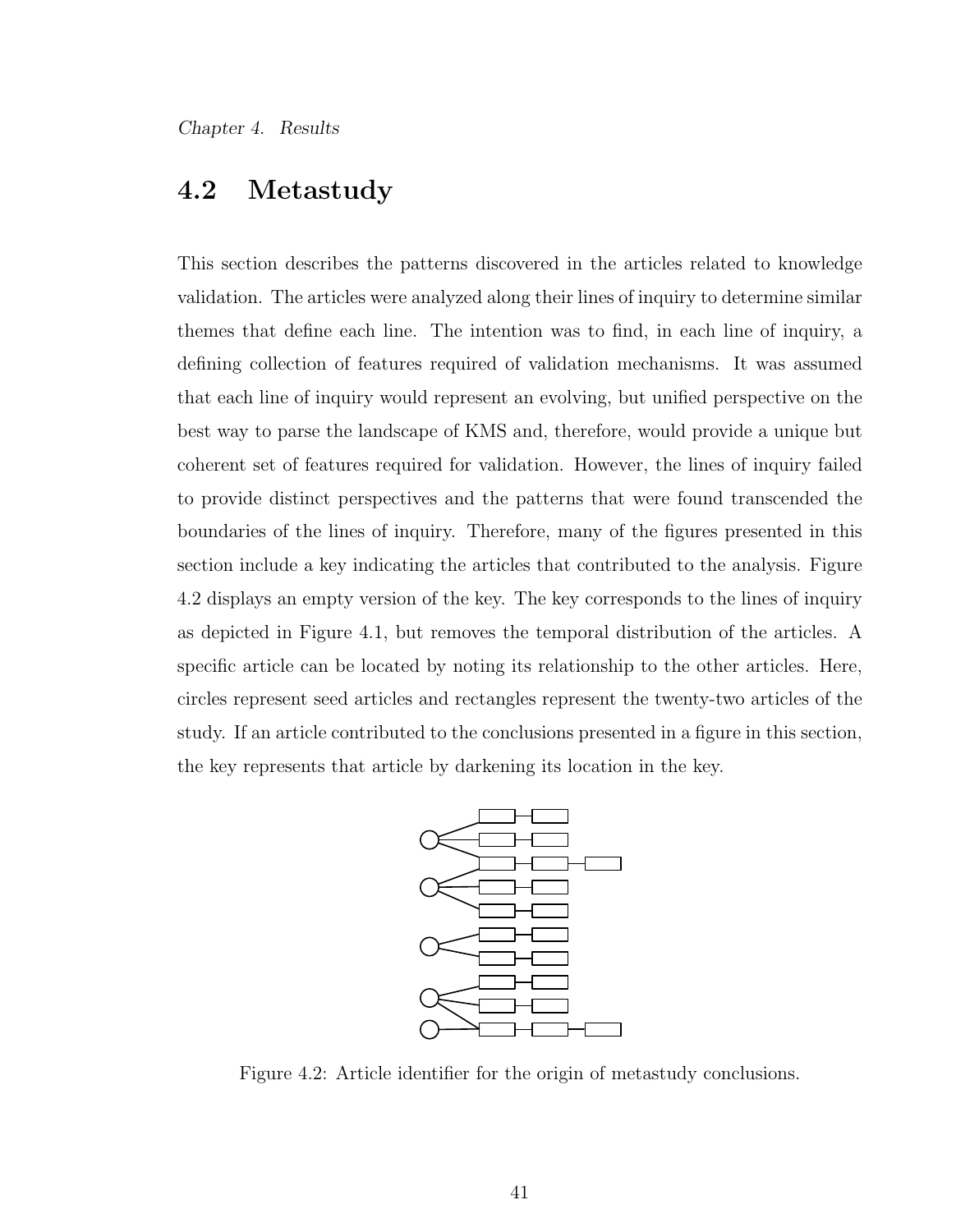The remainder of this section is divided into three subsections. Each subsection addresses one of the research questions of this thesis.

## 4.2.1 Initial Validation

Grover and Davenport (2001) provide the dichotomy that delineates the methods through which official knowledge is initially validated. They divide the methods into deliberate and emergent processes. A deliberate process, in this context, refers to management identifying the knowledge that is superior and designating it as official knowledge—that which is preferred over other knowledge. Emergent processes refer to means of developing official knowledge without explicit intention.

| Deliberate                                | Emergent                   |  |
|-------------------------------------------|----------------------------|--|
| choose codification or<br>personalization | diversity/clarity balance  |  |
| appropriate incentives                    | require/discretion balance |  |

Figure 4.3: Official knowledge can be initially validated through deliberate or emergent processes.

Figure 4.3 shows the differences between the two approaches. If deliberate processes are used to initially validate official knowledge, there are two results. One, the form of the knowledge will be the result of a strategic choice such as that between codification of knowledge or personalization. Two, incentives will play an important role. Incentives must be designed to maximize the desired outcome.

Regardless of attempts to deliberately create official knowledge, much of the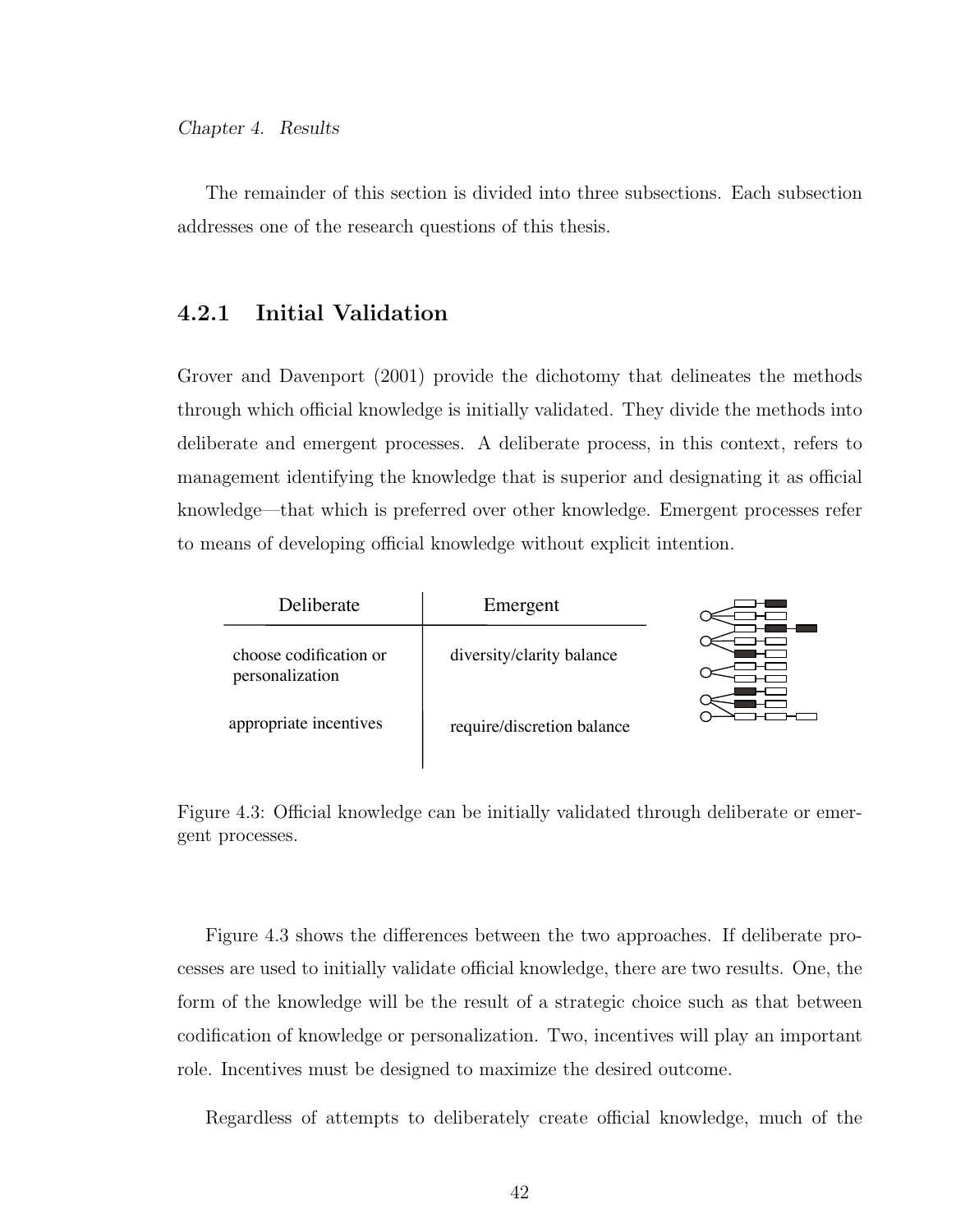initial validation is emergent and develops out of the processes that occur within the organization. There are some rules to help emergent processes work for the organization. These rules are stated in the form of balances that must be struck. Official knowledge should express multiple divergent views. This diversity will result in a more robust knowledge base. However, the diversity must not be at the expense of providing a clear direction to the knowledge seeker. The other conundrum is that between requiring adherence to official knowledge and allowing employee discretion. In some instances, requiring that employees use official knowledge when the situation applies, regardless of their intuition can be an important way to avoid mistakes. The employee may know how to solve their local problem in their own way, but only official knowledge will solve the problem without creating problems elsewhere in the organization. This authoritarianism must be balanced with employee discretion to deviate from the official knowledge if it will not render the best outcome.

The primary reason for official knowledge that has initially been appropriately validated to fail to render the best outcome is obsolescence. Organizations exist within constantly changing environments that may render previously valid knowledge invalid. The techniques to monitor and change official knowledge so as to protect against obsolescence are discussed in the next subsection.

## 4.2.2 Obsolescence

The lifecycle of knowledge is an important consideration of a validation mechanism for official knowledge. Knowledge that was once true may become false over time. Knowledge may become obsolete. The validity of knowledge is tied to the environment within which the knowledge will be used. Figure 4.4 displays the continual process required to validate an organization's official knowledge against the environment. Validation against the environment is to ensure that the information remains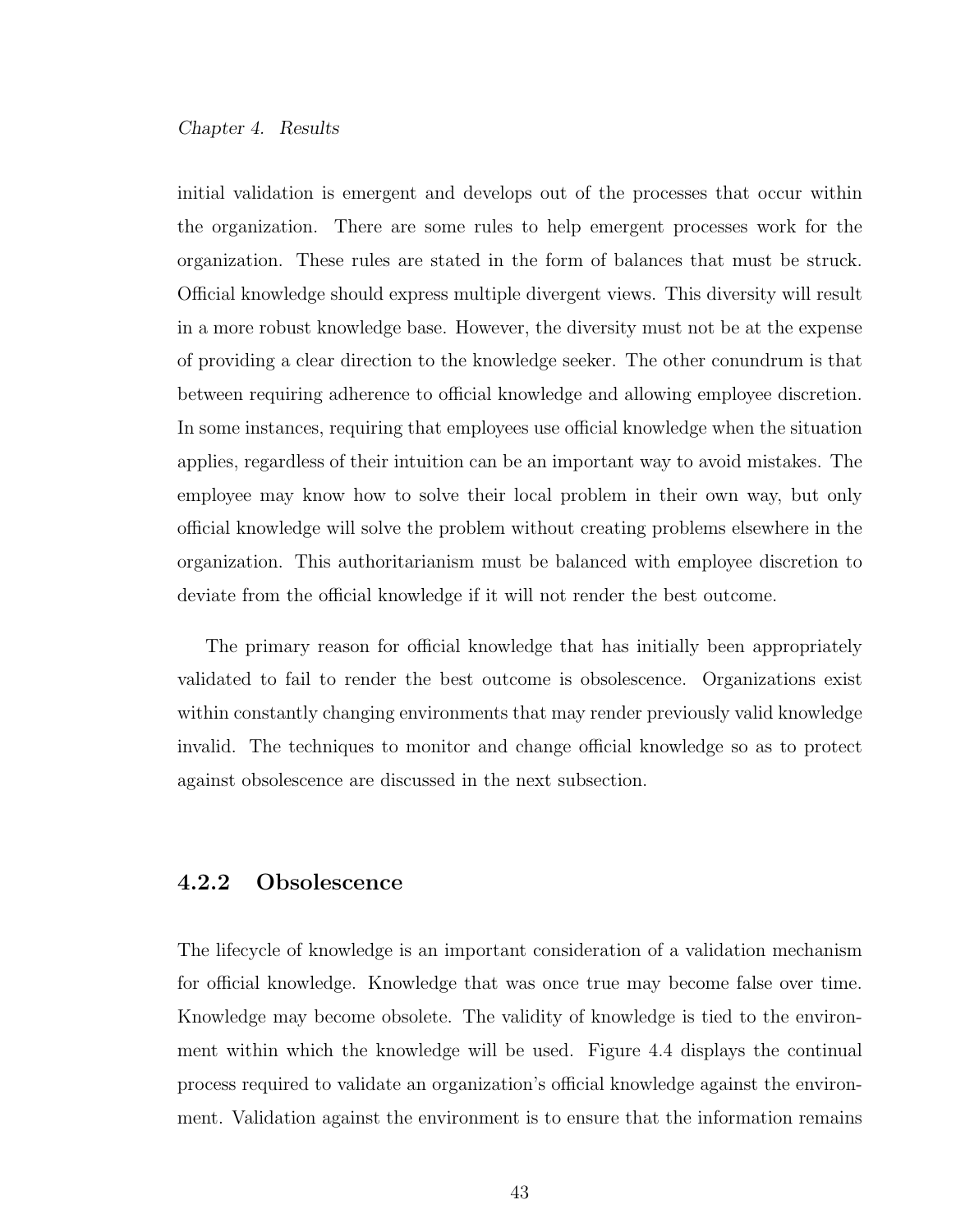

Figure 4.4: Knowledge must be continually validated against a changing environment.

accurate and pertinent.

The articles include two elegant and distributed solutions that may help to keep the base of official knowledge current. One, is based on the motivational factors of social norms. If prestige is granted to those who contribute to the organization's official knowledge, individuals will be more likely to maintain a relationship with the knowledge they contribute. For obsolescence, this means individuals will choose to update their contributions as the environment changes so as to maintain the prestige they gain from the contribution. Two, if each time an individual deviates from official knowledge the reason for the deviation is recorded, these instances of deviation will serve to refine the database of official knowledge. Deviation will suggest problems or contexts where the current official knowledge is not adequate. If deviation becomes regular, it will indicate that the official knowledge has been rendered obsolete.

There appear to be two classes of ways in which knowledge can be rendered obsolete. The first is organizational context. In recognizing that knowledge validation occurs when knowledge is transferred, the purpose of the validation is clear. Knowledge that was valid in one context, may not relate to the context to which it is being transferred. The purpose of the validation is to determine whether the knowledge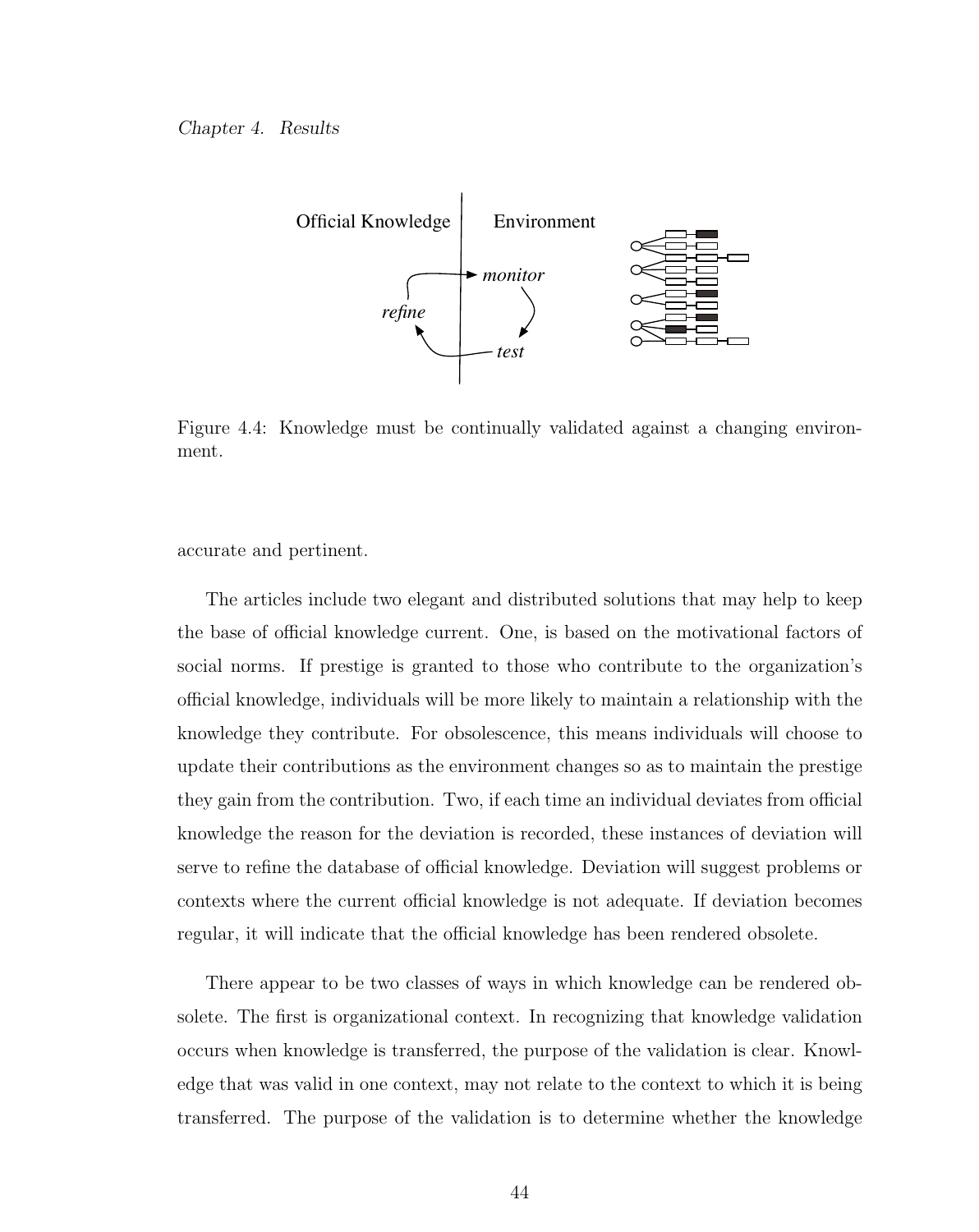stills represents the organizational context. The second class of ways in which knowledge can be invalidated is if the knowledge no longer fits the environment in which it will be applied. The environment differs from the context in that knowledge that was applied to one problem can successfully be applied to another problem that is nearly identical. However, if these problems do not relate in a natural way to the environment, then the knowledge application will still fail. This is very similar to the single-loop and double-loop learning of Argyris (1978). For organizations, the importance of aligning knowledge to the environment is apparent—if the organization fails to understand the environment, it will fail to meet the demands of its customers.

A well-maintained base of official knowledge is worthless if that knowledge is not accessible to those who need it in the organization. The transfer of official knowledge to individuals is a validation process because individuals must determine that the knowledge they receive is true. A discussion of validation during the transfer process is the subject of the next subsection.

## 4.2.3 The Transfer Process

Once knowledge is validated at the organization level to become official knowledge, it must be transferred to those in the organization who will use it. The transfer of knowledge between those in the organization is one of the most central preoccupations of the field of knowledge management. It is no surprise, therefore, that the majority of the articles reviewed dealt with knowledge transfer rather than the creation of official knowledge or its obsolescence.

One of the ways that transfer is discussed is in terms of the process view of knowledge management. The process view refers to the conception of knowledge management as a series of stages each involving a transformation of knowledge. This view is in opposition to the functional view of knowledge management, which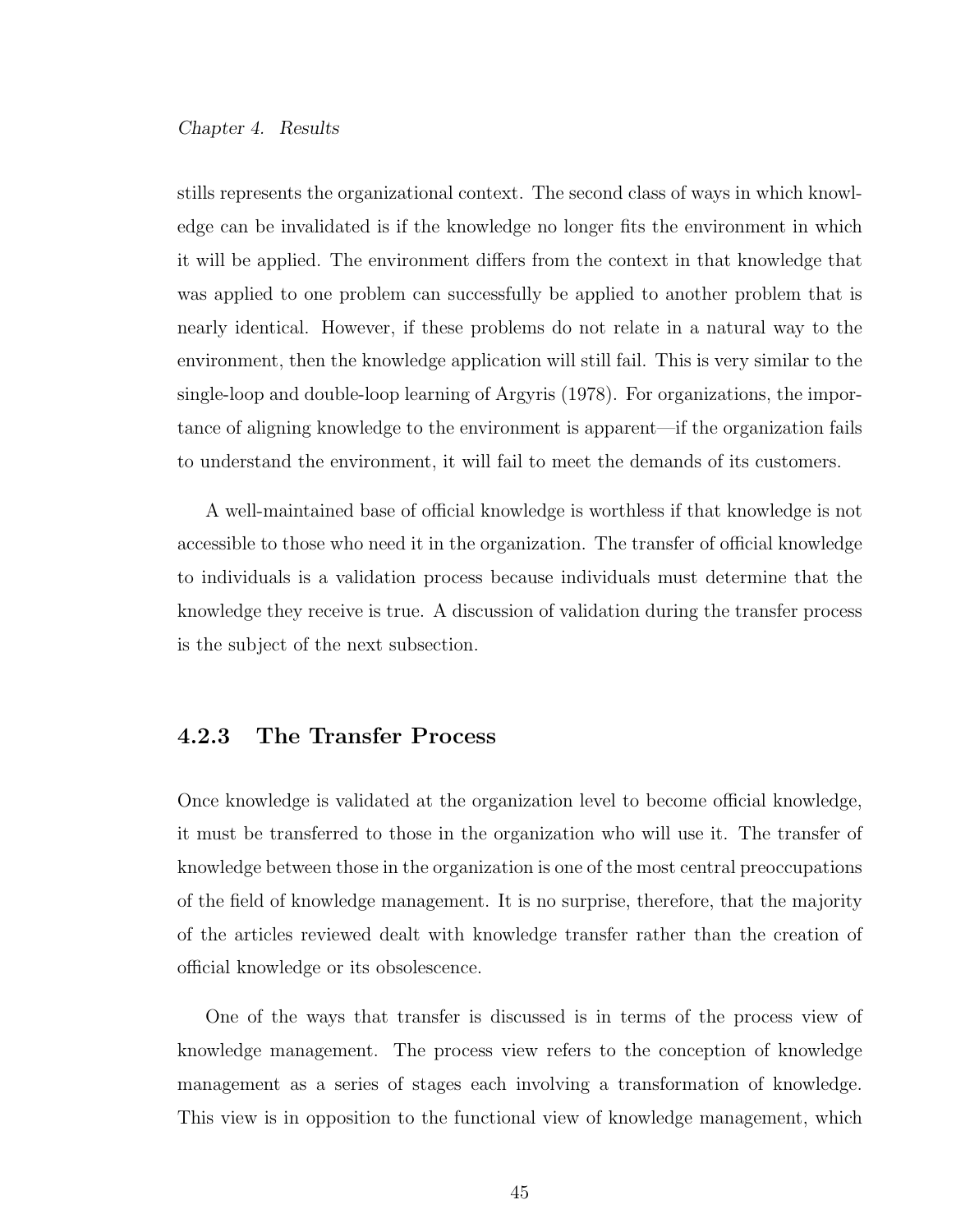conceives of knowledge management as support for the tasks and roles within an organization. Although the processes are often described as discontinuous and the stages vary by author, the process view is important to this study because it suggests when validation must be applied to knowledge.

*Alavi & Leidner 2001*

|            | Creation | Storage/<br>Retrieval | Transfer | Application          |          |
|------------|----------|-----------------------|----------|----------------------|----------|
|            |          |                       |          |                      |          |
|            | Creation |                       | Adoption | Distribution Review/ | Revision |
| Bhatt 2000 |          |                       |          |                      |          |

Figure 4.5: The stage of the knowledge management process during which knowledge validation is required (shaded region).

Figure 4.5 displays the stage of the knowledge management process during which validation must occur. While the names of the stages vary by author, the purposes align: validation must occur when information is transmitted to an individual. Note that this transmittal can be from technology to individual or from individual to individual. Figure 4.5 displays the stages of the knowledge management process as conceptualized by Alavi and Leidner (2001) and by Bhatt (2000).

The transfer and adoption processes are important for knowledge validation because they involve the human process of sensemaking. The sensemaking process occurs at the individual level and involves a number of factors. It is a "messy" process in that the outcome is not well-predicted based on the inputs and it varies by individual. From the articles, two features could be derived that influence sensemaking. The first feature is trust. Trust refers to the credibility of the knowledge itself as well as the credibility of the originator of the knowledge. Trust is reliant on the means of knowledge generation. This refers to the incentives an individual has to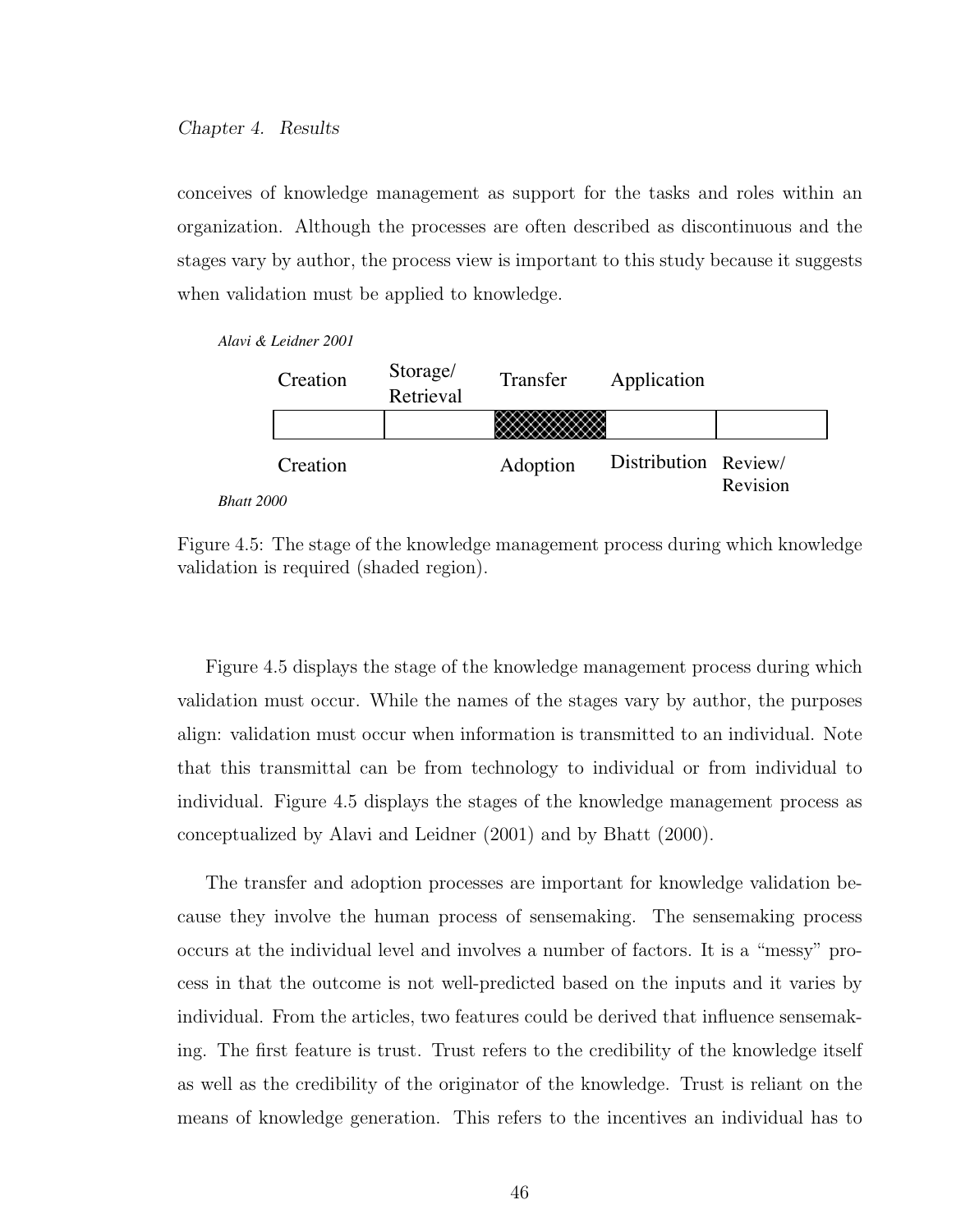

Figure 4.6: Sensemaking results from the interplay of trust and shared context.

share the knowledge. The second feature is a shared context. Shared context refers to the knowledge, norms, culture, and beliefs that unite the information sender to the information receiver. It also refers to whether the process by which the knowledge became official was deliberate or emergent. Figure 4.6 shows the interplay of these features in the sensemaking process.

McDermott asserts that knowledge is "recreated in the present moment" (McDermott, 1999, p. 106). In other words, an individual calls upon knowledge to perform a specific action or solve a specific problem. The final observation of the transfer process relates the features of the problem to knowledge management strategy and thus, to an epistemology and a standard for validation. Table 4.1 lists three features and their relationship to techno-centric and human-centric KMS. Techno-centric KMS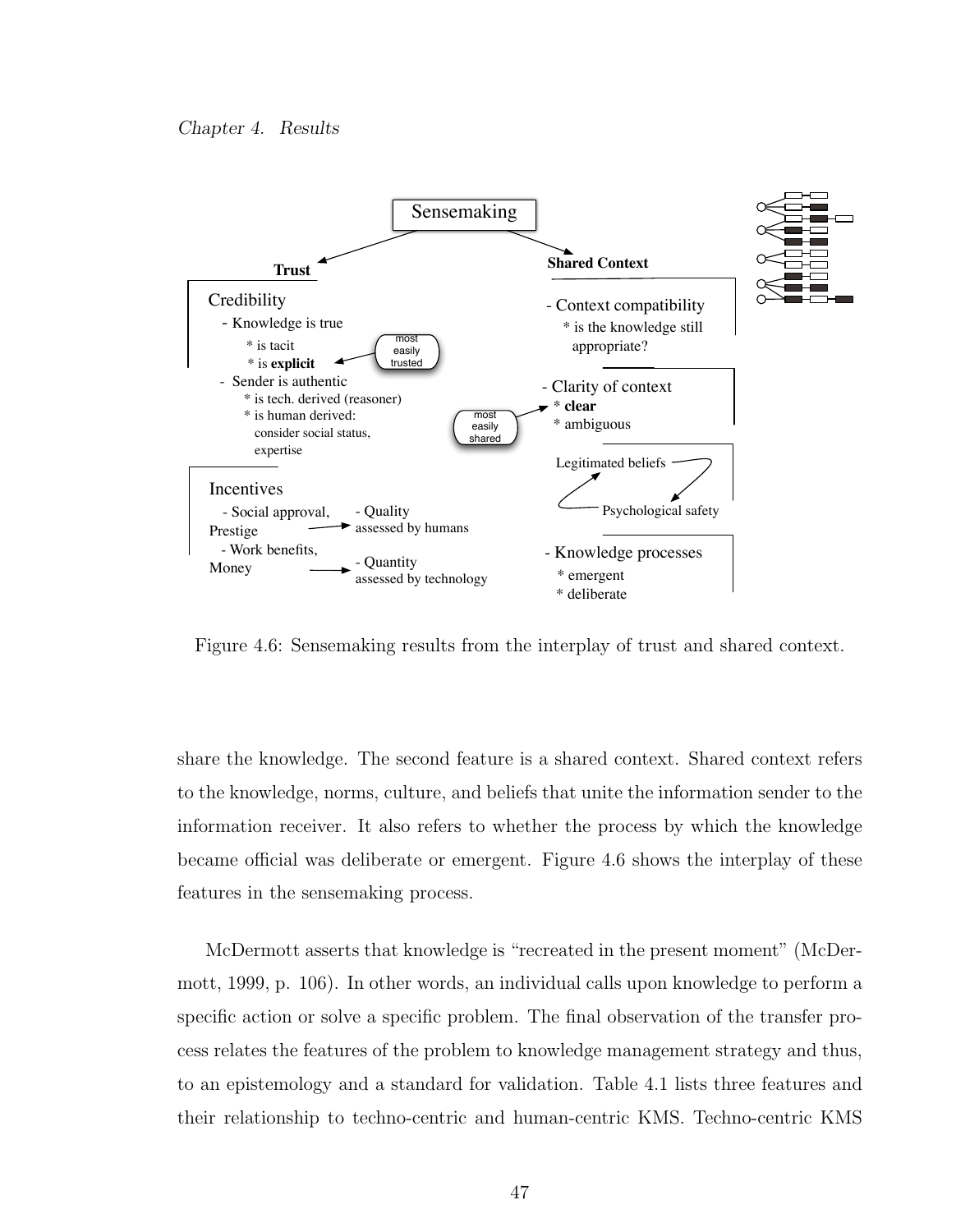work best with problems that have previously been solved, involve a clear context, and where the goal is to solve the problem at hand. Human-centric KMS are better able to handle novel problems where the context is ambiguous. Human-centric systems work well for problem solving as well as problem recognition.

|                        | Techno-centric  | Human-centric       |
|------------------------|-----------------|---------------------|
| Problem Type           | solved problem  | novel problem       |
| <b>Problem Context</b> | clear context   | ambiguous context   |
| <b>Solution Goal</b>   | problem solving | problem recognition |

Table 4.1: Problem features and their relationship to knowledge management strategy.

The preceding metastudy results addressed issues for initial validation, for obsolescence, and for the transfer process as separate and distinct domains of research. However, the goal of this study is to understand all three validation processes as part of a single mechanism within a knowledge management system. The next section describes the results of the metastudy in terms of this system-wide perspective.

# 4.3 Metasynthesis

The results of the metastudy just presented is an accumulation of observations regarding knowledge validation in KMS. This section attempts to structure these observations into a framework that can be used to guide future research and the design of knowledge validation mechanisms for organizations.

Table 4.2 displays a theme that is recurrent in the articles of the metastudy— KMS are defined by the epistemological assumptions under which they are designed. A belief in the objectivity of knowledge results in a techno-centric knowledge management system where codification is emphasized and explicit knowledge is harvested. Conversely, a belief that knowledge is essentially a human quality that does not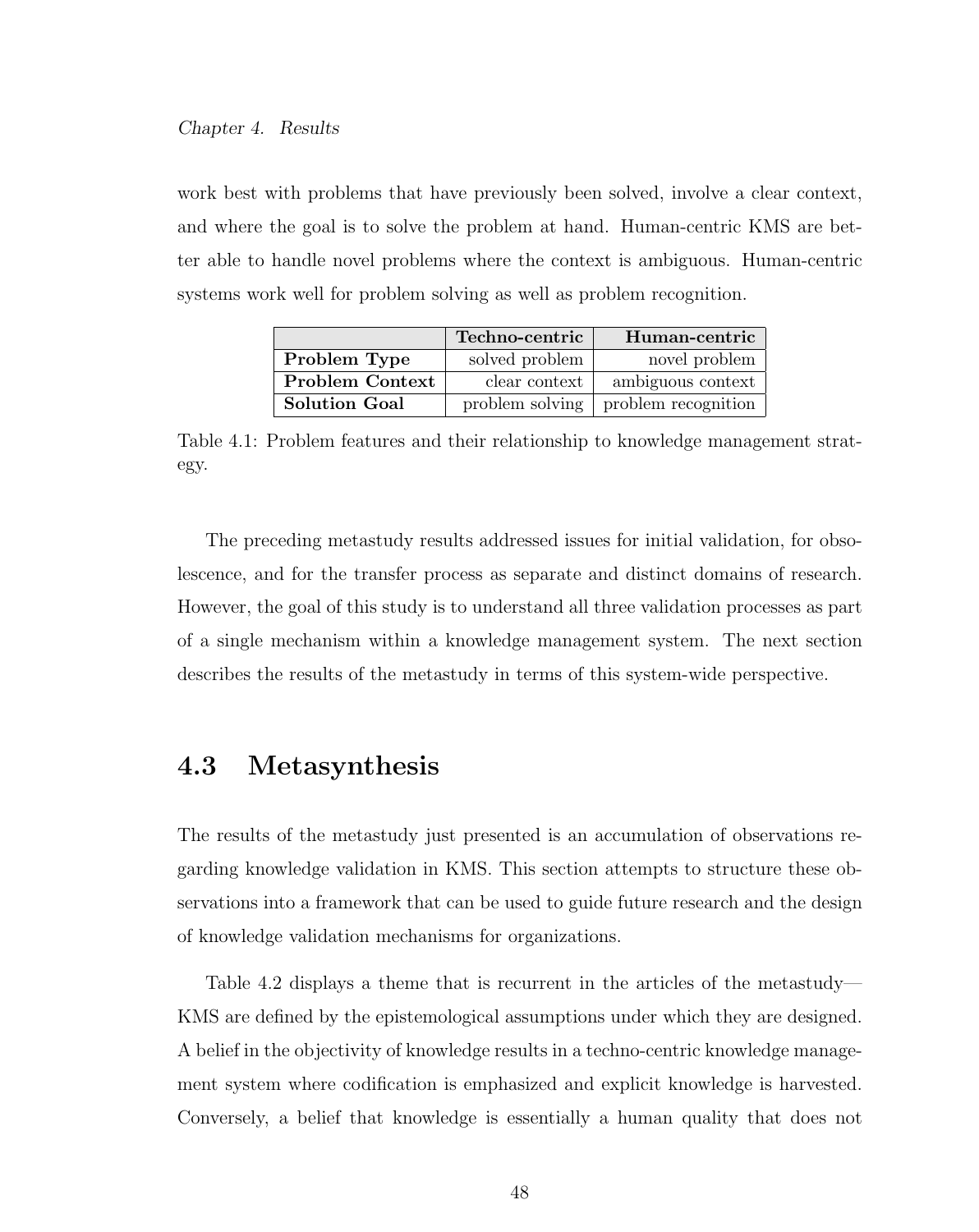thrive away from the social processes that manifest it results in a human-centric knowledge management system where tacit knowledge is esteemed and social processes are supported. Even authors such as Maier and Remus (2003) and Malhotra (2005) that advocate the combination of both knowledge management strategies recognize the fundamental divide between the two approaches. If the standards for knowledge validation are determined by epistemology, then the techno-centric approaches will entail different validation standards than human-centric approaches to knowledge management. Thus, one of the most fundamental features of a validation mechanism is the epistemology to which the over-arching system subscribes.

| Epistemology       | Empiricist     | Rationalist    | Constructivist  |
|--------------------|----------------|----------------|-----------------|
| <b>KM</b> Strategy | Techno-centric | Techno-centric | Human-centric   |
| KM Goal            | Codification   | Codification   | Personalization |
| Knowledge          | Explicit       | Explicit       | Tacit           |

Table 4.2: Relationship between epistemology and knowledge management approaches.

The culmination of this study is a research framework that makes sense of the conclusions presented in the previous subsection. Table 4.3 depicts this research framework as a checklist. The table presents all three validation problems that must be solved to develop a validation mechanism that completely validates official knowledge. Each validation problem requires the design of a mechanism with a number of features. The metastudy has provided some features for each validation problem that populate the table; however, there are certainly more features to be revealed in subsequent work. In addition, the checklist includes research topics that fit within this framework. The research topics present avenues that require further development to understand their role within the validation mechanism. The role for future knowledge management research is to extend this framework by adding or evolving features and to research within this framework so that each validation problem and their inter-relationships are well understood.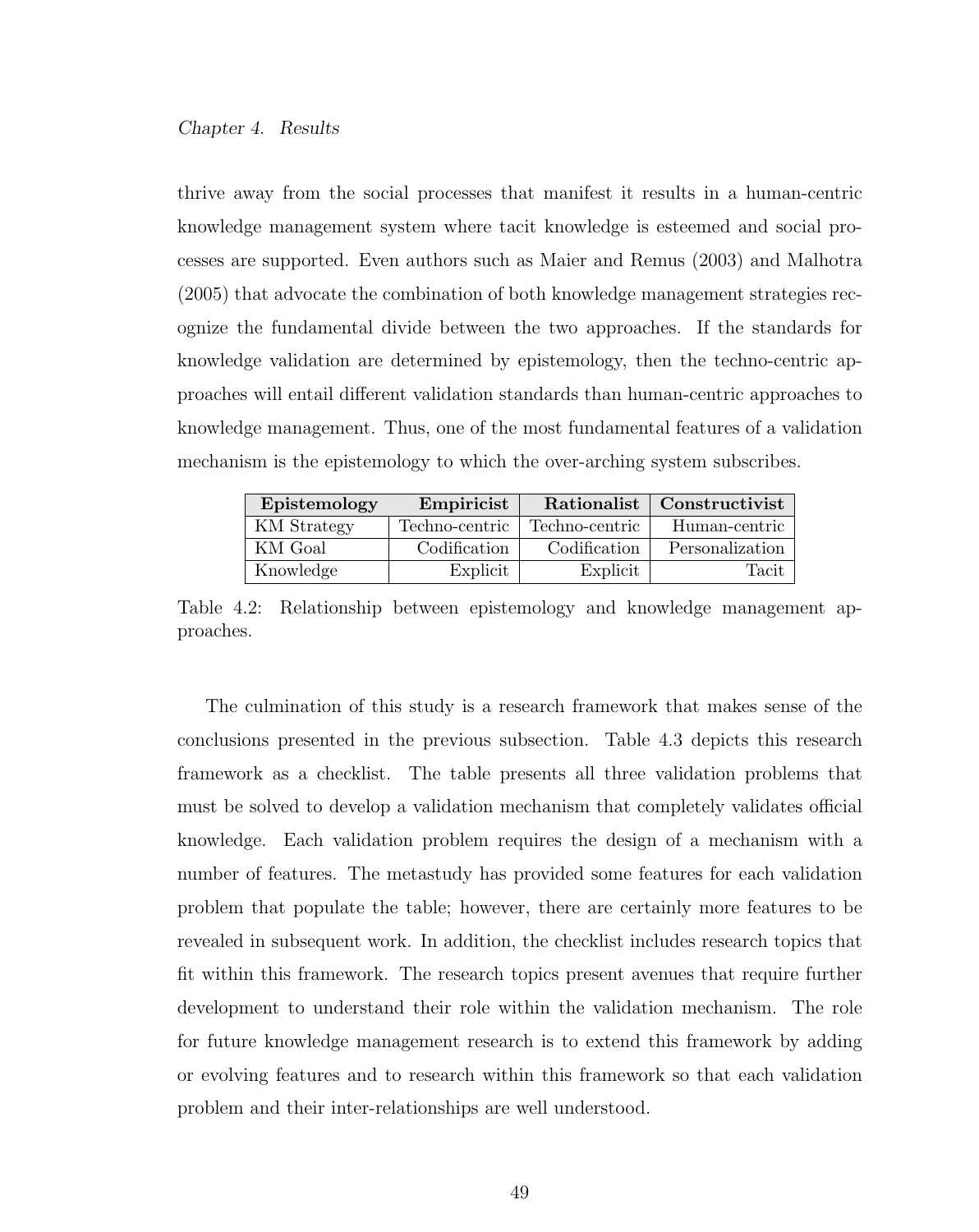| Validation Mechanisms for Official Knowledge | Types of Validation | Transfer Process   | Features:        | sensemaking                     | • problem type                     | Research Topics: | sensemaking: trust and incen-<br>• problem type: novel, recogni-<br>tion, clarity of context<br>tives |  |
|----------------------------------------------|---------------------|--------------------|------------------|---------------------------------|------------------------------------|------------------|-------------------------------------------------------------------------------------------------------|--|
|                                              |                     | Obsolescence       | <b>Features:</b> | organizational context          | $\bullet$ external environment     | Research Topics: | $\bullet$ provide incentives to maintain<br>· deviation tracking                                      |  |
|                                              |                     | Initial Validation | Features:        | codification v. personalization | <b>IVes</b><br>appropriate incenti | Research Topics: |                                                                                                       |  |

Table 4.3: Checklist of features to consider when designing a validation mechanism for official knowledge. Table 4.3: Checklist of features to consider when designing a validation mechanism for official knowledge.

# Chapter 4. Results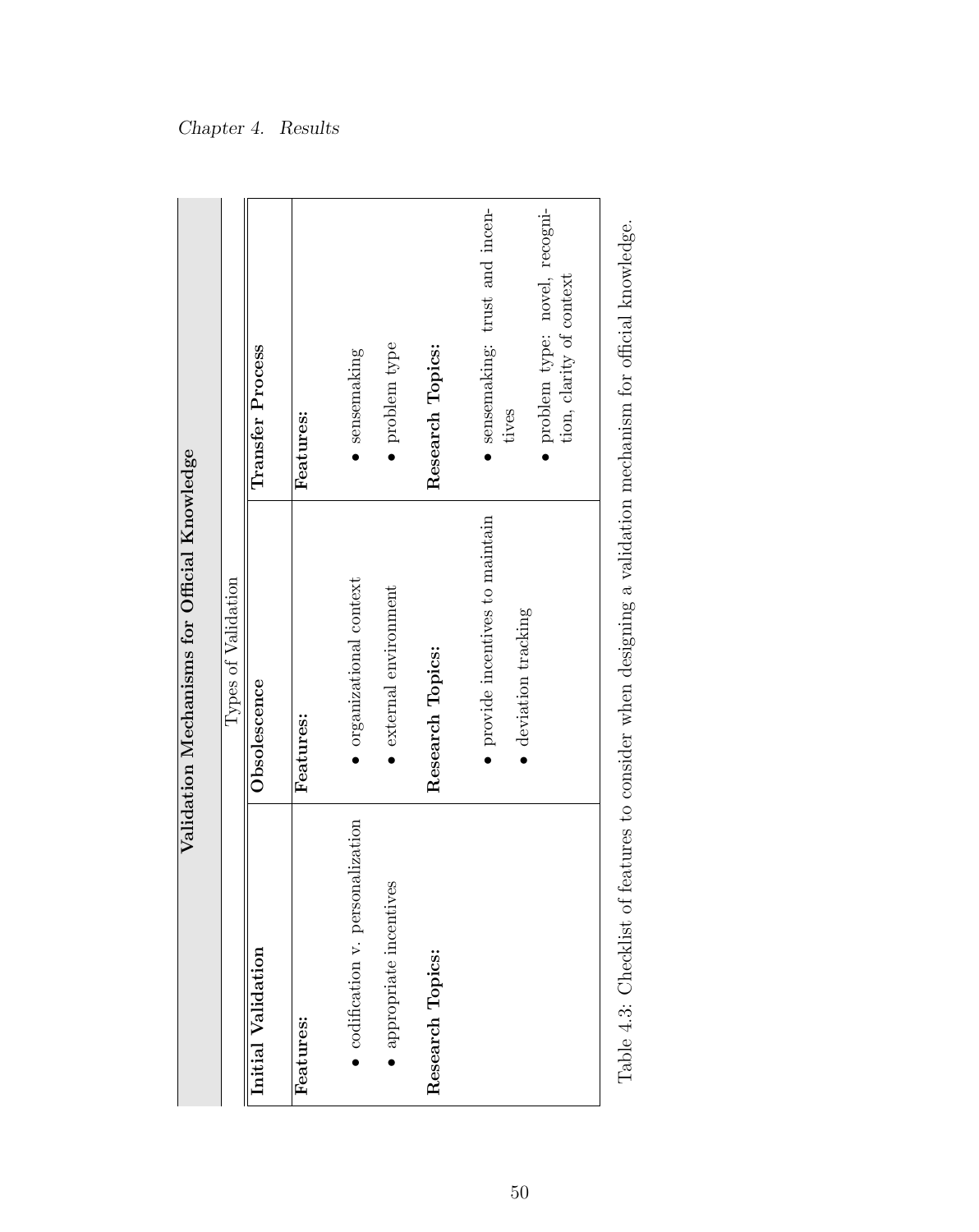# Chapter 5

# Discussion and Conclusions

The methodology employed in this study did not work as expected. Specifically, the lines of inquiry failed to represent a coherent perspective regarding the most meaningful way to parse the landscape of KMS. Perhaps the reason lies in that the citation network is more dense than Figure 4.1 indicates. The complete citation network displays a much different view of the interrelatedness of the lines of inquiry. Figure 5.1 shows the citation network of the articles in the metastudy including all citation edges. The lines of inquiry are denoted by the bold lines. Unlike Figure 4.1, which only shows the citation edges projecting forward in time, and of those, only the edges that appeared in the top 100 search results on Google Scholar, this figure includes the citations of any ranking. This depiction reveals that the citation graph is less like ten isolated lines of inquiry and more like a connected graph.

In addition to the denseness of the network, the five seed articles vary little from each other. Specifically, the tacit dimension of knowledge formulated by Polanyi is the central idea of Nonaka's 1994 paper and this paper is the precursor to Nonaka and Takeuchi's 1995 book. In other words, these three seed articles do not represent three distinct branches, but a single branch. The methodology employed by this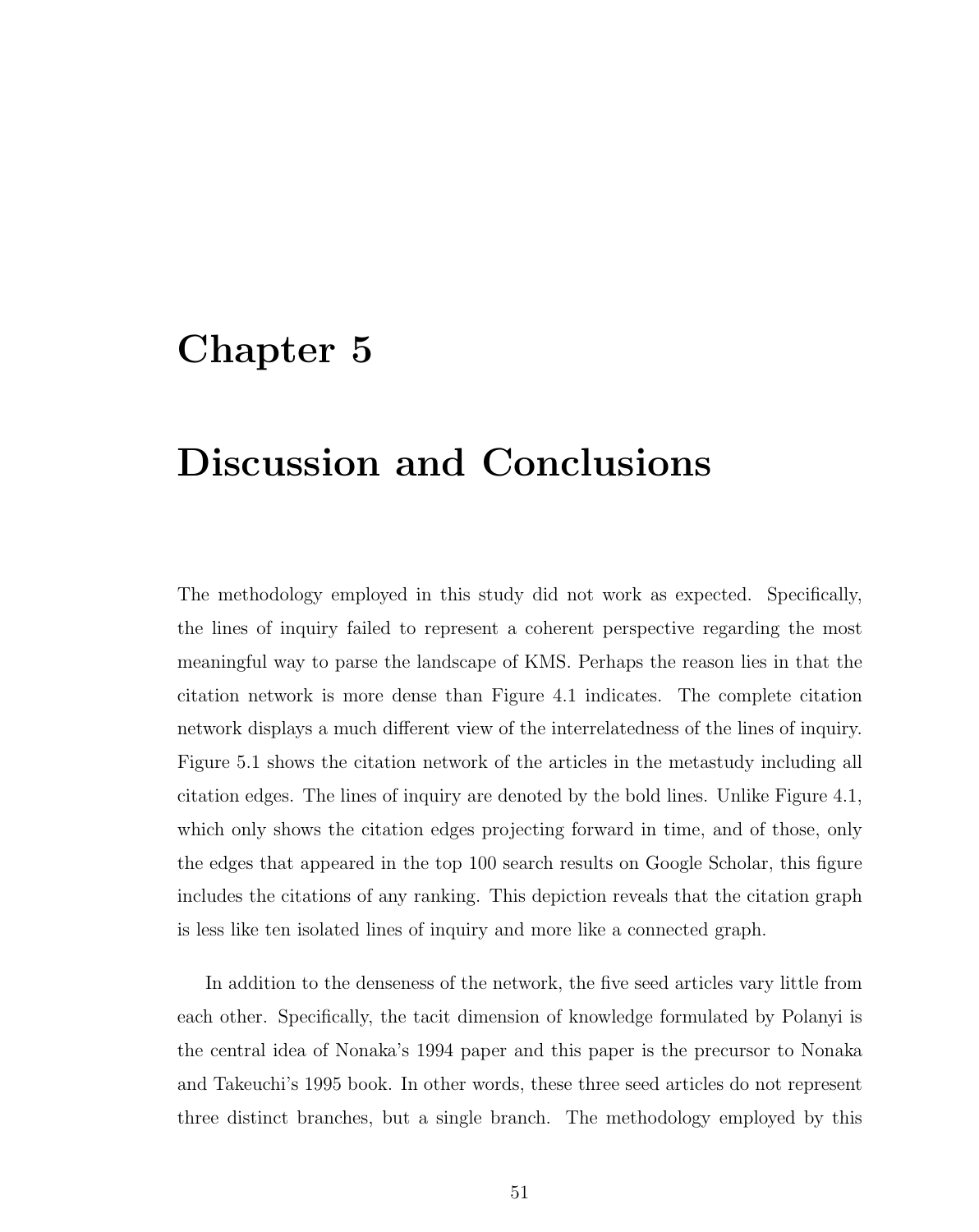## Chapter 5. Discussion and Conclusions

study is perhaps more applicable to fields with more divergent work where there are clear schools of thought. The methodology is also more applicable to divergent topics; the topic of this study, taxonomies, is inherently synthetic.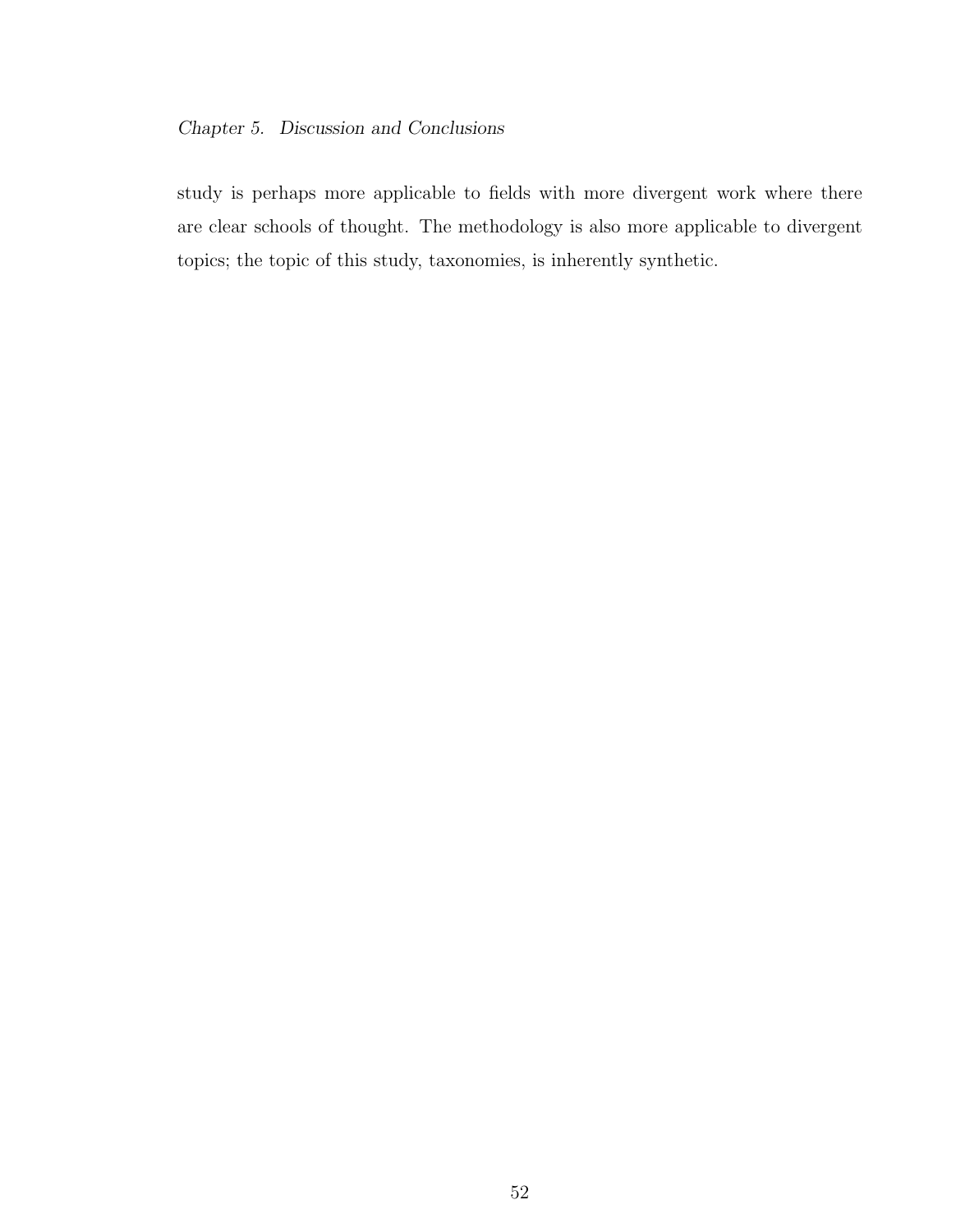

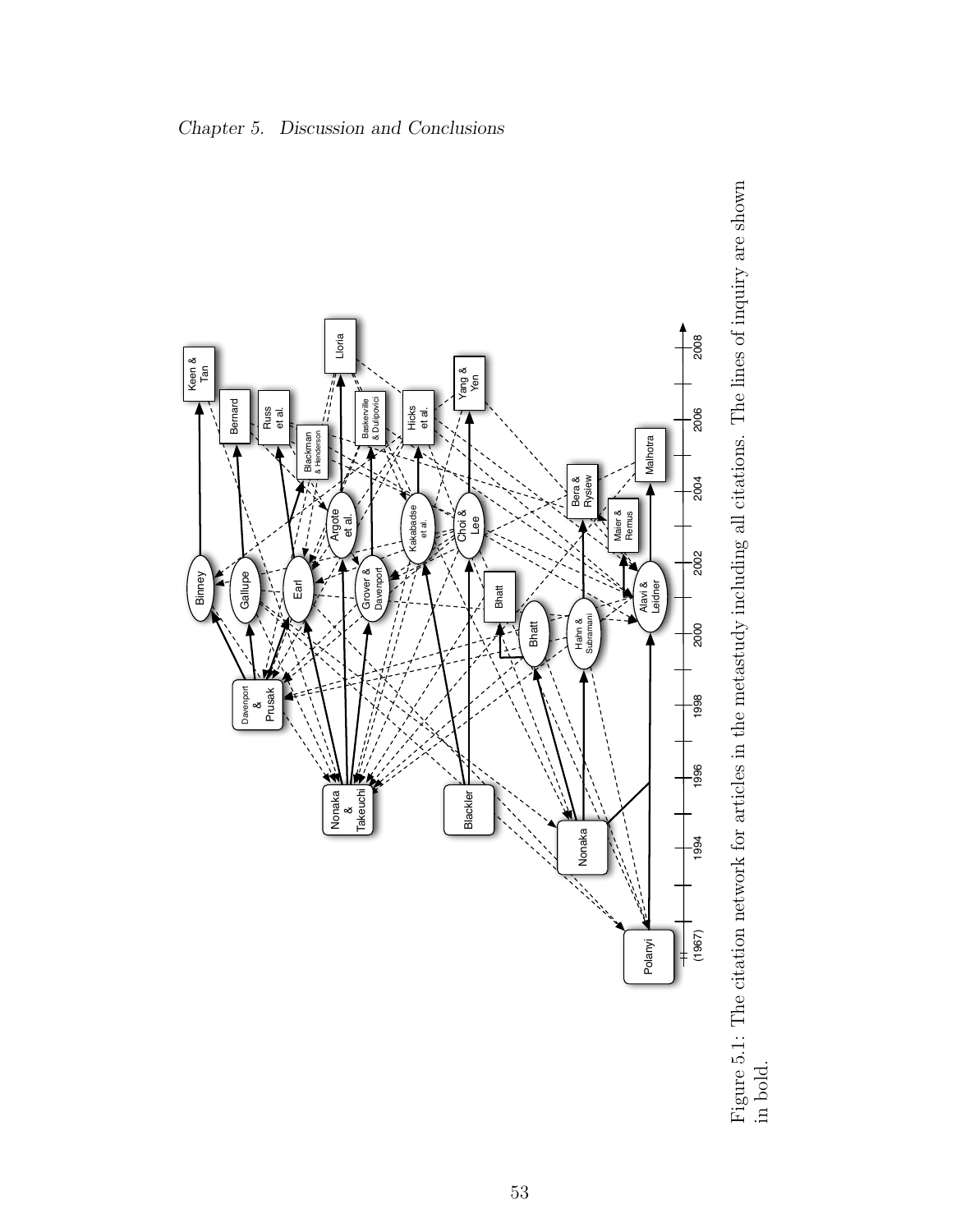## Chapter 5. Discussion and Conclusions

Despite the difficulty in analyzing the articles along lines of inquiry, the study draws a number of conclusions related to validation mechanisms for official knowledge. These conclusions are presented according to the validation problem to which they relate: initial validation, obsolescence, or the transfer process.

First, initial validation can take place through deliberate or emergent processes. The deliberately designed validation mechanism must choose between codification and personalization and must carefully consider the design of incentives to meet chosen objectives. Emergent validation is also designed, but at a higher level of abstraction. Here, it is important to provide a structure that allows balance between diversity of opinion and clarity of direction and between adherence to official knowledge and individual discretion.

Second, discussions regarding concern over the obsolescence of knowledge and discontinuity between official knowledge and the environment indicate that correspondence to the environment is an important part of validation. The burden of continual evaluation of knowledge can be lessened through system design. For example, if social norms serve as the incentive for participation, it can be expected that contributors will update their contributions as the environment changes the contribution's relevance and accuracy. Another technique is to record instances of deviation from official knowledge so as to track waning applicability.

Third, the process view of knowledge management indicates the stage in the process when individual validation of knowledge is important. The stage where information is transferred to an individual whether from technology or from another individual is the stage where this validation should occur. Sensemaking is the process that occurs when information is transferred to an individual. Successful sensemaking involves the validation of knowledge and depends on trust in the system and in the knowledge as well as a shared context. Transferred knowledge is necessarily tied to a problem such that certain features of the problem impinge on the validation of that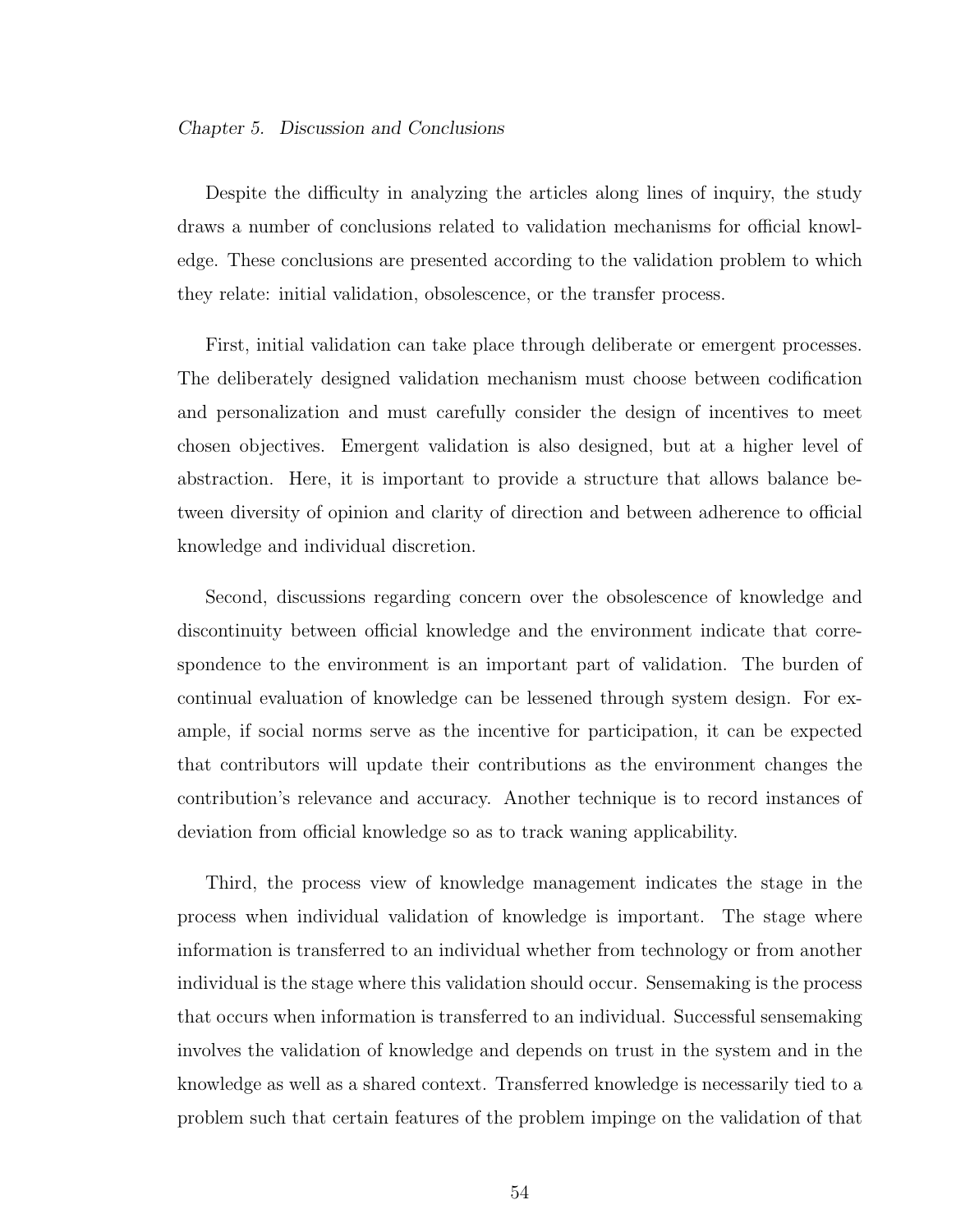## Chapter 5. Discussion and Conclusions

knowledge. These features are the novelty of the problem, whether the context is ambiguous or clear, and whether the goal is problem recognition or problem solving.

The contribution of this study is a knowledge management philosophy plus a research framework that is consistent with that philosophy. The study is grounded in three premises. One, organizations know. This premise leads to the definition of official knowledge as organization level knowledge. Two, a systems perspective is needed to comprehend organization level knowledge. Based on this premise, knowledge management systems are defined as the combination of people, techniques, and technologies. Three, knowledge management should study the design of KMS. This tenet leads to the central question of the study, what design features are relevant to validation mechanisms for official knowledge? The knowledge management philosophy combined with the research framework provides a guide to future research in the design of validation mechanisms. This framework comes populated with the conclusions of the metastudy.

Future work will extend the features of the checklist by extracting the relevant features of existing validation mechanisms such as those listed in Appendix B. Through an understanding of the composite features of each validation problem—initial validation, obsolescence, and the transfer process—informed validation mechanisms can be designed. The validity of official knowledge is of prime importance to organization success. It is hoped that research into the important features of knowledge validation will result in mechanisms that improve the effectiveness of KMS by improving the reliability of the knowledge they contain.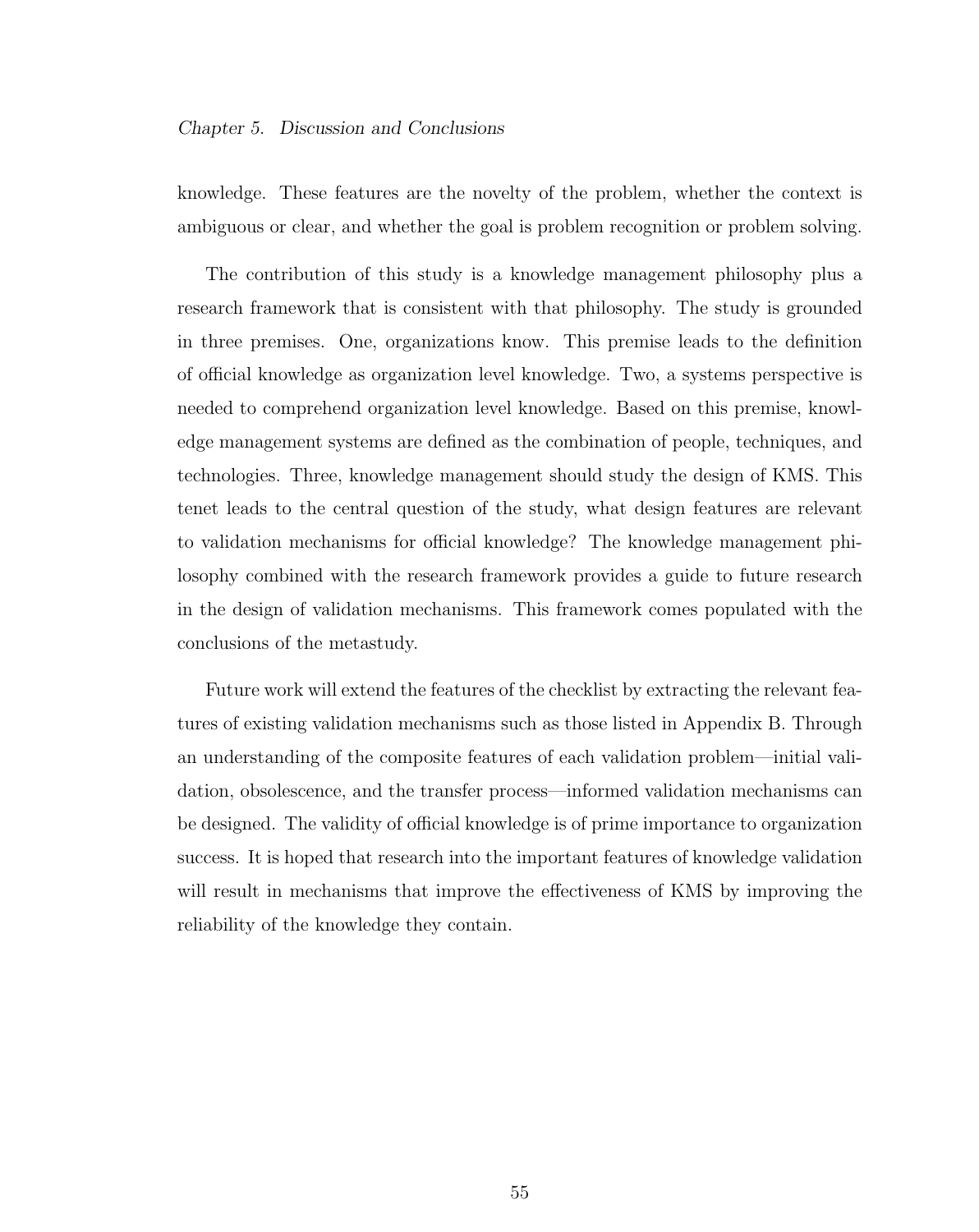# Appendices

| A List of meta-study articles    |    |
|----------------------------------|----|
| B Table of validation mechanisms | 51 |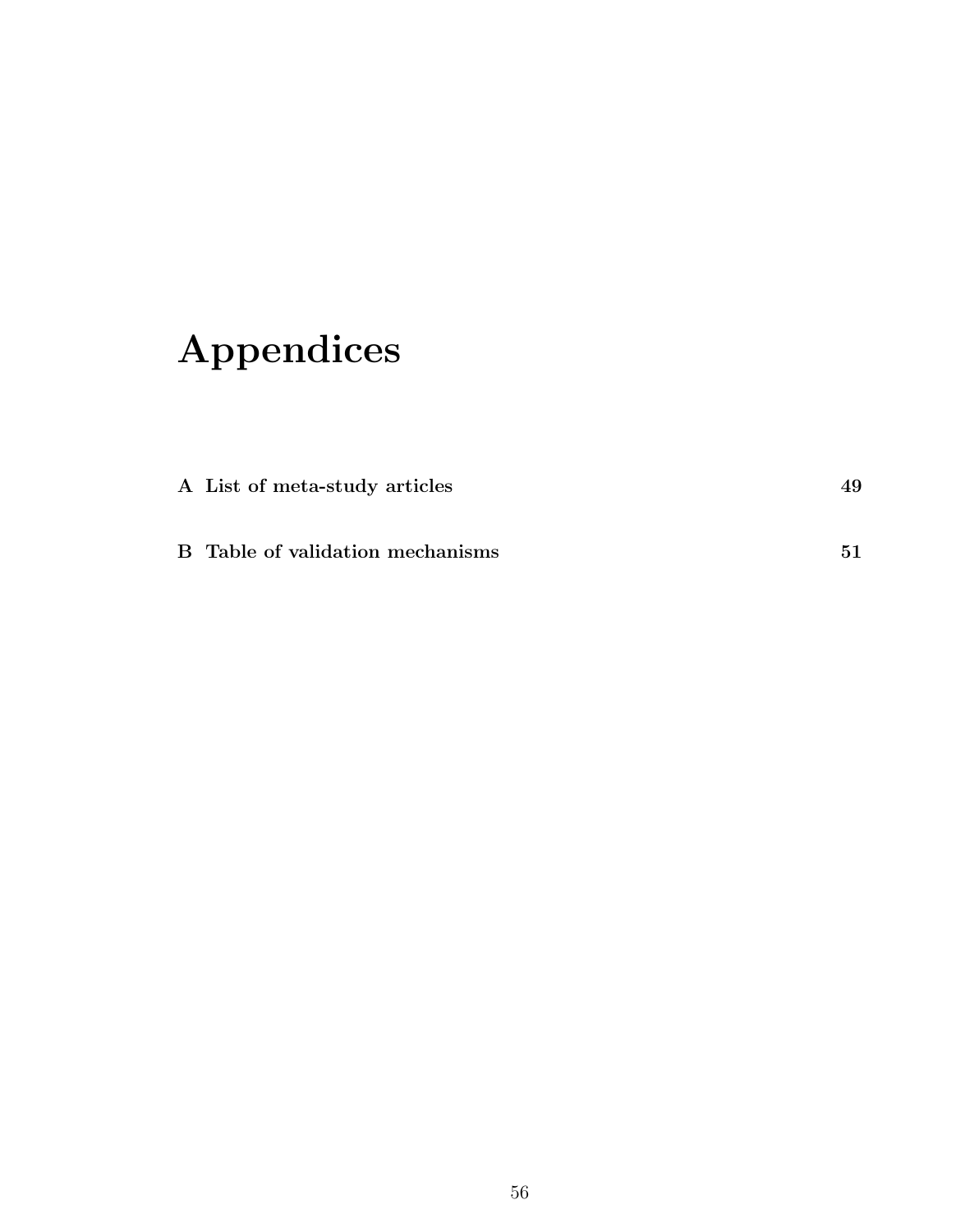# Appendix A

# List of meta-study articles

First level citations indicated by ovals in Figure 4.1 and displayed in order of their appearance in the figure from bottom to top.

Alavi, M., & Leidner, D. E. (2001). Knowledge management and knowledge management systems: Conceptual foundations and research issues. MIS Quarterly,  $25(1)$ , 107–136.

Hahn, J., & Subramani, M. R. (2000). A framework of knowledge management systems: Issues and challenge for theory and practice. In S. Ang, H. Kremar, W. J. Orlikowski, P. Weill, & J. I. DeGross (Eds.), Proceedings of the twenty-first international conference on information science (ICIS 2000) (pp. 302–312). Atlanta: Association of Information Systems.

Bhatt, G. D. (2000). Organizing knowledge in the knowledge development cycle. Journal of Knowledge Management,  $\frac{1}{4}(1)$ , 15–26.

Choi, B., & Lee, H. (2003). An empirical investigation of KM styles and their effect on corporate performance. Information and Management, 40, 403–417.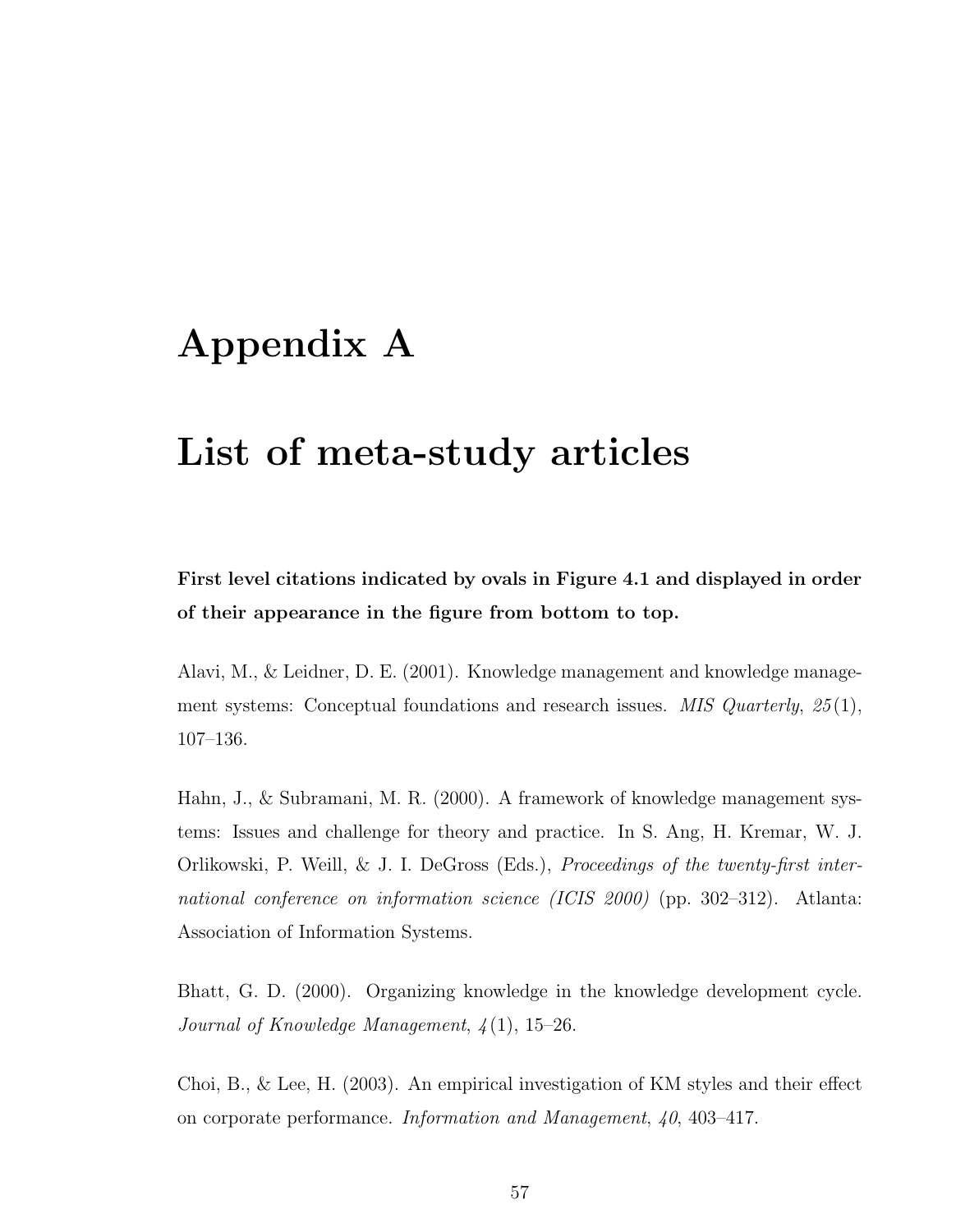Kakabadse, N. K., Kakabadse, A., & Kouzmin, A. (2003). Reviewing the knowledge management literature: Towards a taxonomy. Journal of Knowledge Management,  $7(4)$ , 75-91.

Grover, V., & Davenport, T. H. (2001). General perspectives on knowledge management: Fostering a research agenda. Journal of Management Information Systems,  $18(1), 5-21.$ 

Argote, L., McEvily, B., & Reagans, R. (2003). Managing knowledge in organizations: An integrative framework and review of emerging themes. Management Science,  $49(4)$ , 571–582.

Earl, M. (2001). Knowledge management strategies: Toward a taxonomy. Journal of Management Information Systems,  $18(1)$ ,  $215-233$ .

Gallupe, B. (2001). Knowledge management systems: Surveying the landscape. International Journal of Management Reviews,  $3(1)$ , 61-77.

Binney, D. (2001). The knowledge management spectrum—understanding the KM landscape. Journal of Knowledge Management,  $5(1)$ , 33-42.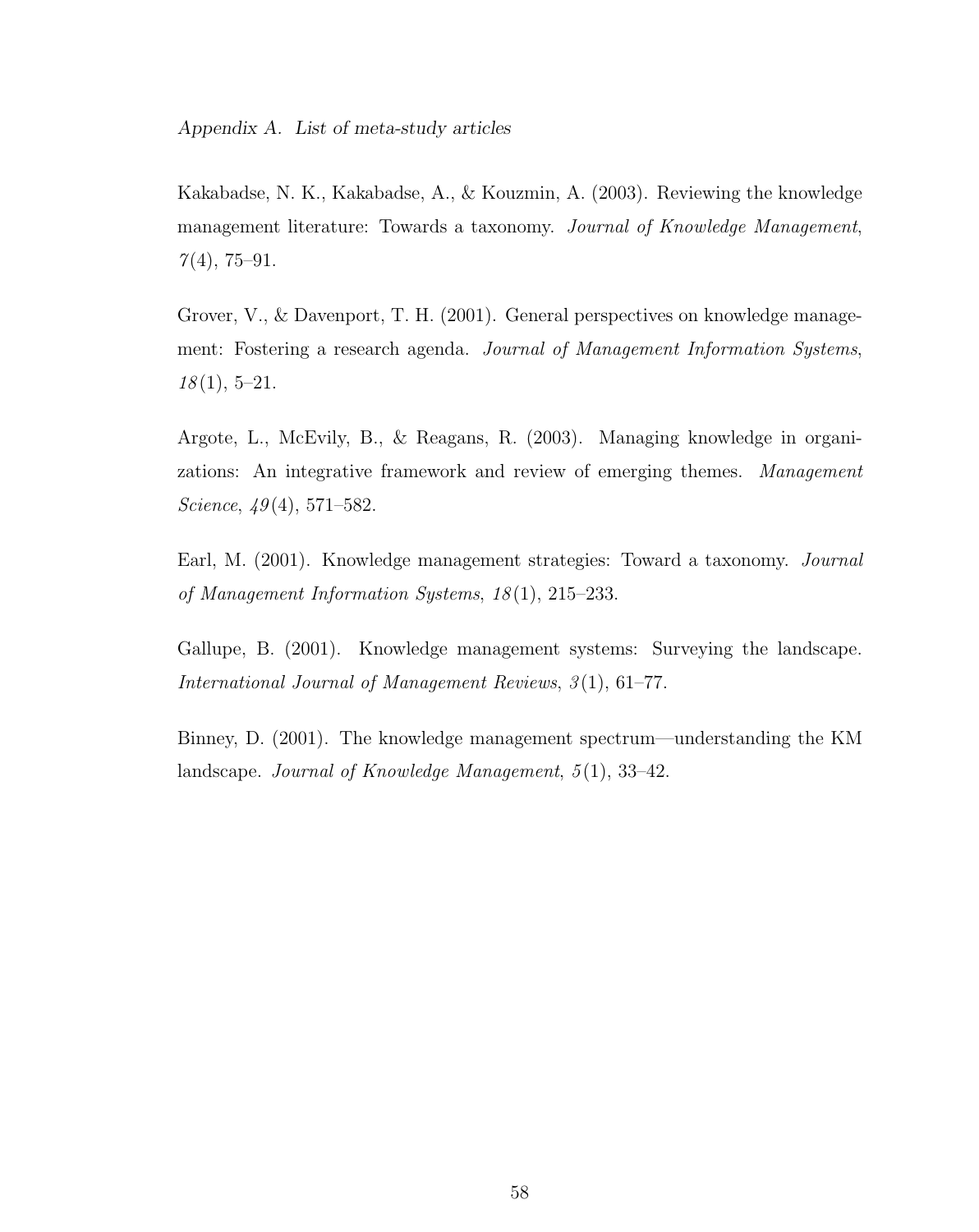# Second level citations indicated by rectangles in Figure 4.1 and displayed in order of their appearance in the figure from bottom to top.

Maier, R., & Remus, U. (2003). Implementing process-oriented knowledge management strategies. Journal of Knowledge Management, 7(4), 62–74.

Malhotra, Y. (2005). Integrating knowledge management technologies in organizational business processes: Getting real-time enterprises to deliver real business performance. Journal of Knowledge Management,  $9(1)$ ,  $7-28$ .

Bera, P., & Rysiew, P. (2004). Analyzing knowledge management systems: A veritistic approach. In G. Buchel, B. Klein, & T. Roth-Berghofer (Eds.), Proceedings of the first international workshop on philosophy and informatics (WSPI 2004) (Vol. 112). CEUR-WS.org.

Bhatt, G. D. (2001). Knowledge management in organizations: Examining the interaction between technologies, techniques, and people. Journal of Knowledge Management,  $5(1)$ , 68–75.

Yang, C., & Yen, H.-C. (2007). A viable systems perspective to knowledge management. Kybernetes,  $36(5/6)$ , 636–651.

Hicks, R. C., Dattero, R., & Galup, S. D. (2006). The five-tier knowledge management hierarchy. Journal of Knowledge Management,  $10(1)$ , 19–31.

Baskerville, R., & Dulipovici, A. (2006). The theoretical foundations of knowledge management. Knowledge Management Research and Practice, 4, 83–105.

Lloria, M. B. (2008). A review of the main approaches to knowledge management. Knowledge Management Research and Practice, 6, 77-89.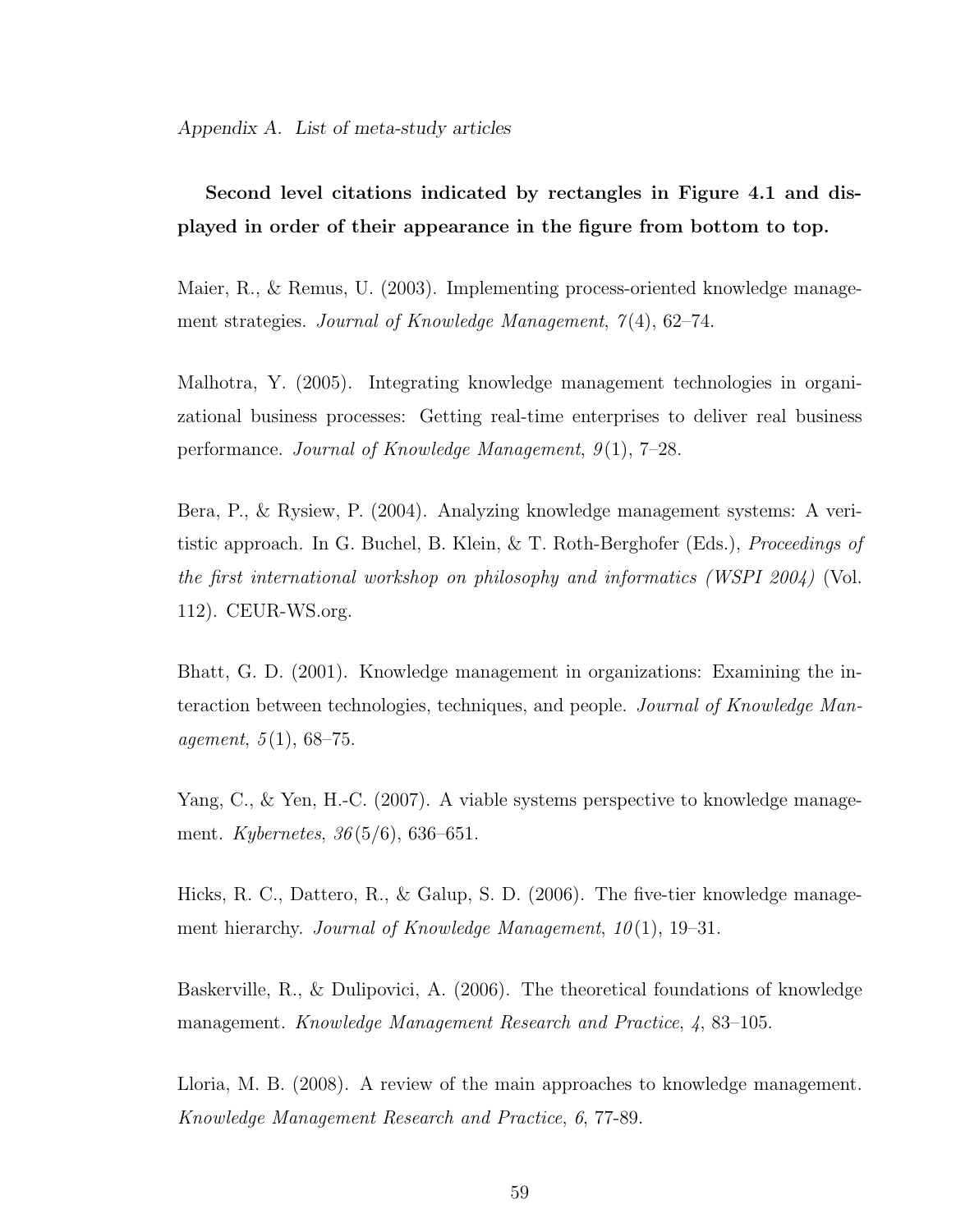Russ, M., Jones, J. K., & Fineman, R. (2006). Toward a taxonomy of knowledgebased strategies: Early findings. International Journal of Knowledge and Learning,  $\mathcal{2}(1/2), 1-40.$ 

Blackman, D. A., & Henderson, S. (2005). Know ways in knowledge management. The Learning Organization,  $12(2)$ , 152-168.

Bernard, J.-G. (2006). A typology of knowledge management system use by teams. In Proceedings of the 39th Hawaii international conference on system sciences. Los Alamitos, CA: IEEE Computer Society.

Keen, P., & Tan, M. (2007). Knowledge fusion: A framework for extending the rigor and relevance of knowledge management. International Journal of Knowledge Management,  $3(4)$ , 1–17.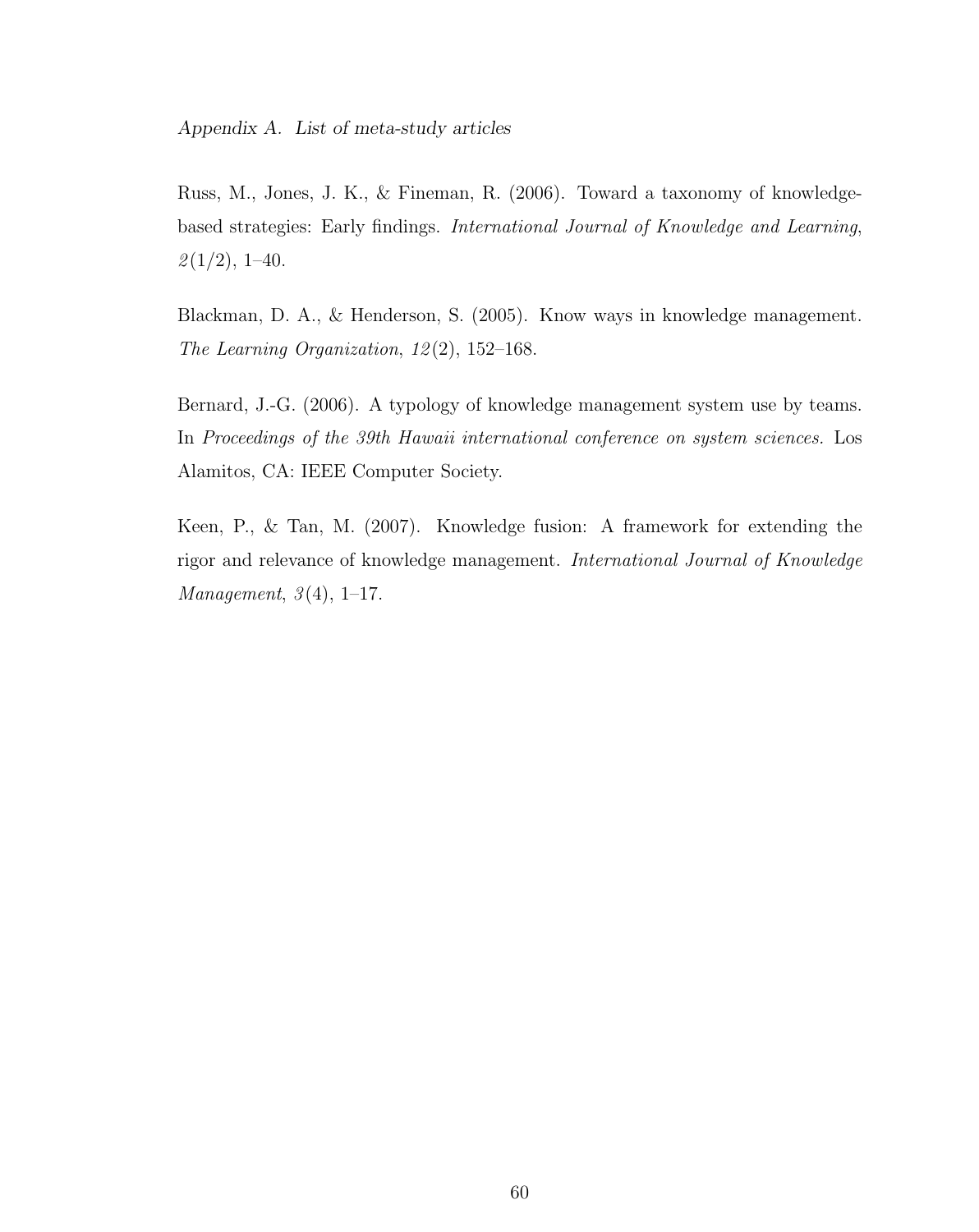# Appendix B

## Table of validation mechanisms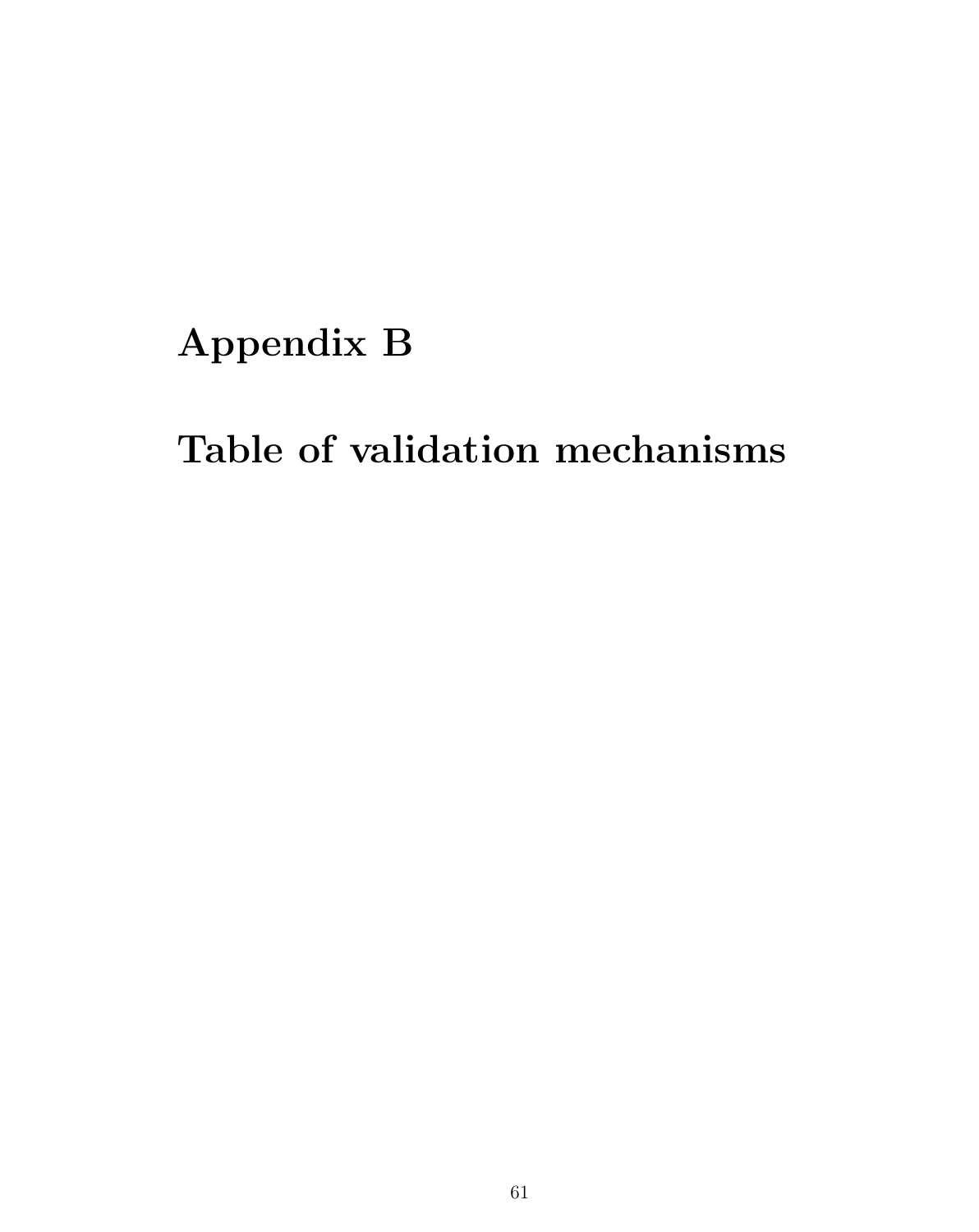| Constructivist | $\bullet$ wiki     | $\bullet$ usage statistics       | $\bullet$ collective ranking | $\bullet$ mentor | · peer review | superior review | $\bullet$ rhetoric | $\bullet$ self-report | $\bullet$ reputation management | • consumer reports |                                                   |
|----------------|--------------------|----------------------------------|------------------------------|------------------|---------------|-----------------|--------------------|-----------------------|---------------------------------|--------------------|---------------------------------------------------|
| Rationalist    | ontology, reasoner | $\bullet$ credibility assessment | vocabularies                 |                  |               |                 |                    |                       |                                 |                    | Table B.1: Validation mechanisms by epistemology. |
| Empiricist     | $\bullet$ training | $\bullet$ job shadow             | scientific process           | observation      |               |                 |                    |                       |                                 |                    |                                                   |

### Appendix B. Table of validation mechanisms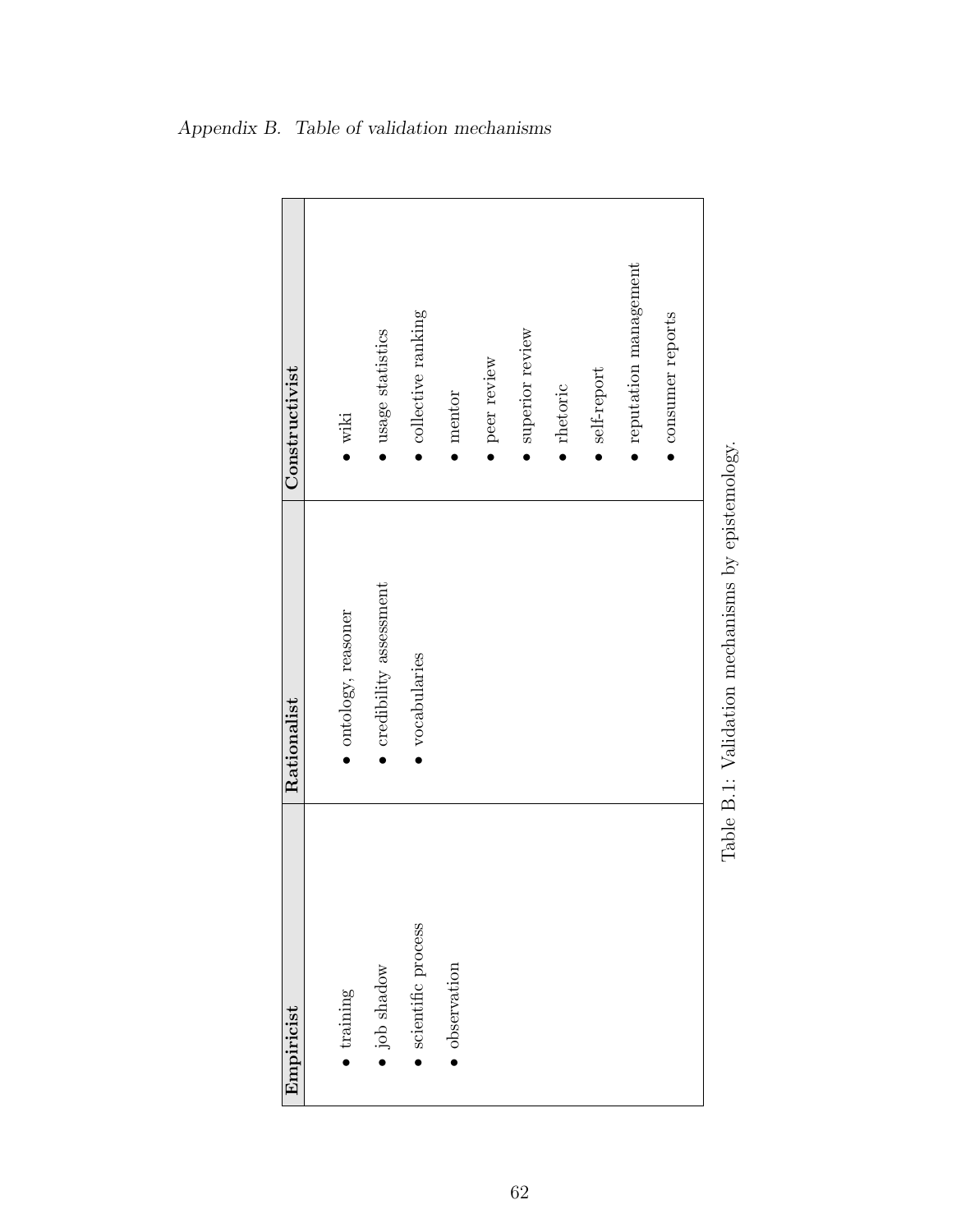### References

- Alavi, M., & Leidner, D. E. (2001). Knowledge management and knowledge management systems: Conceptual foundations and research issues. MIS Quarterly,  $25(1), 107-136.$
- Alvesson, M. (2001). Knowledge work: Ambiguity, image, and identity. Human Relations, 54 (7), 863–886.
- Argote, L., McEvily, B., & Reagans, R. (2003). Managing knowledge in organizations: An integrative framework and review of emerging themes. *Management* Science,  $49(4)$ , 571–582.
- Argris, C., & Schon, D. (1978). Organizational learning: A theory of action perspective. Reading: Addison-Wesley.
- Baskerville, R., & Dulipovici, A. (2006). The theoretical foundations of knowledge management. Knowledge Management Research and Practice, 4, 83–105.
- Beer, S. (1981). The brain of the firm. New York: Wiley.
- Benbya, H., & Van Alstyne, M. W. (2008). Eliciting and validating knowledge in knowledge management systems. In Proceedings of the 41st Hawaii international conference on system sciences. Los Alamitos, CA: IEEE Computer Society.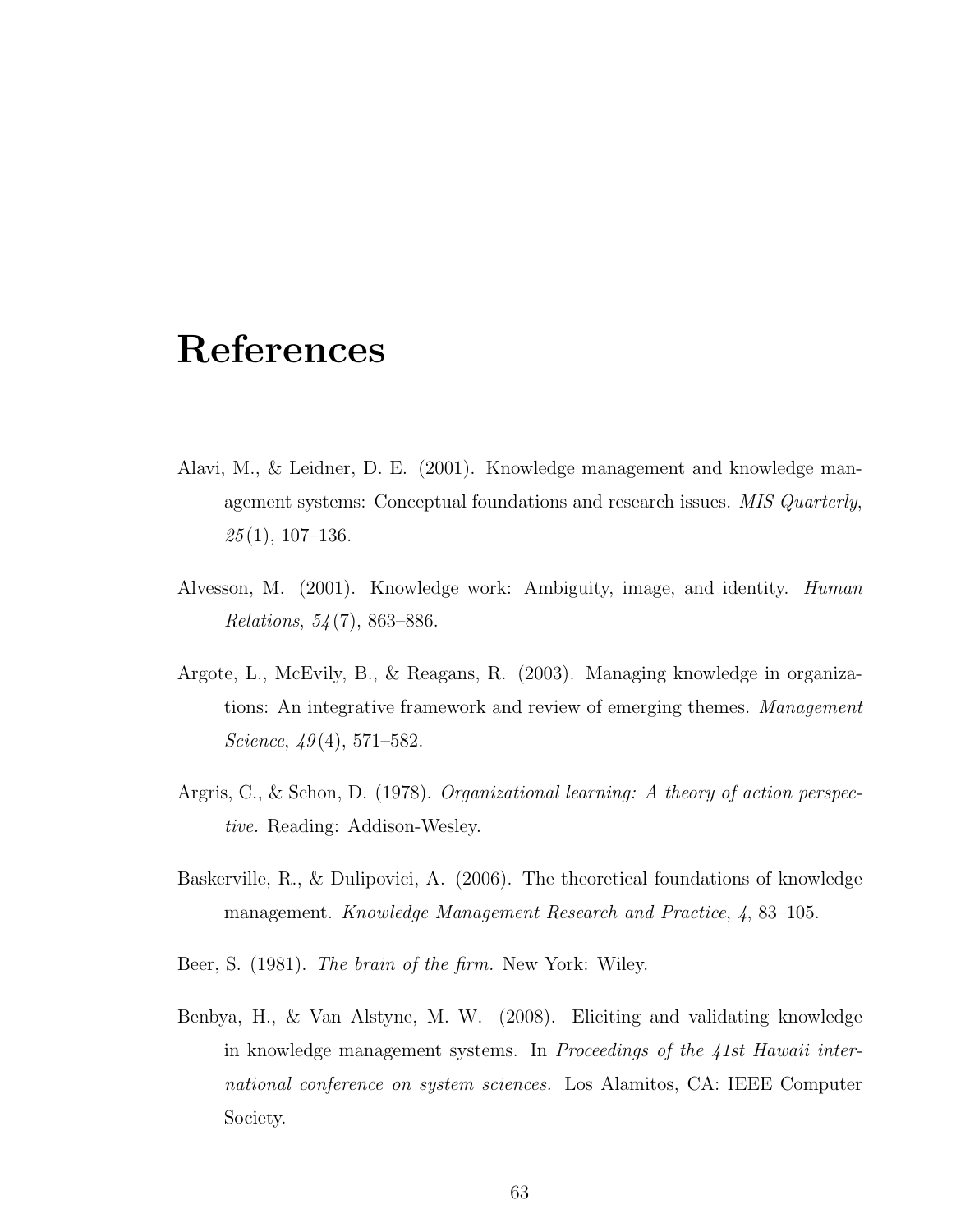- Bera, P., & Rysiew, P. (2004). Analyzing knowledge management systems: A veritistic approach. In G. Buchel, B. Klein, & T. Roth-Berghofer (Eds.), Proceedings of the first international workshop on philosophy and informatics (WSPI 2004) (Vol. 112). CEUR-WS.org.
- Bernard, J.-G. (2006). A typology of knowledge management system use by teams. In Proceedings of the 39th Hawaii international conference on system sciences. Los Alamitos, CA: IEEE Computer Society.
- Bhatt, G. D. (2000). Organizing knowledge in the knowledge development cycle. Journal of Knowledge Management, 4 (1), 15–26.
- Bhatt, G. D. (2001). Knowledge management in organizations: Examining the interaction between technologies, techniques, and people. Journal of Knowledge *Management*,  $5(1)$ ,  $68-75$ .
- Binney, D. (2001). The knowledge management spectrum—understanding the KM landscape. Journal of Knowledge Management,  $5(1)$ , 33-42.
- Birkinshaw, J., & Sheehan, T. (2002). Managing the knowledge lifecycle. Sloan Management Review, 44 (1), 75–83.
- Blackler, F. (1995). Knowledge, knowledge work, and organizations: An overview and interpretation. Organization Studies,  $16(6)$ , 1021–1046.
- Blackman, D. A., & Henderson, S. (2005). Know ways in knowledge management. The Learning Organization,  $12(2)$ ,  $152-168$ .
- Choi, B., & Lee, H. (2003). An empirical investigation of KM styles and their effect on corporate performance. Information and Management, 40, 403–417.

Collins, H. M. (1993). The struction of knowledge. Social Research,  $60(1)$ , 95–116.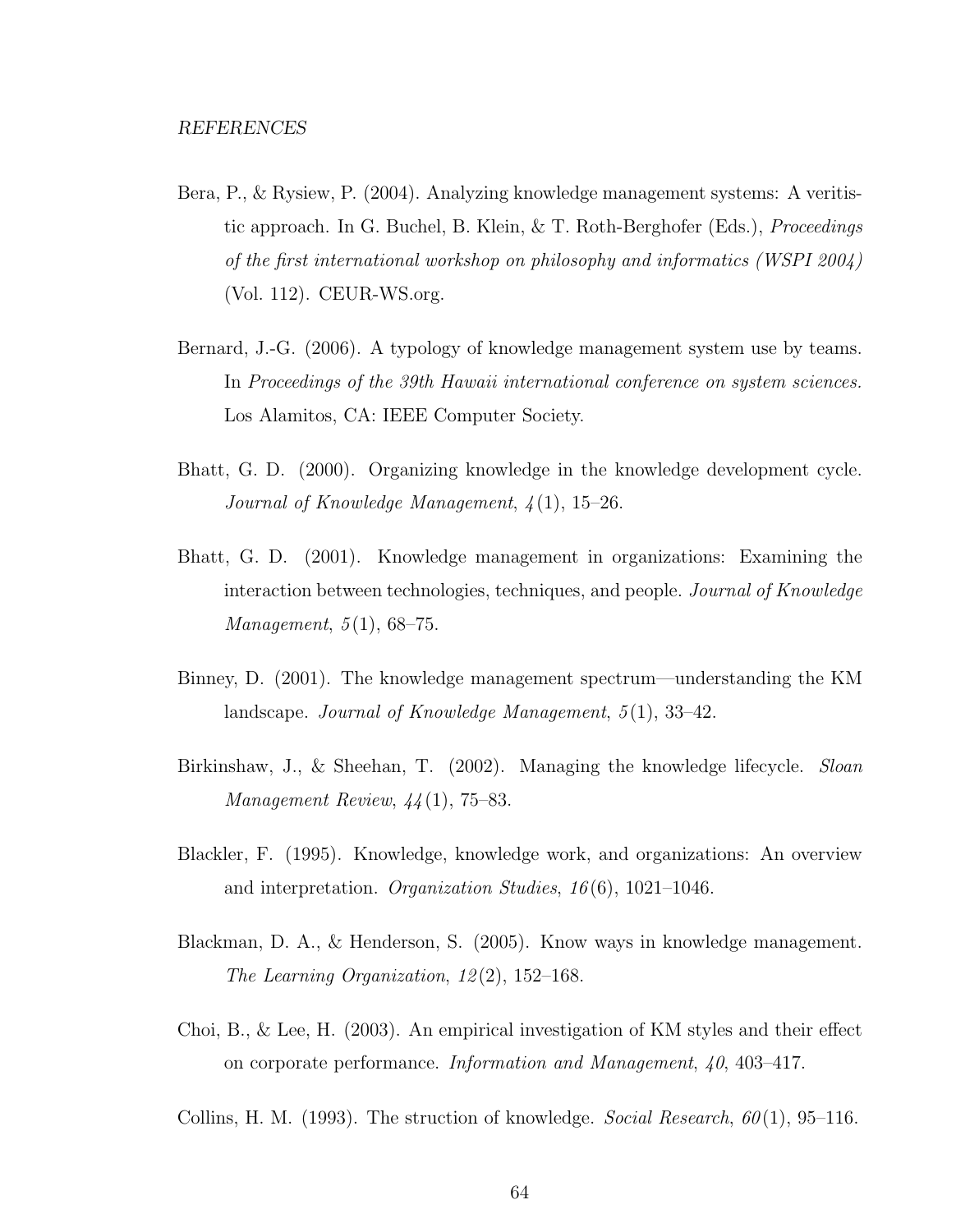- Croasdell, D. T., Jennex, M., Yu, Z., Christianson, T., Chakradeo, M., & Makdum, W. (2003). A meta-analysis of methodologies for research in knowledge management, organizational learning and organizational memory. In Proceedings of the 36th Hawaii international conference on system sciences (p. 110). Los Alamitos, CA: IEEE Computer Society.
- Davenport, T. H., & Prusak, L. (1998). Working knowledge: How organizations manage what they know. Boston: Harvard Business School Press.
- Dixon, N. M. (2000). Common knowledge. Boston: Harvard Business School Press.
- Earl, M. (2001). Knowledge management strategies: Toward a taxonomy. Journal of Management Information Systems, 18 (1), 215–233.
- Elroy, M. W. (2000). The new knowledge management. The Journal of the Knowledge Management Consortium International, 1(1), 43–67.
- Fensel, D. (2003). Ontologies: A silver bullet for knowledge management and electronic commerce. Berlin: Springer-Verlag.
- Freidson, E. (1986). Professional powers: A study of the institutionalization of formal knowledge. Chicago: University of Chicago Press.
- Gallupe, B. (2001). Knowledge management systems: Surveying the landscape. International Journal of Management Reviews, 3(1), 61–77.
- Grover, V., & Davenport, T. H. (2001). General perspectives on knowledge management: Fostering a research agenda. Journal of Management Information  $Systems, 18(1), 5-21.$
- Hahn, J., & Subramani, M. R. (2000). A framework of knowledge management systems: Issues and challenge for theory and practice. In S. Ang, H. Kremar,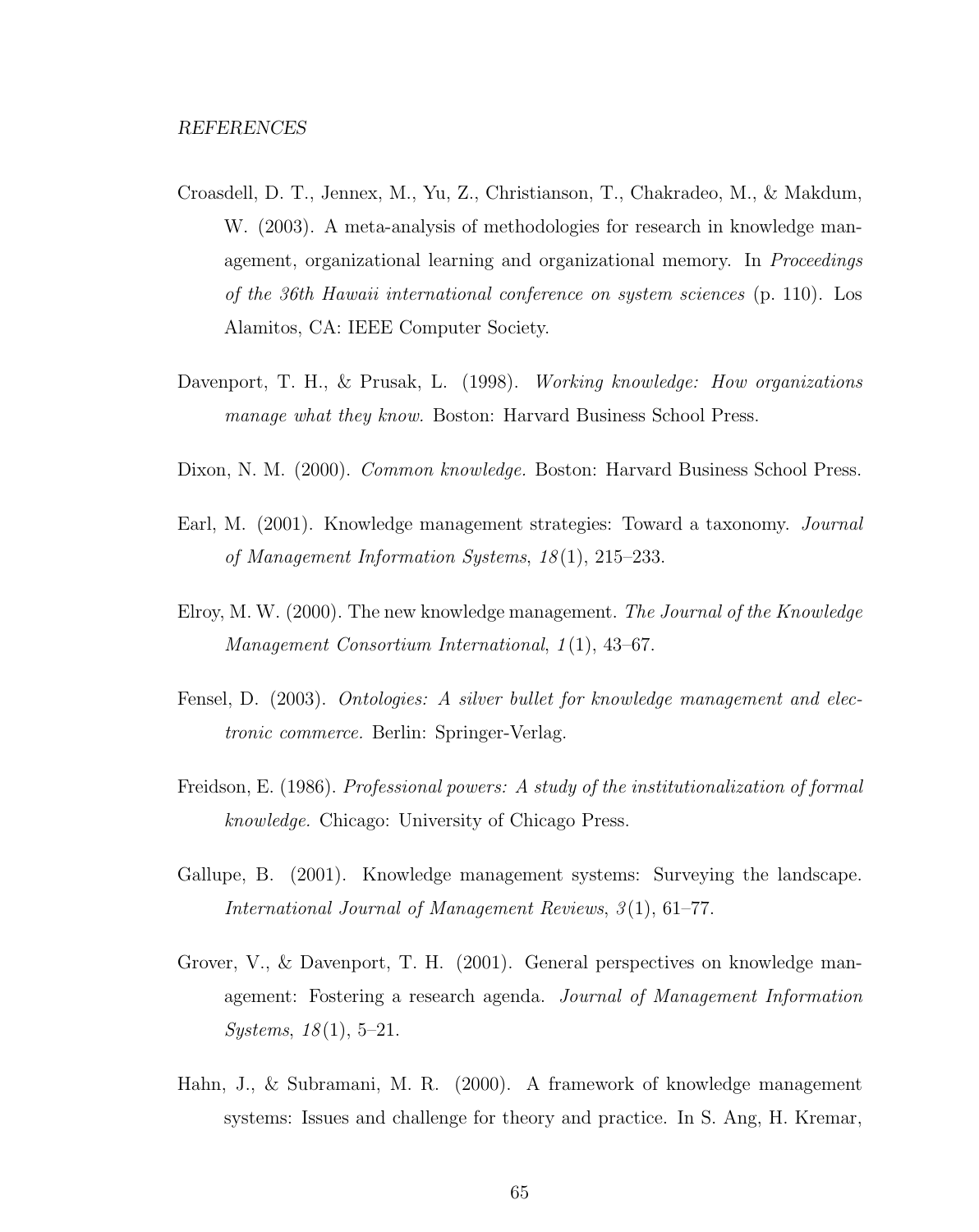W. J. Orlikowski, P. Weill, & J. I. DeGross (Eds.), *Proceedings of the twenty*first international conference on information science (ICIS 2000) (pp. 302– 312). Atlanta: Association of Information Systems.

- Hansen, M. T., Nohria, N., & Tierney, T. (1999). What's your strategy for managing knowledge. Harvard Business Review, 106-116.
- Hargreaves, D. H. (1999). The knowledge-creating school. British Journal of Educational Studies,  $\angle 7(2)$ , 122–144.
- Hicks, R. C., Dattero, R., & Galup, S. D. (2006). The five-tier knowledge management hierarchy. Journal of Knowledge Management,  $10(1)$ , 19–31.
- Huber, G. P. (1991). Organizational learning: The contributing prcesses and the literatures. Organization Science,  $2(1)$ , 88-115.
- Johnson, B., Lorenze, E., & Lundvall, B.-A. (2002). Why all this fuss about codified and tacit knowledge? Industrial and Corporate Change, 11 (2), 245–262.
- Kakabadse, N. K., Kakabadse, A., & Kouzmin, A. (2003). Reviewing the knowledge management literature: Towards a taxonomy. Journal of Knowledge Management,  $7(4)$ , 75-91.
- Keen, P., & Tan, M. (2007). Knowledge fusion: A framework for extending the rigor and relevance of knowledge management. International Journal of Knowledge Management,  $3(4)$ , 1–17.
- Kolb, D. (1984). Experiential learning: Experience as the source of learning and development. Englewood Cliffs, NJ: Prentice-Hall.
- Lawrence, S., Giles, C. L., & Bollacker, K. (1999). Digital libraries and autonomous citation indexing. Computer, 32 (6), 67-71.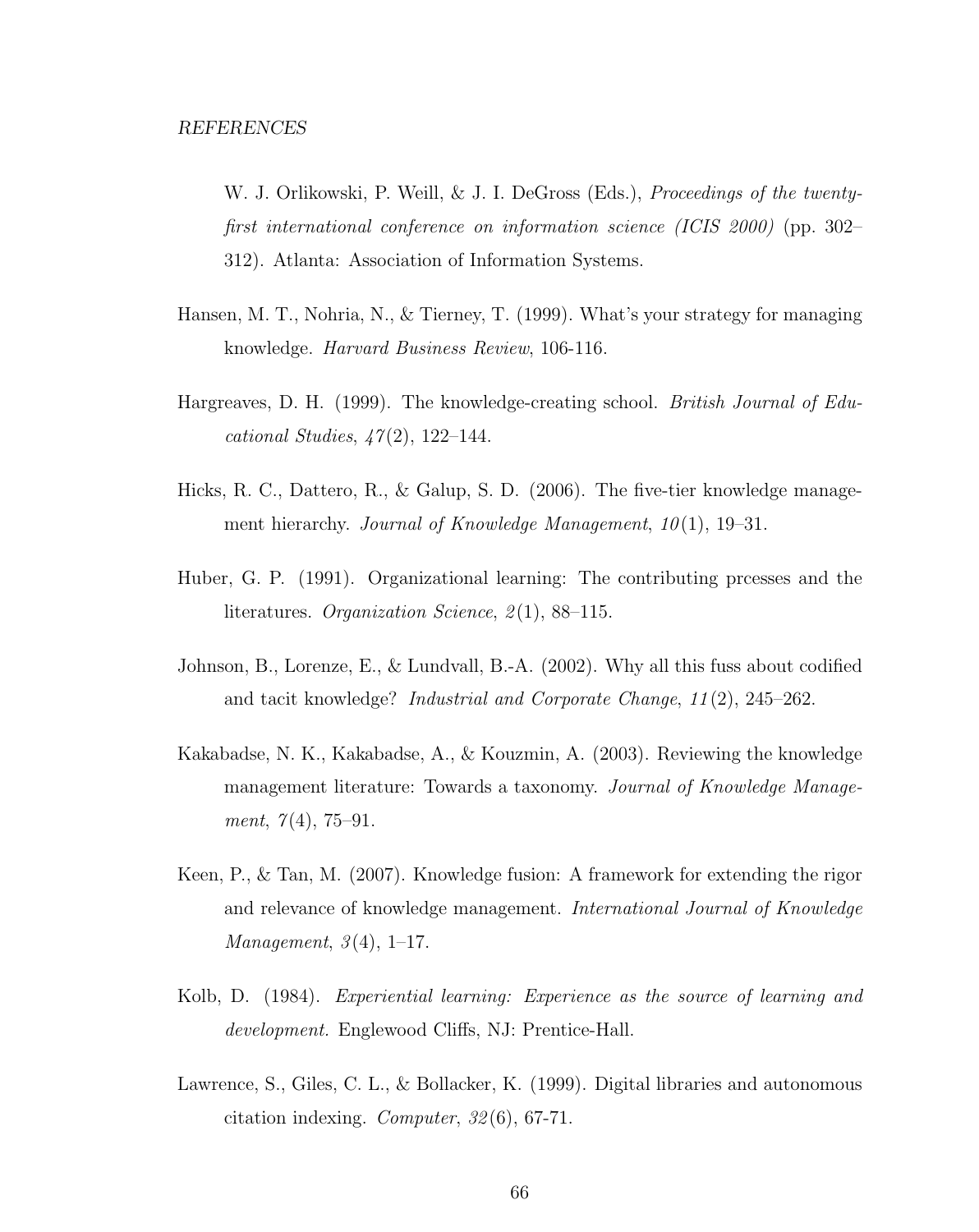- Lloria, M. B. (2008). A review of the main approaches to knowledge management. Knowledge Management Research and Practice, 6, 77-89.
- Maier, R., & Remus, U. (2003). Implementing process-oriented knowledge management strategies. Journal of Knowledge Management,  $7(4)$ , 62–74.
- Malhotra, Y. (2005). Integrating knowledge management technologies in organizational business processes: Getting real-time enterprises to deliver real business performance. Journal of Knowledge Management,  $9(1)$ , 7–28.
- McDermott, R. (1999). Why information technology inspired but cannot deliver knowledge management. California Management Review, 41 (4), 103–117.
- McDermott, R., & O'Dell, C. (2001). Overcoming cultural barriers to sharing knowledge. Journal of Knowledge Management,  $5(1)$ , 76–85.
- Mengschoel, O. J., & Delab, S. (1993). Knowledge validation: Principles and practice. IEEE Expert, 62–68.
- Nicholas, D. B., Globerman, J., Antle, B. J., McNeill, T., & Lach, L. M. (2006). Processes of metastudy. International Journal of Qualitative Methods, 5 (1).
- Nonaka, I. (1994). A dynamic theory of organizational knowledge creation. Organization Science,  $5(1)$ , 14–37.
- Nonaka, I., & Takeuchi, H. (1995). The knowledge-creating company: How Japanese companies create the dynamics of innovation. New York: Oxford.
- Noruzi, A. (2005). Google scholar: The new generation of citation indexes. Libri, 55, 170-180.
- Paterson, B. L., Thorne, S. E., Canam, C., & Jillings, C. (2001). *Meta-study* of qualitative health research: A practical guide to meta-analysis and metasynthesis. Thousand Oaks, CA: Sage.